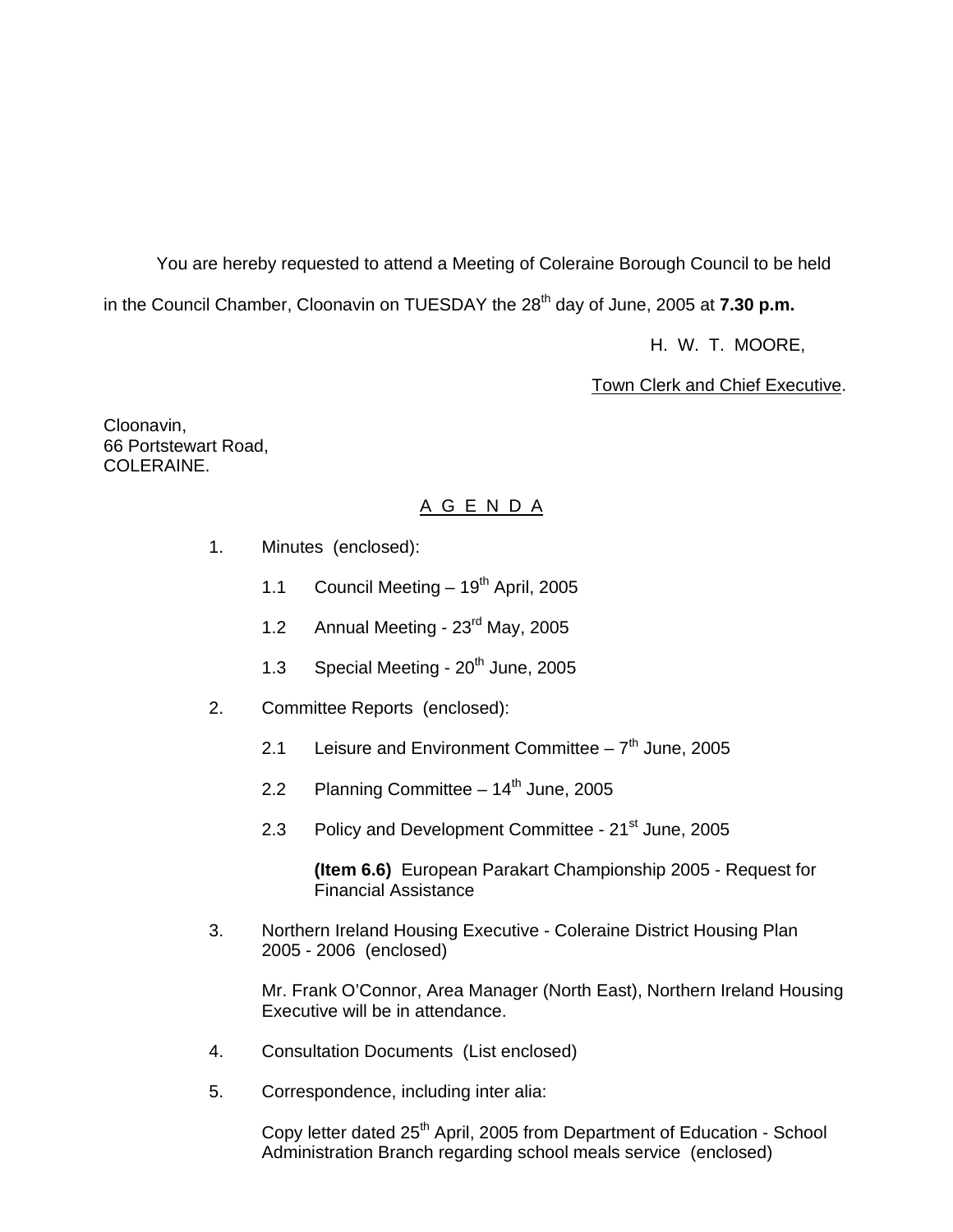- 6. Council Nominations to Limited Companies**\*** (Report enclosed)
- 7. Documents for Sealing

### **Enclosed for Information:**

- (1) Office of the First Minister and Deputy First Minister Ageing in an Inclusive Society - Strategy Document
- (2) Minutes of the Northern Health and Social Services Council dated  $6<sup>th</sup>$  April, 2005
- (3) Local Government Staff Commission (LGSC) Issue No. 7 Spring 2005
- (4) Magazine of the Northern Ireland Federation of Housing Associations POSH (perspective on social housing) - Spring/Summer
- (5) Housing Executive Building Good Relations Community Cohesion
- (6) A Guide to the Northern Ireland Housing Executive Who? What? Where?
- **\* Recommended for consideration "In Committee".**

To: Each Member of Council. 2005.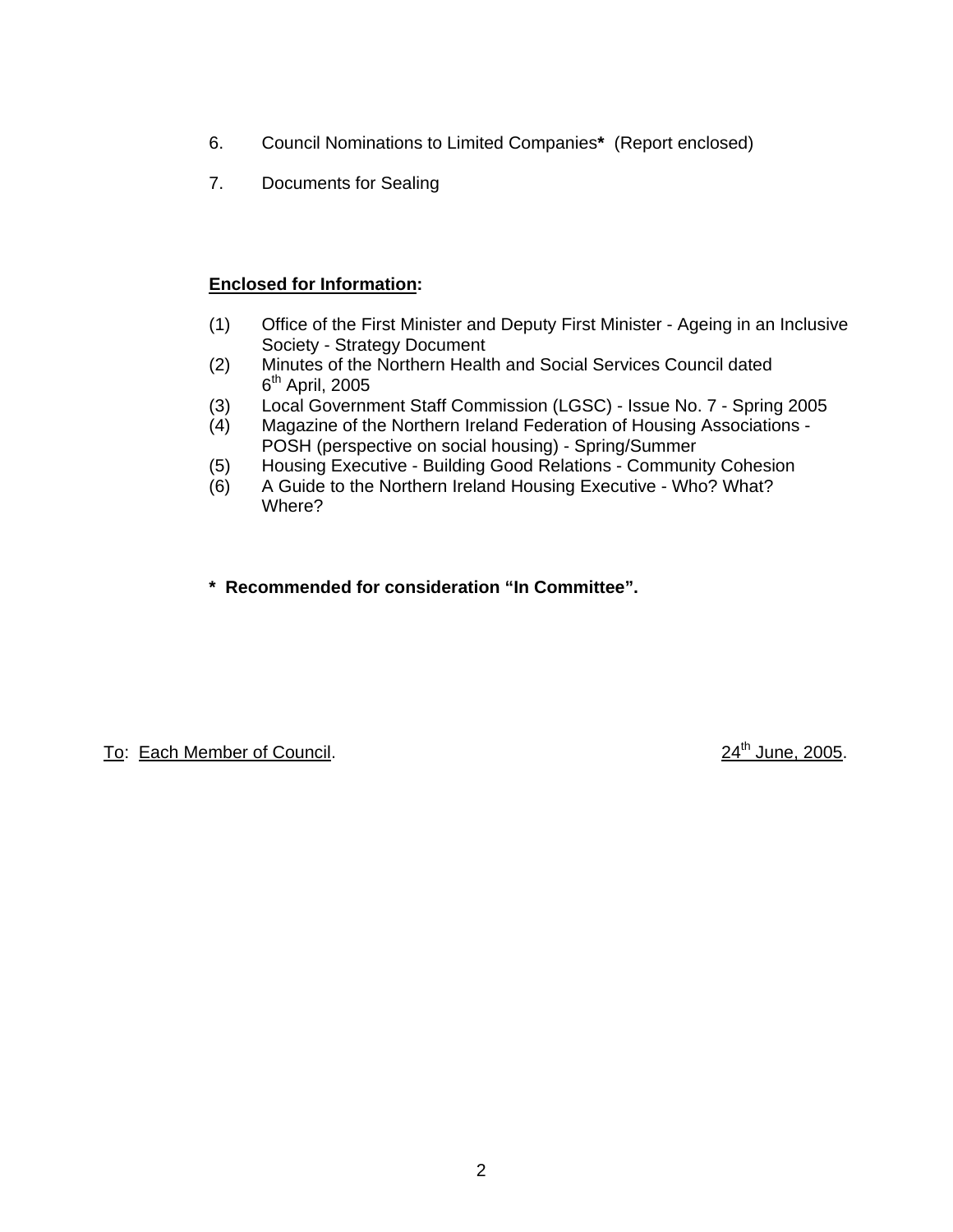### **COLERAINE BOROUGH COUNCIL**

 Minutes of proceedings of Coleraine Borough Council held in the Council Chamber, Cloonavin on Tuesday, 19<sup>th</sup> April, 2005 at 7.00 p.m.

**Convened:** As per Notice attached

**Present:** The Mayor, Councillor R. A. McPherson, in the Chair

The Deputy Mayor, Alderman W. J. McClure

### **Aldermen**

P. E. A. Armitage (Mrs.) W. T. Creelman (Items 1.0 – 10.0) E. T. Black (Mrs.) (Items  $6.2 - 28.0$ )

## **Councillors**

- C. S. Alexander (Ms.) W. A. King D. D. Barbour D. McClarty O. M. Church (Mrs.) G. L. McLaughlin J. J. Dallat A. McQuillan T. J. Deans **E. M. Mullan** E. P. Fielding (Mrs.) (Items  $6.2 - 28.0$ ) N. F. Hillis R. D. Stewart E. A. Johnston (Mrs.) W. J. Watt
- 

## **Officers in**

 **Attendance:** Town Clerk and Chief Executive, Director of Corporate Services, Director of Environmental Health, Director of Leisure Services, Director of Technical Services, Head of Development Services, Head of Administrative Services and Administrative Assistant

#### **Apology:** Alderman Leonard

#### **1.0 WELCOME**

The Mayor welcomed everyone to the final meeting of the present Council.

## **2.0 ZOMBA ACTION PROJECT**

The Mayor commended the Zomba Action Project for winning a Special Recognition Award from the William Johnston Memorial Trust Local Government Awards 2004 and congratulated all those involved in the Project.

#### **3.0 MINUTES**

The Minutes of the Council Meeting of 22<sup>nd</sup> March, 2005 were confirmed and signed.

Matters arising: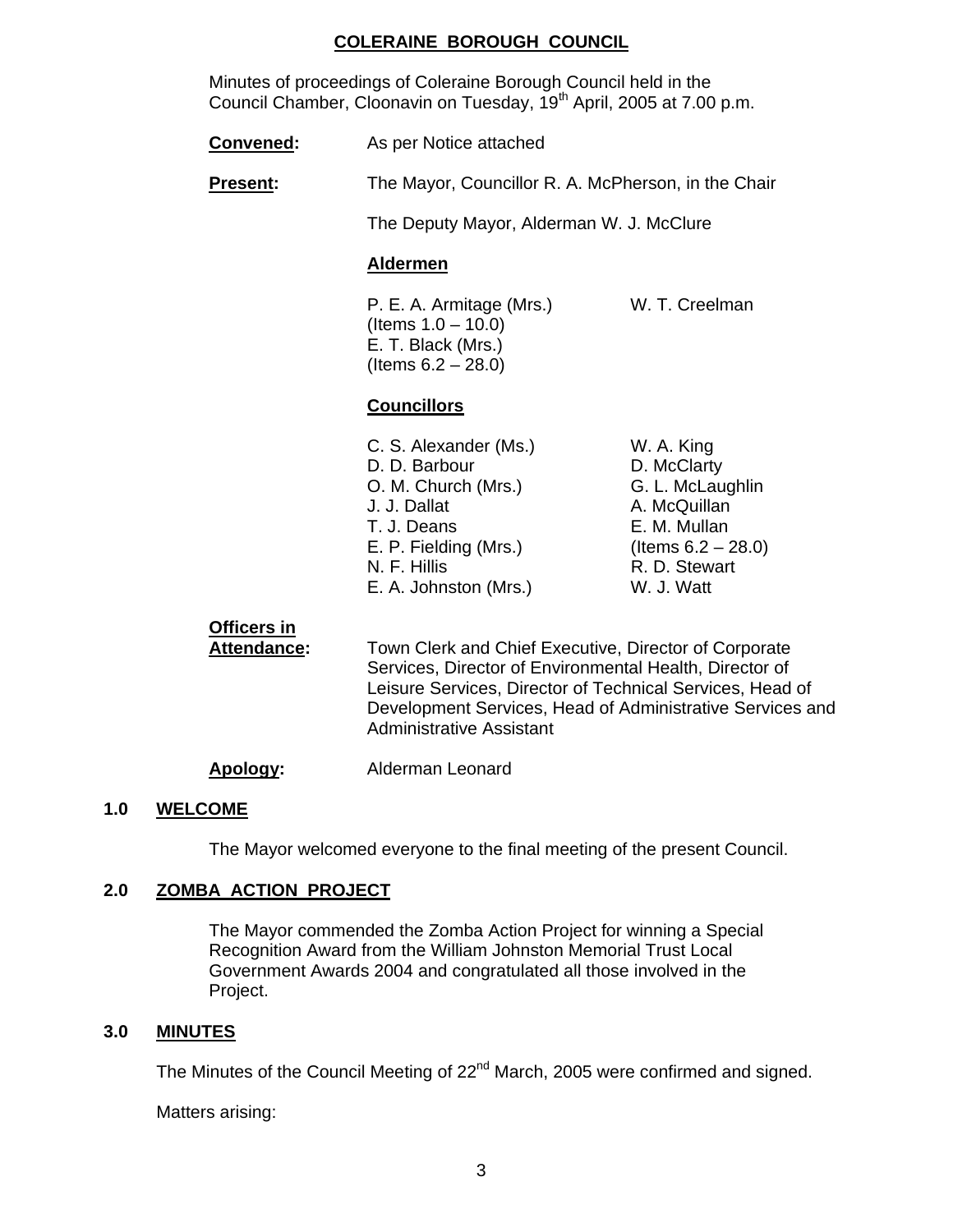3.1 Advice Agency Funding Following a period of discussion on the decision for Advice Agency Funding for the period 2005-2008 (as contained in the report) it was agreed, ten members voting in favour and four against, that the decision, as recorded, was accurate.

3.2 Cloonavin Green **In response to a member's question, the Town**  Clerk and Chief Executive advised that whilst it was an 'informative' of the planning approval for this location that the area be maintained for public access, Council would maintain contact with the Planning Service about its concerns regarding the future of the area.

## **4.0 COMMITTEE REPORTS**

4.1 Leisure and Environment The Chairman, Councillor McQuillan, moved the Committee adoption of the Leisure and Environment Committee Report, this was duly seconded by Councillor Mrs. Johnston.

Matters arising:

- 4.1.1. Entertainments Licence
- 4.1.1.1 North West 200 Marquee An application for the grant of an The Campsite, Entertainments Licence – Occasional Licence  $\overline{\text{Islandtasserty Road}}$  for 18<sup>th</sup>, 19<sup>th</sup>, 20<sup>th</sup> and 21<sup>st</sup> May, 2005 had been Coleraine received from Mr. Damien Fleming, Victoria Main Street, Maghera.

Agreed:

 That Council grant an Entertainments Licence for  $18^{th}$ ,  $19^{th}$ ,  $20^{th}$  and  $21^{st}$  May, 2005 subject to inspection and compliance with Fire Authority and any other licensing requirements and that all door supervisors employed in the marquee be licensed with a scheme recognised by Coleraine Borough Council.

The Committee Report was, therefore, adopted.

| 4.2 | <b>Planning Committee</b> | The Chairman, Councillor King, moved the        |
|-----|---------------------------|-------------------------------------------------|
|     |                           | adoption of the Planning Committee Report; this |
|     |                           | was duly seconded by Councillor Deans.          |

Matters arising:

outbuildings to storage

4.2.1 Application No. Councillor Watt advised that the proposal C/2004/0944/F Change made by himself and seconded by Counc made by himself and seconded by Councillor of use from dwelling and McQuillan was that this application be refused.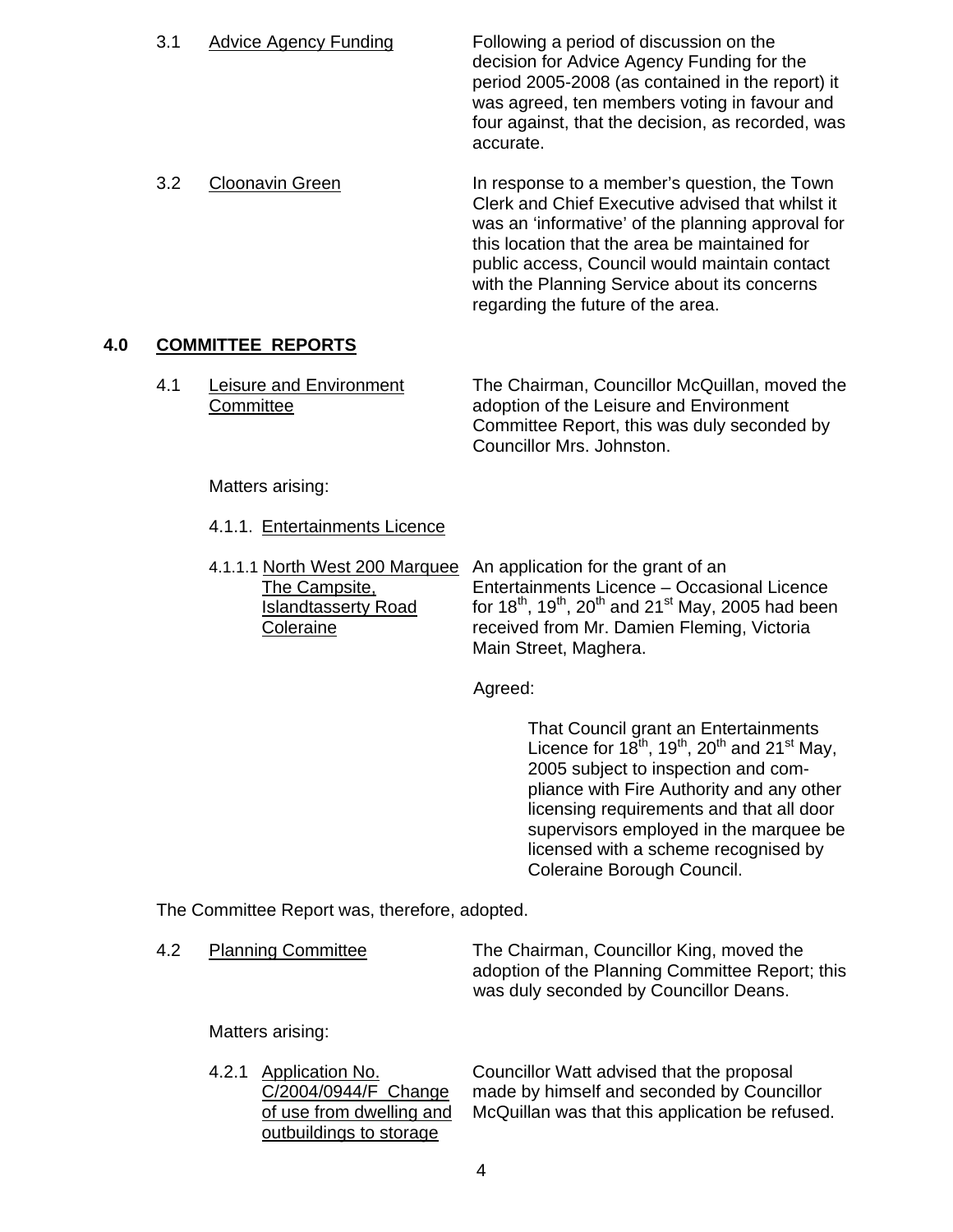and maintenance of The minute would be amended to reflect this.

 agricultural machinery at No. 56 Drumcroone Road, Coleraine for Mr. D. Heaney

The Committee Report was, therefore, adopted subject to the amendment.

## **5.0 ALDERMAN MRS. ARMITAGE**

The Chairman and members thanked Alderman Mrs. Armitage for her service to Council over the last twenty years and expressed their best wishes for her retirement.

## **6.0 CORPORATE SERVICES REPORT**

| 6.1 |       | Policy Paper - Rate Reliefs for<br><b>Business in Northern Ireland</b>         | Members expressed their disappointment at the<br>contents of this document and it was proposed<br>by Councillor Dallat, seconded by Councillor<br>Watt and agreed:          |  |
|-----|-------|--------------------------------------------------------------------------------|-----------------------------------------------------------------------------------------------------------------------------------------------------------------------------|--|
|     |       |                                                                                | That Council write to the Department<br>expressing regret that the needs of small<br>businesses were not being adequately<br>addressed.                                     |  |
| 6.2 |       | Policy Paper - Rate Reliefs for<br><b>Charities and Other Bodies</b>           | Council agreed to welcome the proposals<br>contained in this paper.                                                                                                         |  |
| 6.3 |       | <b>Matters for Information</b>                                                 |                                                                                                                                                                             |  |
|     | 6.3.1 | <b>Outcome of Consultation</b><br>Report - Reform of<br><b>Domestic Rating</b> | Consideration was given to the report on the<br>final proposals resulting from this consultation<br>(previously supplied) and it was agreed:                                |  |
|     |       |                                                                                | That Council would continue to express<br>its views on the problems associated with<br>second homes in its correspondence with<br>the Department.                           |  |
|     |       | 6.3.2 Accounts                                                                 | Council noted that creditors' payments for<br>March 2005 as per lists circulated had been<br>issued as follows:                                                             |  |
|     |       |                                                                                | Revenue A/C<br>- £ 459,818.29<br>Capital A/C - £ 420,071.65<br>Petty Cash A/C - £ 75,182.19                                                                                 |  |
|     |       |                                                                                | Members' comments on the need for a Council<br>audit committee were noted and various<br>questions posed by members were answered<br>by the Director of Corporate Services. |  |
|     |       |                                                                                | In response to a member's question relating to                                                                                                                              |  |

maintenance agreements for Cloonavin, the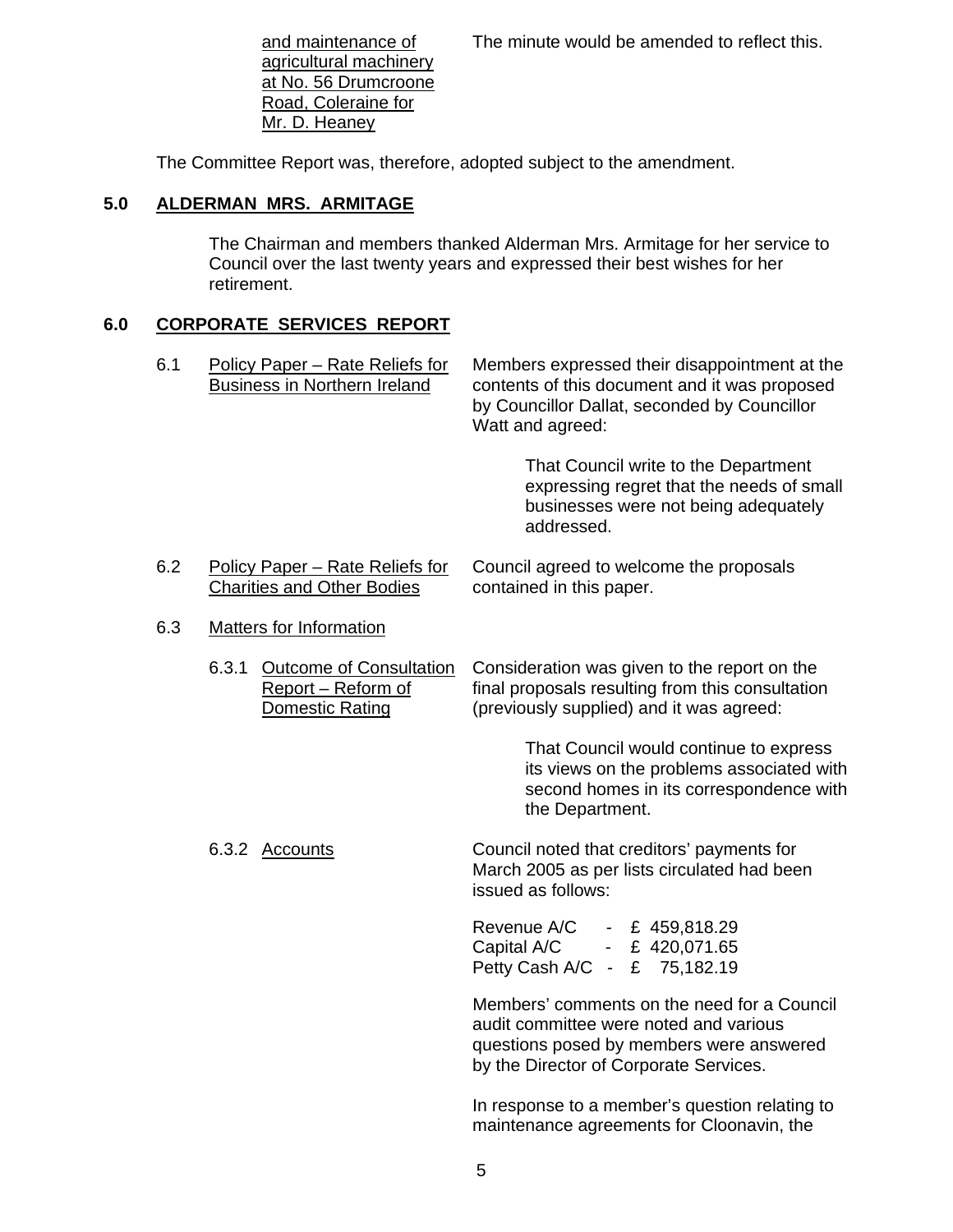Director of Corporate Services agreed to provide a breakdown of these costs.

## **7.0 DEVELOPMENT SERVICES REPORT**

| 7.1 | <b>Portrush Regeneration Group</b>                 | Council endorsed the plans to proceed with<br>this group on the basis as set out in the report.                                 |
|-----|----------------------------------------------------|---------------------------------------------------------------------------------------------------------------------------------|
| 7.2 | Causeway Coast & Glens<br><b>Heritage Trust</b>    | Council agreed to contribute £5,544.00 to the<br>Causeway Coast & Glens Heritage Trust for the<br>year 2005/06.                 |
| 7.3 | <b>Coleraine Agricultural Show</b>                 | Council agreed to contribute £1,000, along with<br>support in kind, to the Coleraine Young<br>Farmers' Club towards this event. |
| 7.4 | Northern Ireland Tourist<br>Board - Corporate Plan | Council welcomed this plan subject to a greater<br>focus on the three key areas, as detailed in the<br>report.                  |
| 7.5 | 2005 Junction One<br>International North West 200  | Members noted information on this topic, as<br>contained in the report.                                                         |

## **8.0 STRATEGIC REVIEW OF THE NORTH EASTERN EDUCATION AND LIBRARY BOARD SERVICES**

Consideration was given to the draft response (previously supplied) to this review; members' comments would be included in the final document.

#### **9.0 LAND AND PROPERTY**

Consideration was given to a request from the owners of the restaurant, 55 North, seeking permission to provide a path across Council land to facilitate disabled and other access to the lower level coffee bar and it was proposed by Councillor Stewart, seconded by Councillor Watt and agreed:

 That Council approve the request subject to agreement on a leasing arrangement which would ensure no detriment to Council.

The issue of positioning of bins would be raised with the proprietor.

## **10.0 CARAVAN PARKS - LEASING PROPOSALS**

Members noted that work was proceeding with Council's legal advisors on implementation of Council's decision to develop arrangements to lease the caravan parks and public advertisements had been placed to appoint agents.

In order to facilitate the project timetable it was, therefore, agreed:

That the Town Clerk and Chief Executive be authorised to appoint the agents.

## **11.0 TENDERS - ALTERATIONS AND EXTENSION TO BALLYSALLY**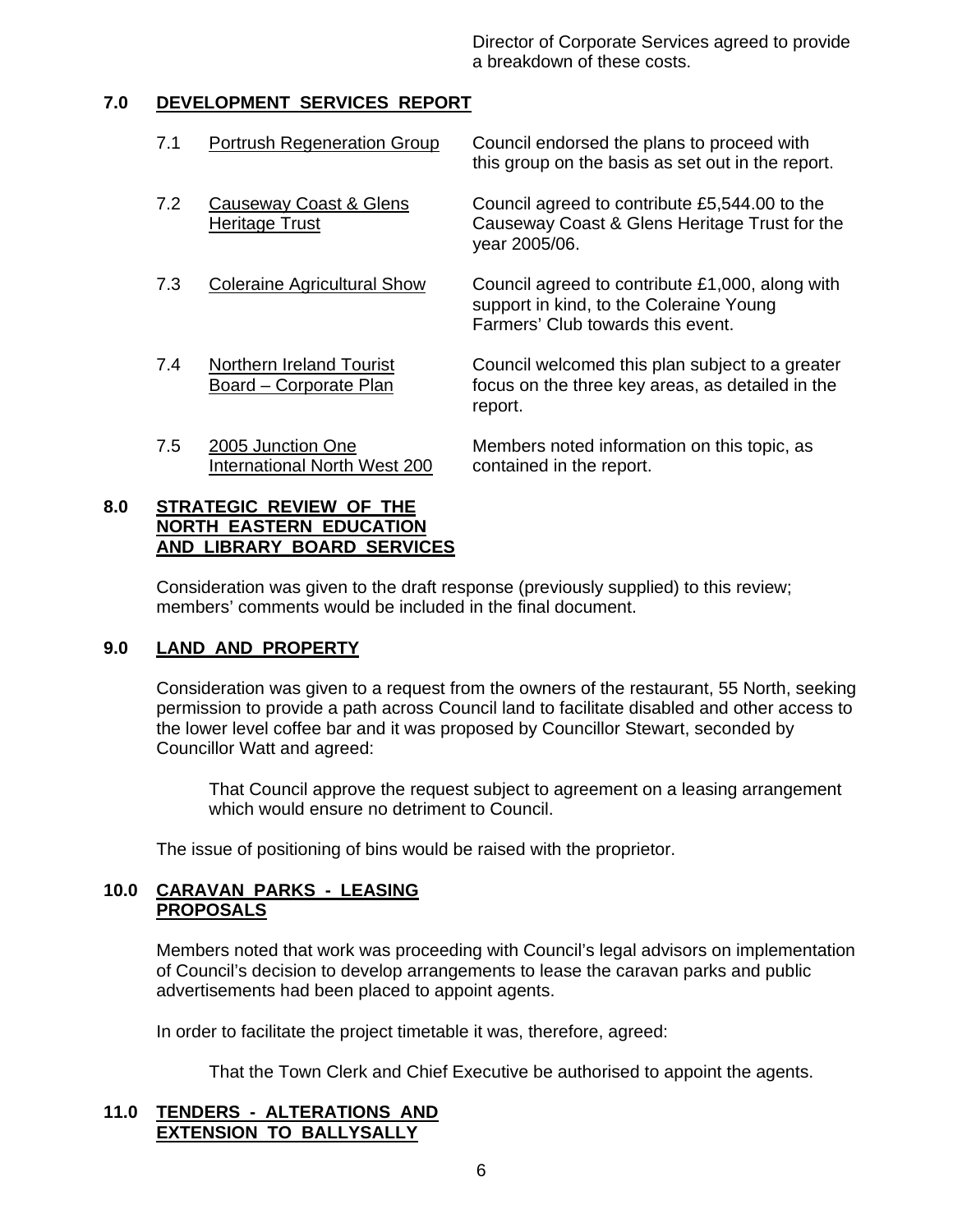## **YOUTH AND COMMUNITY CENTRE**

Four tenders had been received for the construction of a new store, the refurbishing of changing rooms and extensions to the I.T. Suite and Playroom at this facility viz:

- Higgins Construction, Garvagh **£154,302.65**
- R. J. McKelvey, Castlederg £179,097.00
- J.P.M. Contracts, Dungiven £264,700.00
- M. Mallon & Sons, Cookstown **£275,833.00**

Agreed:

 That Council accept the lowest tender from Higgins Construction in the sum of £154,302.65.

#### **12.0 GENERAL CONSULTATION DOCUMENTS**

The following consultation papers had been received and were available for members who wished to consider making a response:

(i) Department of Agriculture and Rural Development – Proposed Action Programme Measures for the Protection of Northern Ireland Waters

Comments due: 16<sup>th</sup> May, 2005

(ii) Northern Ireland Office – Criminal Justice Policy Division – Consultation on Review of the Sentencing Framework in Northern Ireland

Comments due: 13<sup>th</sup> May, 2005

(iii) Department of Agriculture and Rural Development - Gangmasters Licensing Act

Comments due: 1<sup>st</sup> June, 2005

(iv) Department of Agriculture and Rural Development – The Gangmasters (Appeals) Regulations 2005

Comments due: 29<sup>th</sup> June, 2005

(v) Consultation Document Department of Education – Consultation on Review of the Department of Education Equality Scheme Timetable

Comments due: 6<sup>th</sup> June, 2005

(vi) Department of Agriculture and Rural Development – Consultation on Report "Research on the Equine Sector in Northern Ireland"

Comments due:  $10<sup>th</sup>$  June, 2005

(vii) Department of Enterprise, Trade and Investment – Credit Unions and Industrial & Provident Societies Review: Consultation on Draft Amendments to the Credit Unions (Northern Ireland) Order 1985

Comments due:  $17<sup>th</sup>$  June, 2005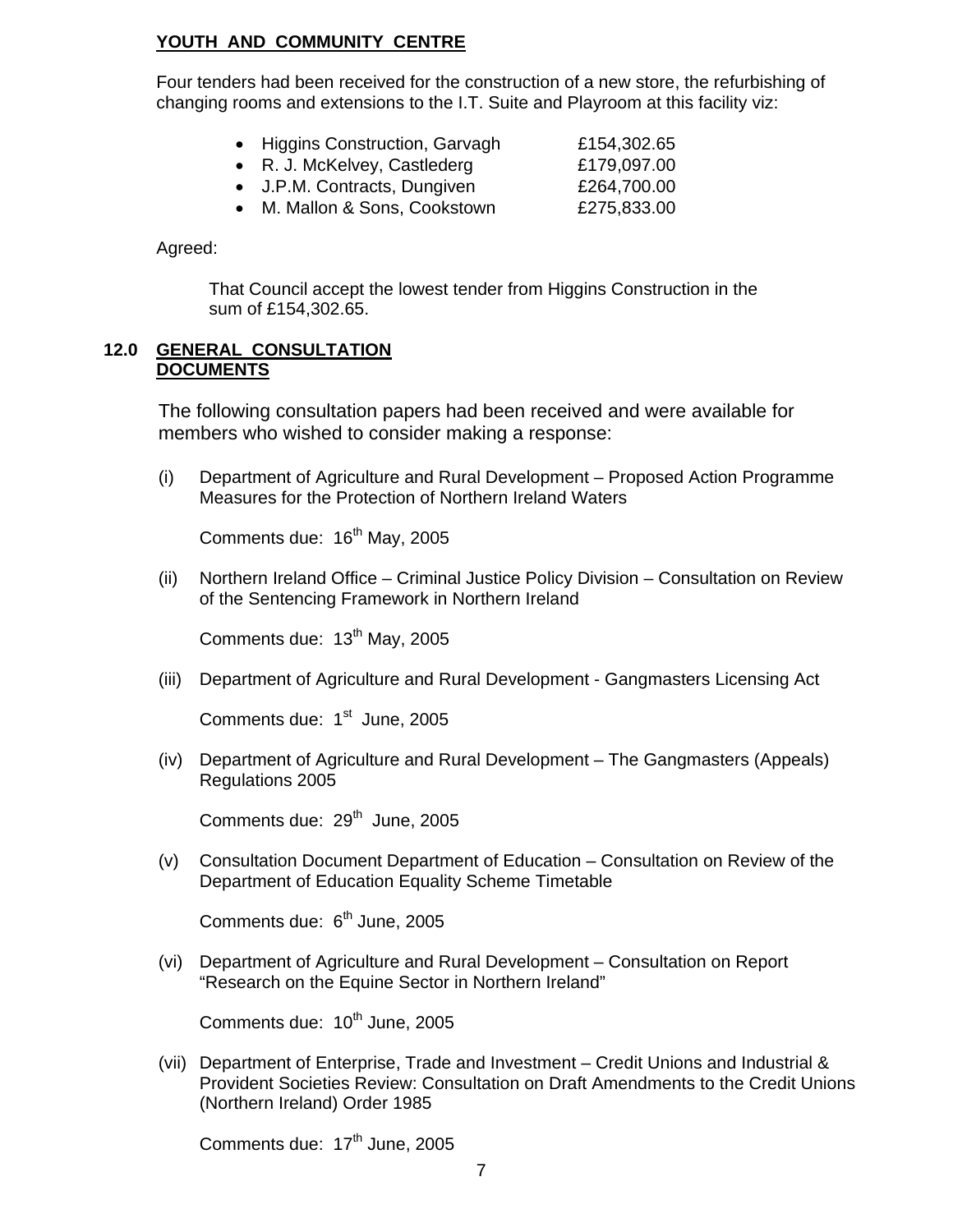(viii) Northern Ireland Transport Holding Company – Equality Scheme

Comments due: 31<sup>st</sup> May, 2005

(ix) Northern Ireland Office – Criminal Justice (Northern Ireland) Order 2005

Comments due:  $17<sup>th</sup>$  June, 2005

- (x) Department of Enterprise, Trade and Investment
	- (a) Modernising Company Law Draft Companies (Audit, Investigations and Community Enterprise) (Northern Ireland) Order

Comments due: 27<sup>th</sup> May, 2005

(b) Company Law – Implementation of the European Directive on Takeover Bids

Comments due: 31<sup>st</sup> May, 2005

(xi) Department of Education – Consultation on New Procurement and Delivery Arrangements for the Schools' Estate in Northern Ireland

Comments due:  $27<sup>th</sup>$  June, 2005

#### **13.0 NORTHERN IRELAND AMENITY COUNCIL**

Copies of the minutes of the 18<sup>th</sup> Annual General Meeting of the Northern Ireland Amenity Council, 25<sup>th</sup> November, 2004, were circulated to members.

Noted.

## **14.0 NORTHERN IRELAND LOCAL GOVERNMENT ASSOCIATION**

Copies of the NILGA 2005 Conference Report and letter were circulated to members.

Noted.

#### **15.0 PLANNING MANAGEMENT BOARD REFERRAL - APPLICATION NO. C/2001/0962/F - BATH TERRACE, PORTRUSH**

Read letter from the Planning Service Management Board advising the Board's decision to concur with the original Planning Service decision to grant approval for this application.

During the discussion which followed, reference was made to the negative responses by the Planning Service Management Board to cases referred by Council, regardless of the strength of the case made by Council's Planning Consultants. It was, therefore, agreed:

 That a letter be sent to the Planning Service Management Board expressing Council's frustration with the Board's negative response to Council's referrals.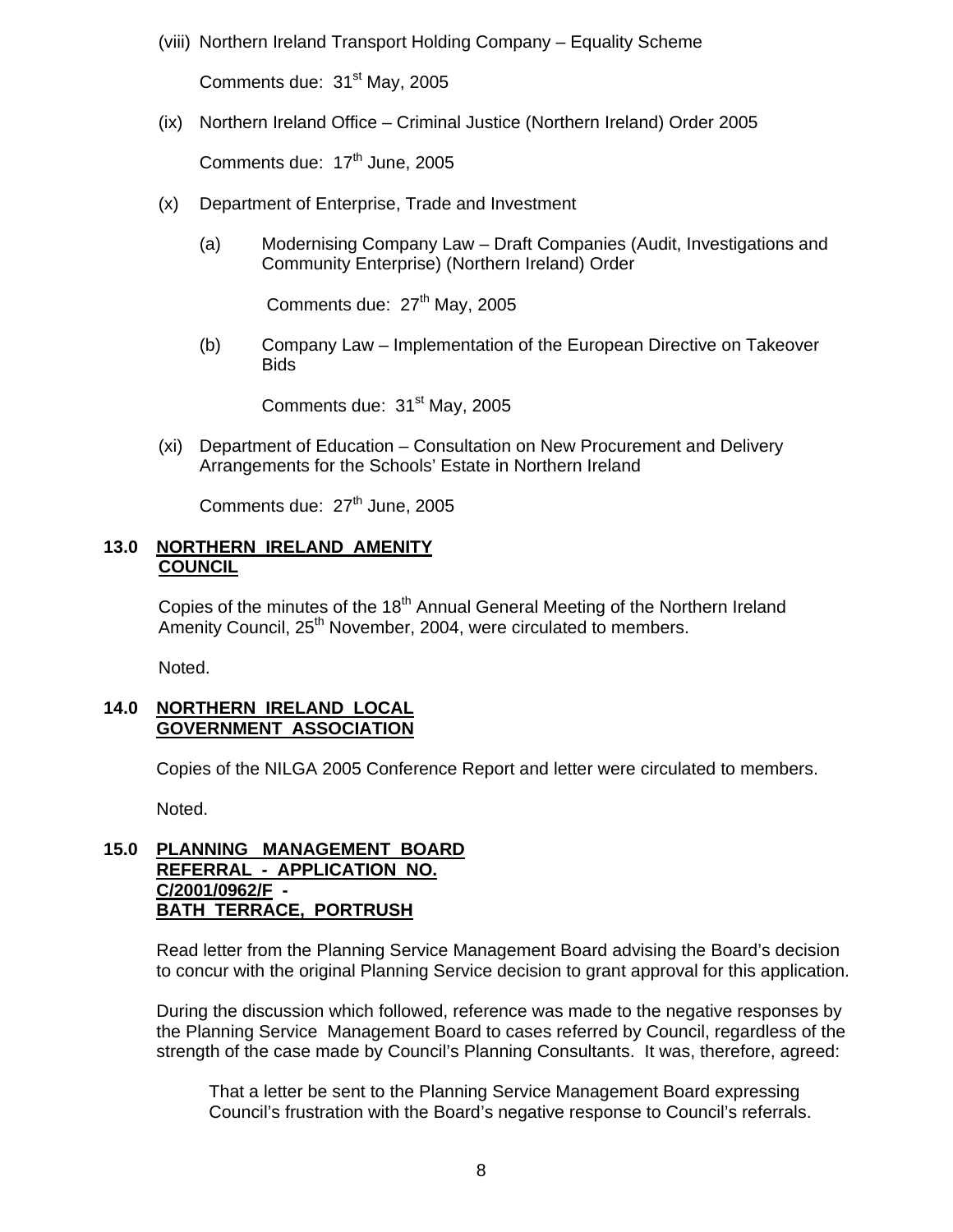### **16.0 LETTER FROM ANGELA SMITH M.P. - PLANNING APPLICATION REFUSALS IN COLERAINE AREA**

Read letter from Angela Smith M.P. in response to Council's letter of  $8<sup>th</sup>$  March. 2005 citing concern at the high rate of planning application refusals in the Coleraine area.

Noted.

## **17.0 DEMOLITION OF LISTED BUILDING: ROCK CASTLE, PORTSTEWART**

Read letter from Mr. Pat McBride, Director of Operations, Planning Service advising that, having taken the advice of Senior Counsel, the Planning Service Management Board had decided not to pursue a prosecution in this case.

A full discussion ensued during which members expressed their various concerns relating to this issue especially in light of the previous response to a Parliamentary Question which had indicated that the Department would use its full powers to ensure that the matter would be brought before the courts.

It was then proposed by Councillor Ms. Alexander, seconded by Councillor Deans and agreed:

 That Council write again to the Minister asking how she proposed to meet the commitment given in the Parliamentary Answer.

#### **18.0 PLANNING APPLICATIONS - SECOND DEFERRALS**

 Read letter from Ms. Mary McIntyre, Divisional Planning Manager advising that, as no further information had been received for the following planning applications she would proceed to issue decisions viz: C/2004/0581/O; C/2004/0583/O and C/2004/0606/O.

Discussion ensued during which members expressed surprise that information had not been provided in these cases and Councillor McQuillan confirmed that further information in respect of application no. C/2004/0606/O had definitely been lodged with Planning Service.

The Town Clerk and Chief Executive agreed to raise these issues with Ms. McIntyre forthwith.

## **19.0 NORTHERN IRELAND SEWERAGE INFRASTRUCTURE**

 Read letter from Stephen Peover, Permanent Secretary, in response to Council's letter of  $10<sup>th</sup>$  March, 2005 to Angela Smith M.P.

Noted.

#### **20.0 LAUNCH OF NORTHERN AREA PLAN**

Members noted that the provisional date for the official launch of the Northern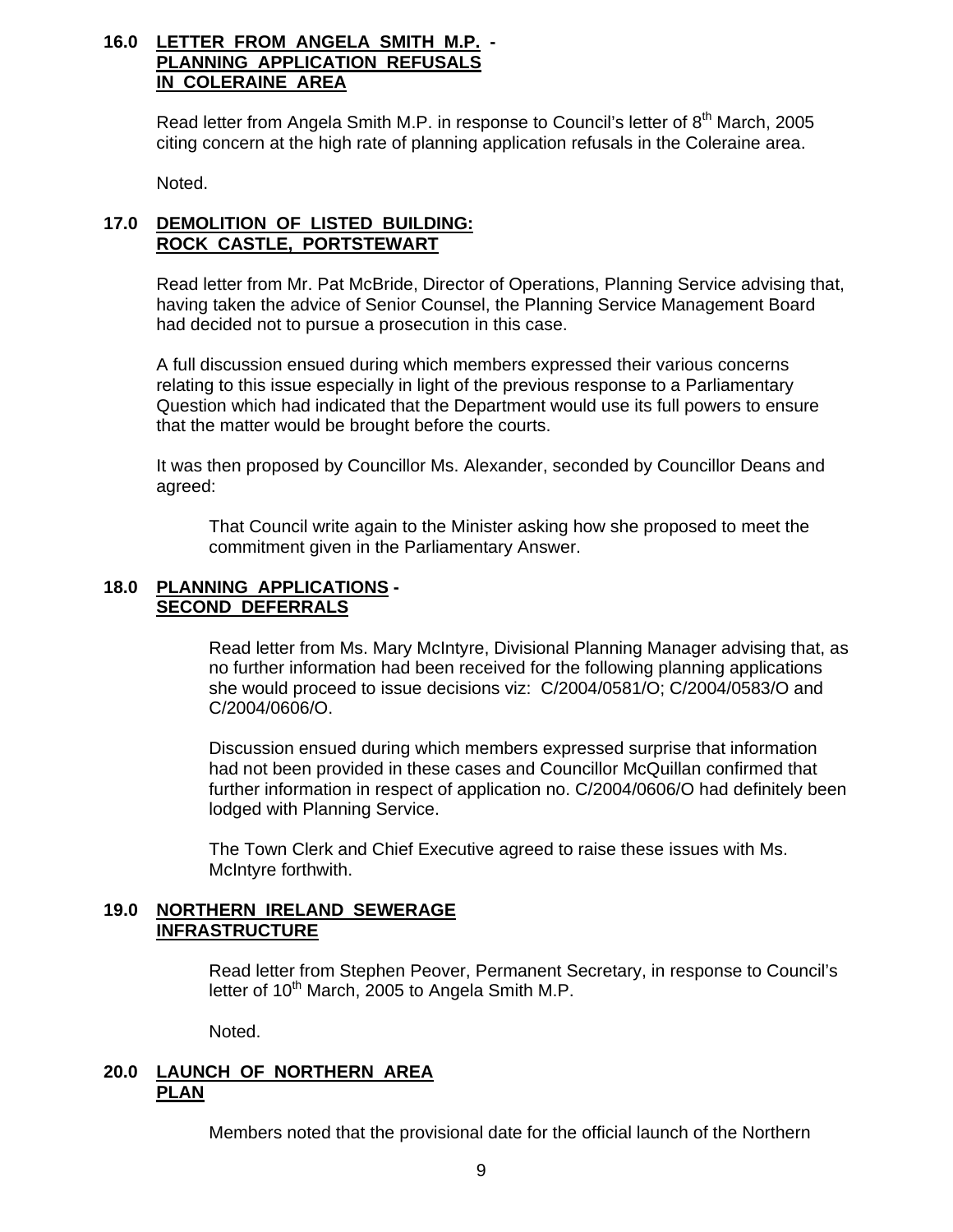Area Plan is Wednesday 11<sup>th</sup> May, 2005 at 10.30 am in Coleraine.

#### **21.0 TRANSITIONAL DISTRICT POLICING PARTNERSHIPS (DPPs) - APPOINTMENTS**

 Read letter from Trevor Reaney, Chief Executive, Northern Ireland Policing Board noting that, contrary to previous guidance, political members of DPPs who cease to be Councillors after  $5<sup>th</sup>$  May, 2005 will no longer be members of the DPP. Casual vacancies will not be filled in the transition period.

Noted.

#### **22.0 PORTBALLINTRAE RESIDENTS' ASSOCIATION**

 Read letter thanking Council for its timely support of the Association's concerns regarding sewage treatment facilities in Portballintrae.

Noted.

## **23.0 DOCUMENTS TABLED**

- (i) Committee on Standards in Public Life Annual Report 2004
- (ii) NHSSB Northern Area Children and Young People's Committee (NACYPC) – Children's Services Plan 2002-2005
- (iii) Coleraine District Policing Partnership Report  $28<sup>th</sup>$  February, 2005

#### **24.0 REVIEW OF PUBLIC ADMINISTRATION - FURTHER CONSULTATION**

 There will be a presentation to Council in June on the Review of Public Administration, following which the Town Clerk and Chief Executive will prepare an 'issues' paper for Council's consideration.

#### **25.0 DOCUMENTS FOR SEALING**

#### Resolved:

That the following documents be sealed:

| 1. | Agreement and<br>Counterpart        | Council and Mr. D. O'Kane, 68 Broomhill Park,<br>Coleraine. Ice-cream rights etc 2005/2006 and<br>2006/2007. Castlerock Beach and The<br>Promenade Car Park, Castlerock. |
|----|-------------------------------------|--------------------------------------------------------------------------------------------------------------------------------------------------------------------------|
| 2. | Licence Agreement<br>(in Duplicate) | Council to Northern Ireland Housing Executive.<br>Land at Glebe Avenue, Coleraine - Proposed<br>Decant Site.                                                             |
| 3. | Licence                             | Coleraine Borough Council and Coleraine and<br>District Motor Club Ltd.                                                                                                  |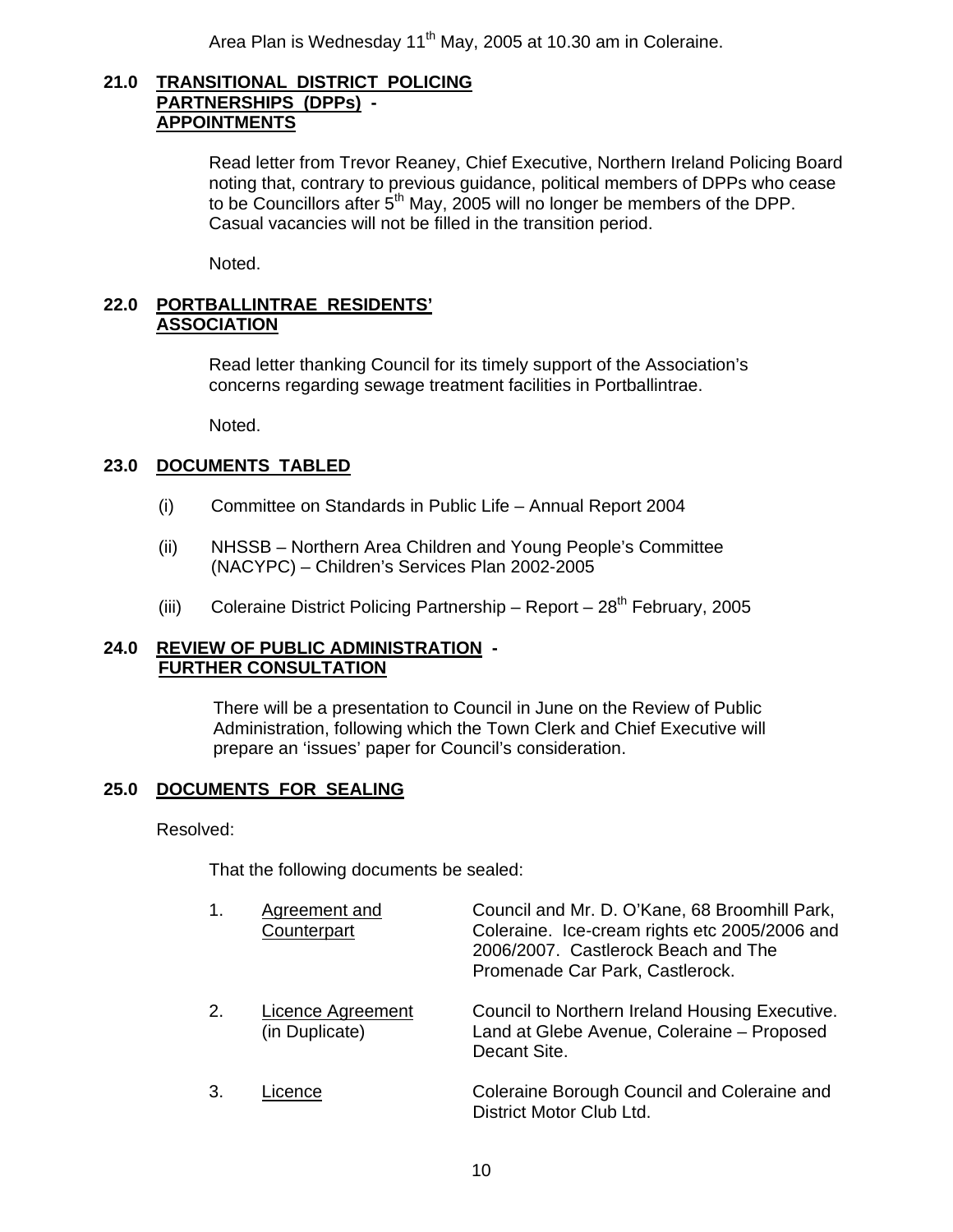4. Cemetery Titles Grant of Right of Burial – Deeds Register Nos. 3096 – 3104 (inclusive):

| Agherton    |                |
|-------------|----------------|
| Ballywillan | $\sim$         |
| Coleraine   | 5              |
| Kilrea      | $\blacksquare$ |
| Portstewart | $\mathcal{P}$  |
|             |                |

Advanced Deed Register No. 0104:

| Agherton    | $\sim$                   |
|-------------|--------------------------|
| Ballywillan | $\sim$                   |
| Coleraine   | $\sim$                   |
| Kilrea      | $\overline{\phantom{a}}$ |
| Portstewart |                          |
|             |                          |

#### **26.0 ROADS SERVICE**

Councillor Ms. Alexander referred to the lack of co-operation by Roads Service Engineers to any request for meetings with Councillors during the period between the final meeting of Council and the Election.

Noted.

## **27.0 DELEGATION OF AUTHORITY**

 Council agreed that delegated authority should be given to the Town Clerk and Chief Executive to act, in consultation with the Mayor, on all urgent regulatory and tender matters for the period from  $20<sup>th</sup>$  April, 2005 –  $31<sup>st</sup>$  May, 2005 in the absence of Council.

#### **28.0 THANKS**

 The Mayor expressed his thanks to everyone who had attended, or in any way supported, the Mayor's Spring Ball which had raised a total of £6,847 for the Ulster Cancer Foundation and to members for their support over the past year.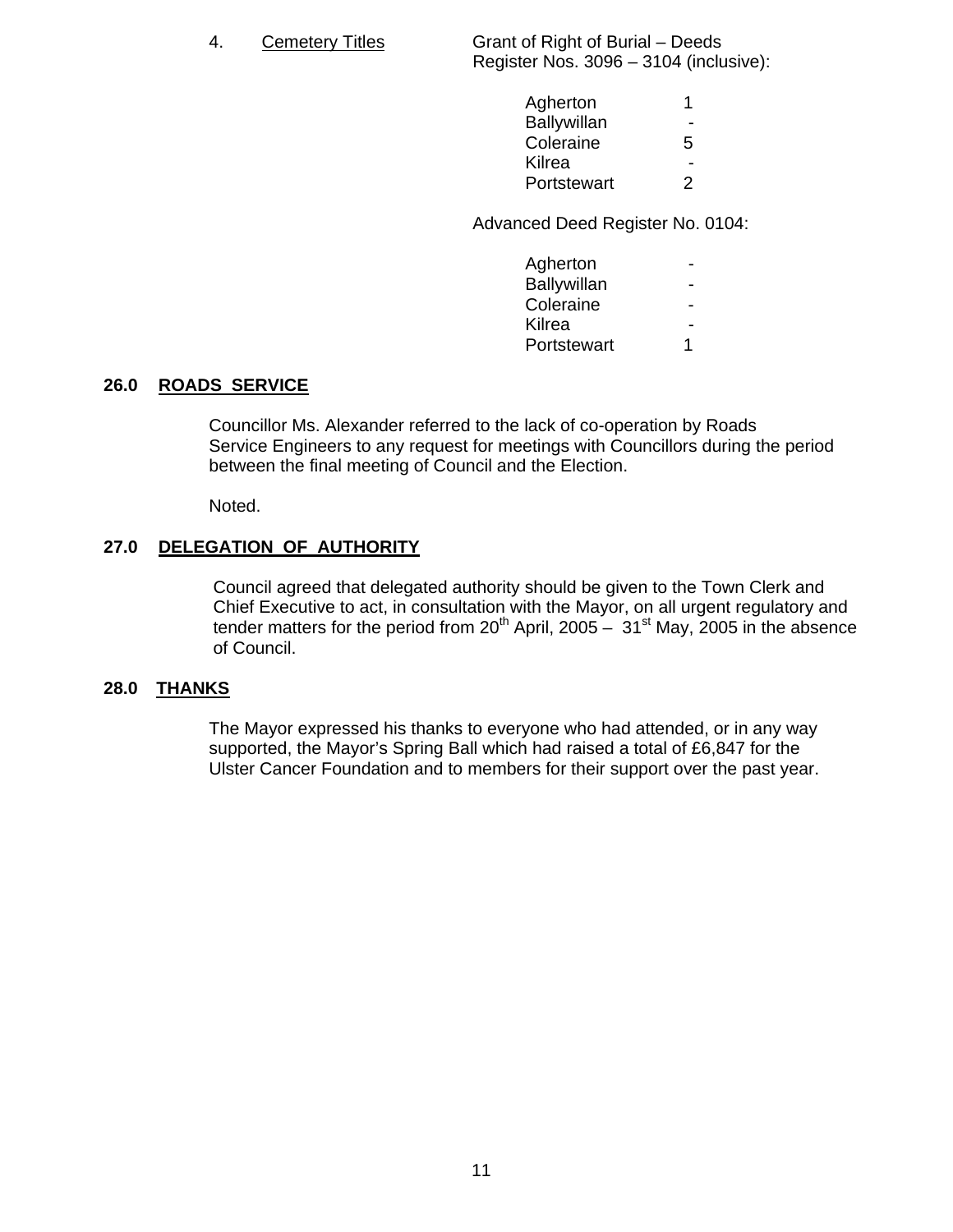#### **ANNUAL MEETING**

 Minutes of proceedings of Coleraine Borough Council held in the Council Chamber, Cloonavin on Monday, 23rd May, 2005 at 7.30 p.m.

**Convened:** As per Notice attached

**Present:** The Mayor, Councillor R. A. McPherson

#### **Councillors**

- C. S. Alexander (Ms.) M. T. Hickey (Mrs.) D. D. Barbour N. F. Hillis E. T. Black (Mrs.) E. A. Johnston (Mrs.) O. M. Church (Mrs.) W. A. King A. S. Cole B. Leonard W. T. Creelman D. McClarty J. J. Dallat W. J. McClure T. J. Deans G. L. McLaughlin E. P. Fielding (Mrs.) A. McQuillan S. Gilkinson **R. D. Stewart**
- 

# **Officers in**

 **Attendance:** Town Clerk and Chief Executive, Director of Leisure Services, Director of Technical Services, Director of Environmental Health, Director of Corporate Services, Head of Administrative Services, Finance Officer, Administrative Officer and Administrative Assistants

**Apology:** Councillor J. M. Bradley

## **1.0 MAYOR'S REMARKS**

The outgoing Mayor, Councillor R. A. McPherson, welcomed the new members of Council and those re-elected.

Councillor McPherson paid tribute to the previous service of Alderman Mrs. P. E. A. Armitage, who had retired from public life and former members of Council namely Mr. E. M. Mullan (8 years' service) and Mr. W. J. Watt 30+ years' service).

Councillor McPherson reflected on the highlights of his year in office and expressed his thanks to his wife, the outgoing Deputy Mayor, fellow Councillors, the Chief Executive and staff for their help and assistance during his term of office.

Members paid tribute to Councillor McPherson, the former Deputy Mayor and their wives for the manner in which they had carried out their official duties.

## **2.0 D'HONDT SYSTEM**

It was proposed by Councillor McClure and seconded by Councillor Mrs. Johnston:

That Council adopt the D'hondt system to allocate the posts of Mayor, Deputy Mayor, and Committee Chairmen for the next four years.

 Accordingly, he also proposed the amendment of the relevant Standing Orders 5.1, 5.2, 14.8, 14.9 and the accompanying schedules to be updated for the 4 year term, 2005 -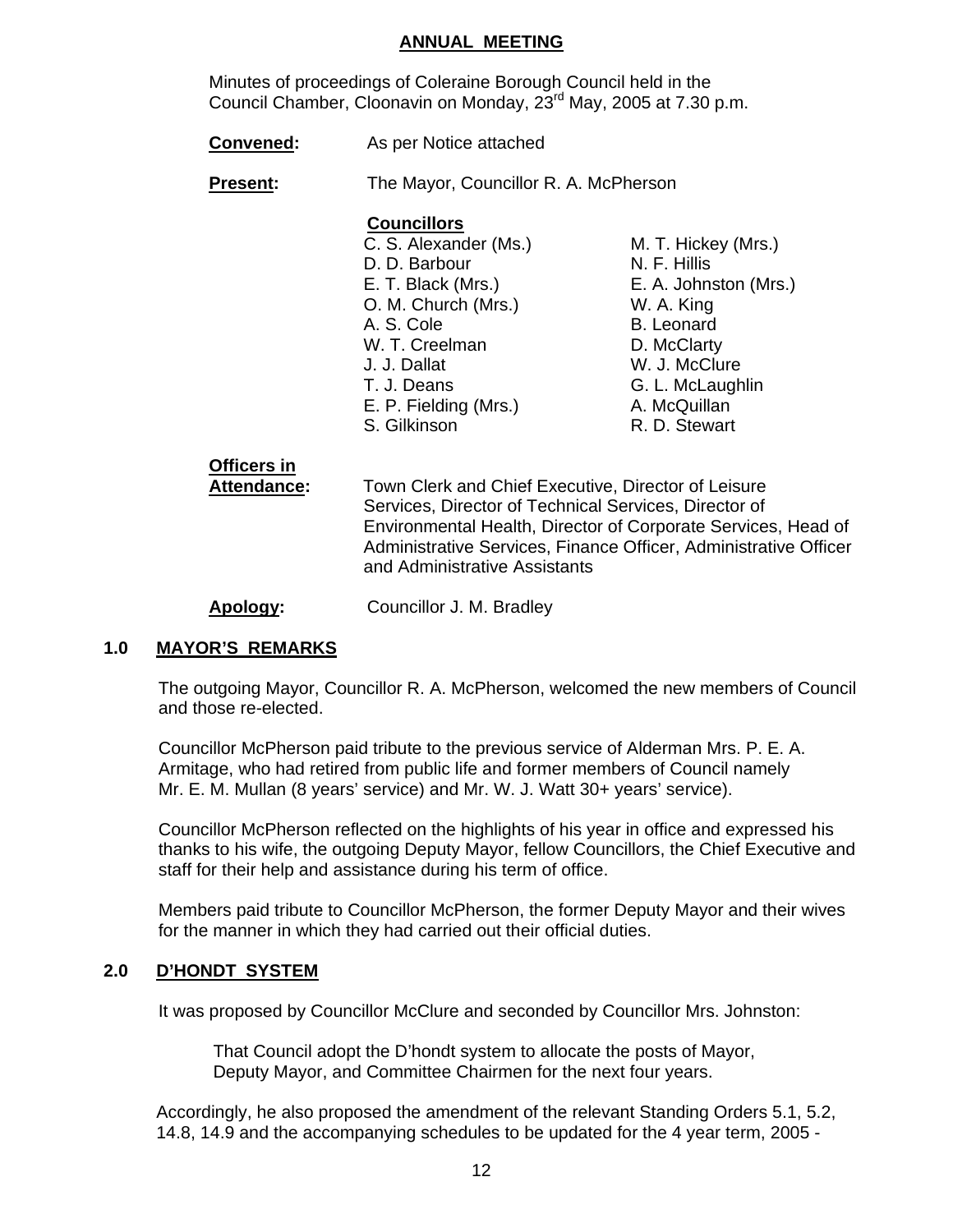2009.

As an amendment it was proposed by Councillor Dallat and seconded by Councillor McLaughlin:

That this Council endorses the principle of powersharing in a manner which is inclusive of all members and representatives of both communities at the highest level.

On being put to the vote the amendment was lost by five votes to fifteen with one abstention.

The substantive motion was then put to the vote and was carried by fifteen votes to three with two abstentions.

The Town Clerk and Chief Executive advised as per his previously circulated report the effect of such a system being applied for the total of 20 posts mentioned and involving the following process:

- 1. Council would adjourn for a short period to facilitate the efficient exercise of the choice process.
- 2. Members would gather in parties within the Members' area and the Town Clerk and Chief Executive would circulate among each of them in choice order to determine the post and year being chosen.
- 3. On return to the Chamber, Council would be asked to formally endorse the agreed list of posts.
- 4. The convention would then be incorporated into Council's Standing Orders at the next meeting of Council.
- 5. The Mayor for 2005/2006 would be deemed elected by the process and would chair the remainder of the meeting.

Council formally adjourned to facilitate this process.

Upon the resumption of the meeting, the Town Clerk and Chief Executive announced the agreed list of posts, viz:

| <b>YEAR</b>   | <b>POST</b>                                         | <b>PARTY</b> |
|---------------|-----------------------------------------------------|--------------|
|               | <b>Mayor</b>                                        | <b>DUP</b>   |
|               | <b>Deputy Mayor</b>                                 | <b>SDLP</b>  |
| <b>YEAR 1</b> | <b>Chairman - Leisure and</b><br><b>Environment</b> | <b>SDLP</b>  |
|               | <b>Chairman - Planning</b>                          | <b>DUP</b>   |
|               | <b>Chairman - Policy and</b><br><b>Development</b>  | <b>UUP</b>   |
|               | <b>Mayor</b>                                        | <b>UUP</b>   |
|               | <b>Deputy Mayor</b>                                 | <b>DUP</b>   |
| YEAR 2        | <b>Chairman - Leisure and</b><br><b>Environment</b> | <b>DUP</b>   |
|               | <b>Chairman - Planning</b>                          | <b>SDLP</b>  |
|               | <b>Chairman - Policy and</b><br><b>Development</b>  | <b>UUP</b>   |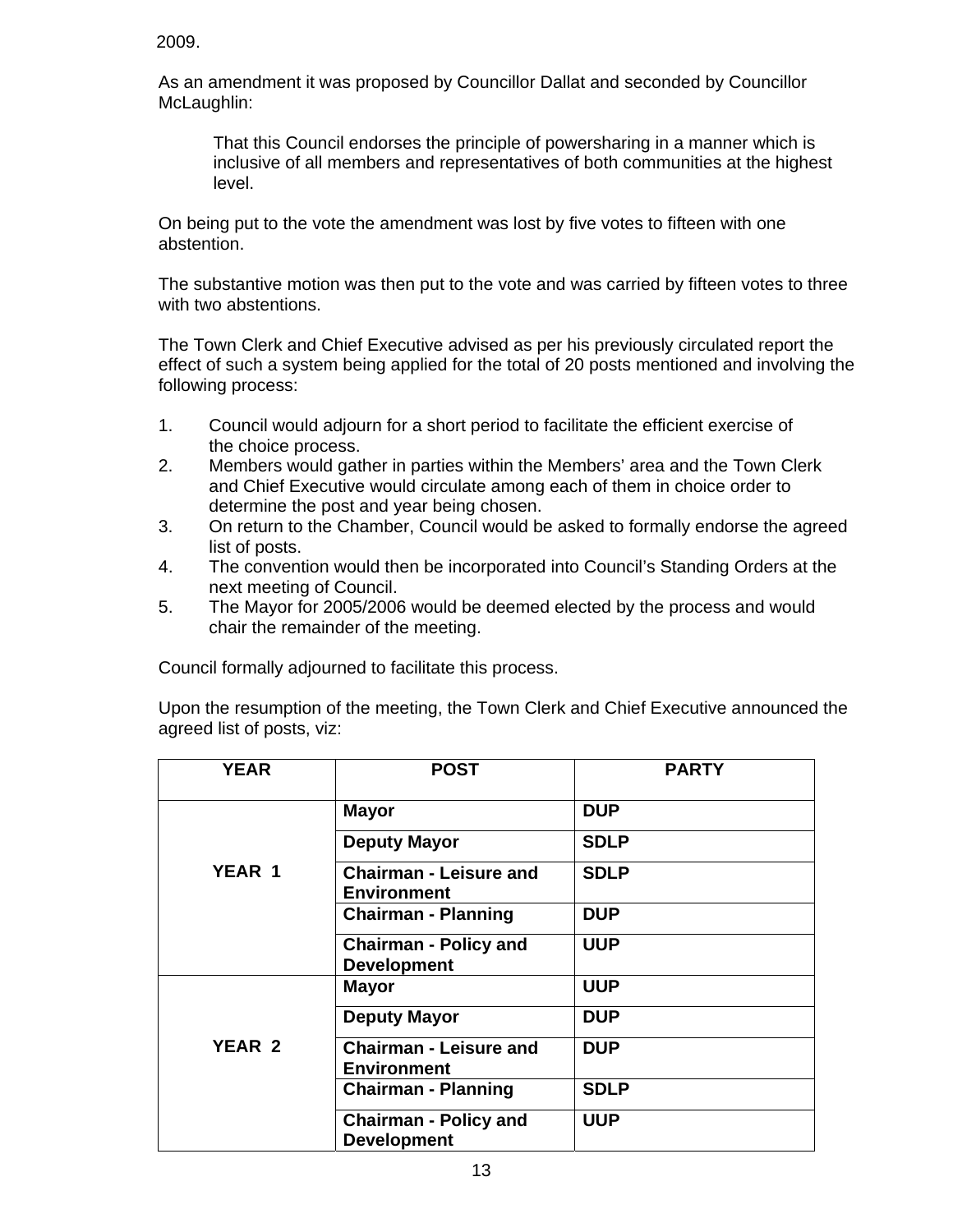| <b>YEAR</b> | <b>POST</b>                                         | <b>PARTY</b> |
|-------------|-----------------------------------------------------|--------------|
|             | <b>Mayor</b>                                        | <b>DUP</b>   |
|             | <b>Deputy Mayor</b>                                 | <b>UUP</b>   |
| YEAR 3      | <b>Chairman - Leisure and</b><br><b>Environment</b> | <b>UUP</b>   |
|             | <b>Chairman - Planning</b>                          | <b>DUP</b>   |
|             | <b>Chairman - Policy and</b><br><b>Development</b>  | <b>UUP</b>   |
|             | <b>Mayor</b>                                        | <b>UUP</b>   |
|             | <b>Deputy Mayor</b>                                 | <b>DUP</b>   |
| YEAR 4      | <b>Chairman - Leisure and</b><br><b>Environment</b> | <b>DUP</b>   |
|             | <b>Chairman - Planning</b>                          | <b>UUP</b>   |
|             | <b>Chairman - Policy and</b><br><b>Development</b>  | <b>DUP</b>   |

Council formally endorsed the agreed list of posts.

#### **3.0 MAYOR**

It was proposed by Councillor McClure, seconded by Councillor Creelman and agreed that Councillors Deans be appointed Mayor for 2005/2006.

On taking the Chair, Councillor Deans signed the formal acceptance of office and expressed his thanks to Council for their endorsement of him to the post of Mayor.

Members congratulated Councillor Deans on his appointment.

#### **4.0 DEPUTY MAYOR**

It was proposed by Councillor McLaughlin, seconded by Councillor Dallat and agreed that Councillor Mrs. Hickey be appointed Deputy Mayor for 2005/2006.

The Mayor congratulated Councillor Mrs. Hickey on her appointment to the post of Deputy Mayor.

#### **5.0 ELECTION OF ALDERMEN**

The following Councillors were nominated and elected as Aldermen for the four year term:

Nominee Proposed by: Seconded by:

Councillor Mrs. Black Councillor Mrs. Johnston Councillor King Councillor Creelman Councillor Stewart Councillor Mrs. Fielding Councillor Mrs. Hickey Councillor McLaughlin Councillor Dallat Councillor McClarty Councillor Mrs. Johnston Councillor King Councillor McClure Councillor Stewart Councillor Mrs. Fielding

#### **6.0 COMMITTEES - STRUCTURE AND**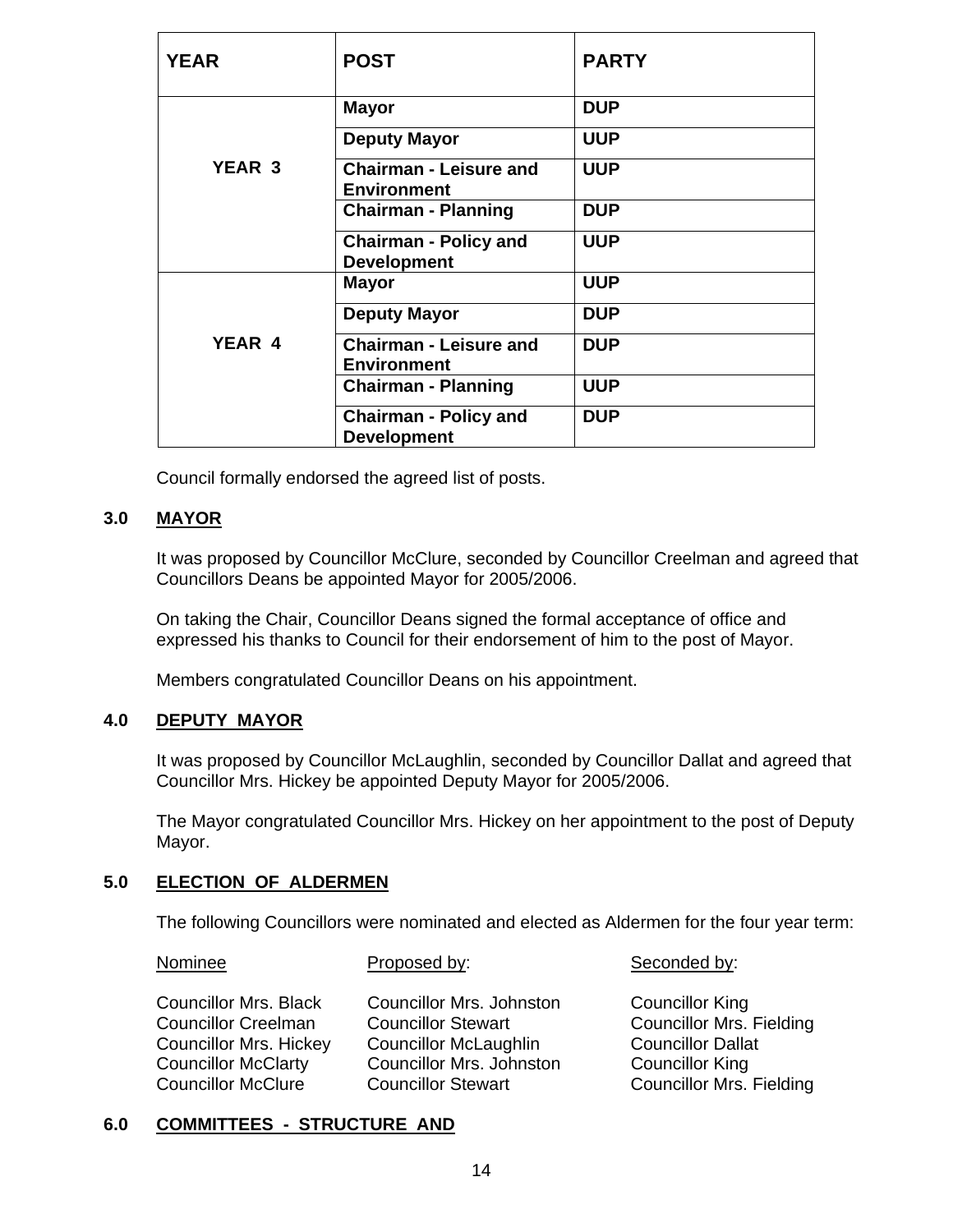### **TIMETABLE**

Consideration was given to the Town Clerk and Chief Executive's Report on Committee Structures and Timetable (previously supplied).

Following discussion it was proposed by Alderman McClarty, seconded by Councillor Stewart and agreed that the existing structures and timetable, as detailed, be applied at this time.

The Town Clerk and Chief Executive advised members of the undernoted Special Meetings to be held in June 2005:

- Monday,  $20^{th}$  June, 2005 at 7.30 p.m. regarding the Review of Public Administration
- Monday, 27<sup>th</sup> June, 2005 (afternoon and evening) regarding Council's response to the Draft Northern Area Plan.

Members were requested to filter matters in the interim regarding this topic to Council's Planning Consultant – BDP Planning. Members were also requested to help make the general public aware of their rights to lodge objections to the Draft Northern Area Plan.

#### **7.0 NOMINATION OF REPRESENTATIVES TO STATUTORY BODIES/GOVERNMENT AGENCIES**

(a) District Policing Partnership

Consideration was given to the Town Clerk and Chief Executive's Report on Reconstitution of Coleraine District Policing Partnership (previously supplied).

Following discussion the following matters were agreed:

I. the size of the District Policing Partnership

It was proposed by Alderman McClarty, seconded by Alderman McClure and agreed:

That the District Policing Partnership consist of 19 members as previously.

Councillor Leonard asked to be recorded as abstaining from this decision.

II. Political Members

The undernoted members were nominated to serve as Political Members of the District Policing Partnership:

- DUP Aldermen Creelman and McClure, Councillors Mrs. Fielding, McQuillan and Stewart
- UUP Alderman Mrs. Black, Councillors Mrs. Johnston, Hillis and McPherson
- SDLP Councillor Dallat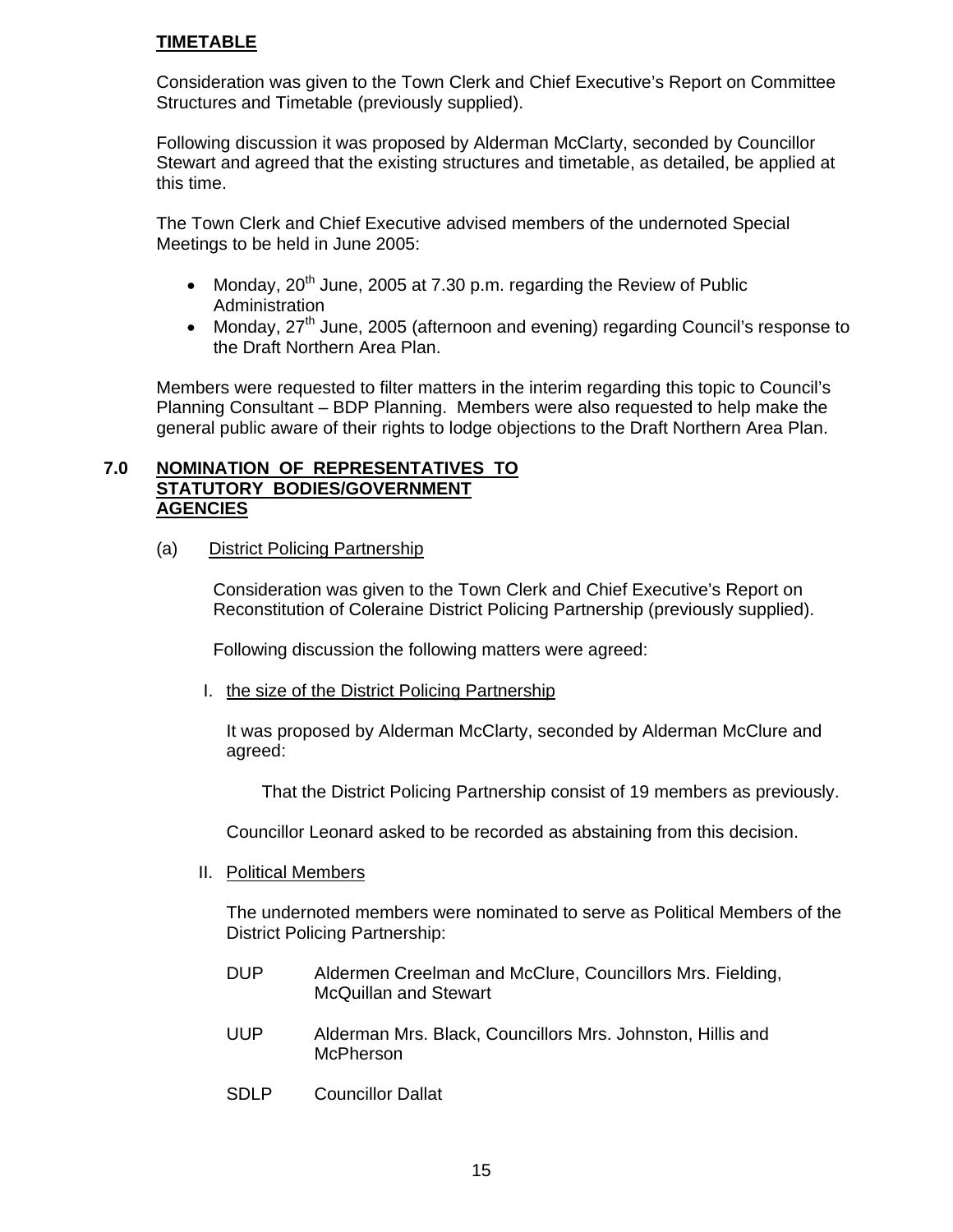### III. Chairman

It was proposed by Alderman McClure, seconded by Councillor Stewart and agreed that Councillor McQuillan be appointed Chairman of the reconstituted District Policing Partnership in its first year.

IV. Council Selection Panel : Appointment of Independent Members

It was proposed by Alderman McClure, seconded by Councillor Stewart and agreed that the Council Selection Panel consist of four members as follows:

Alderman Mrs. Black, Alderman McClure, Councillor Dallat, Councillor McQuillan and the Chairman.

## **8.0 NOMINATIONS**

It was agreed that representatives, as undernoted, be nominated to serve on the following bodies:

(a) Coleraine Harbour Commission  $\overline{(\text{term expires }1^{\text{st}})}$  June, 2007)

**Councillor Mrs. Johnston** 

(b) North Eastern Education and Library Board  $(4 \text{ year term from } 1^{\text{st}}$  July, 2005)

**Councillors Mrs. Church and McQuillan** 

(c) Northern Health and Social Services Council (4 year term from  $1<sup>st</sup>$  June, 2005)

**Councillor Mrs. Johnston** 

(d) Northern Ireland Housing Council  $(1$  year term from  $1<sup>st</sup>$  June, 2005)

**Councillor Dallat** 

#### **9.0 REPRESENTATIVES - EXTERNAL AGENCIES AND PARTNERSHIPS**

It was agreed that representatives, as undernoted, be nominated to serve on the following external agencies and partnerships.

The Town Clerk and Chief Executive reminded members of the current legal issues regarding participation in limited companies (Report previously supplied).

(a) Causeway Coast and Antrim Glens Ltd.

**Councillor Hillis**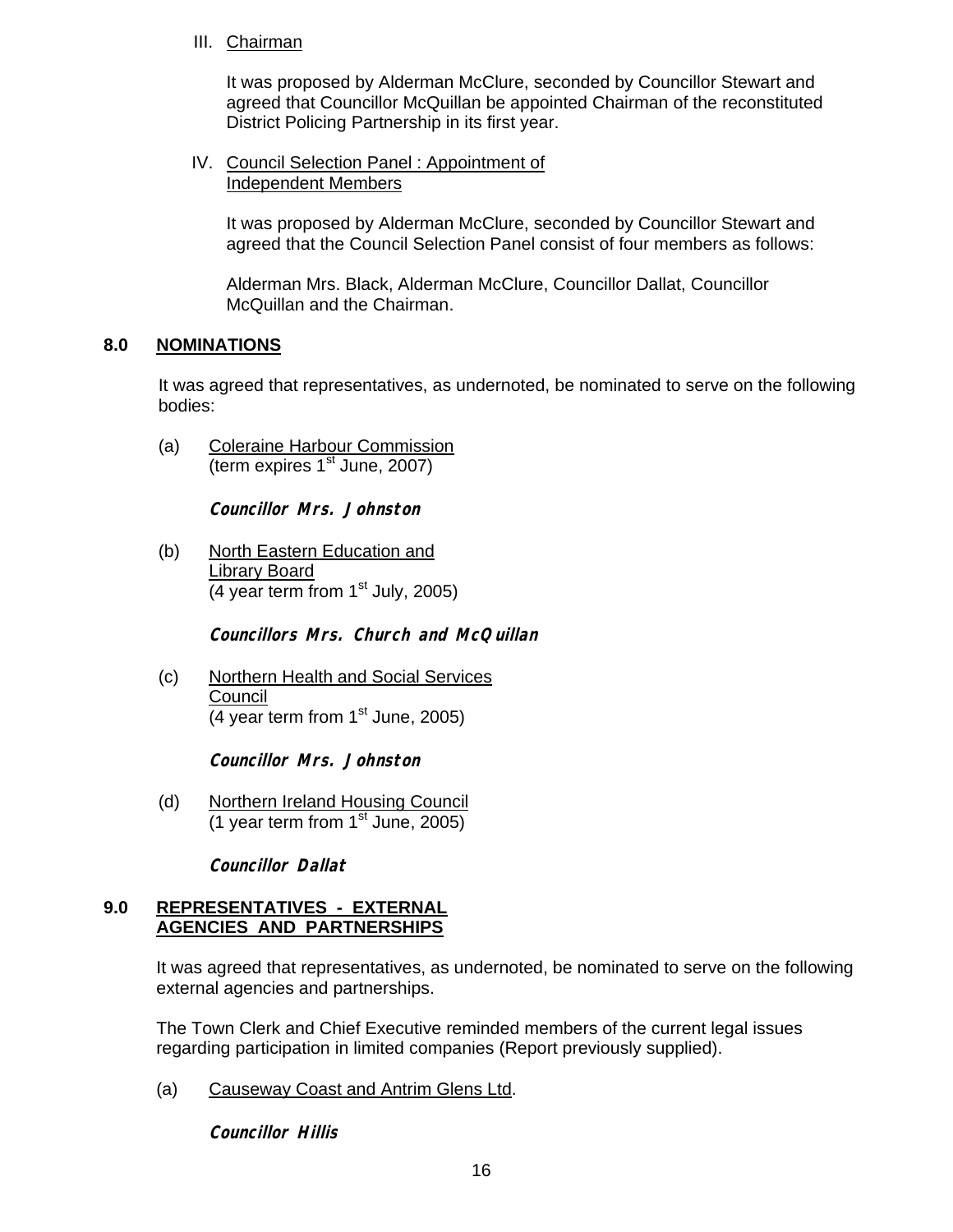(b) Causeway Coast and Glens Heritage Trust Board

**Councillor Hillis** 

(c) Causeway Coast AONB Management Group

**Councillor Stewart** 

(d) Sperrins Tourism Ltd.

**Councillor Cole** 

(e) Tourism Development Taskforce

**Councillor Gilkinson** 

(f) Coleraine Borough Strategic Partnership

**The Deputy Mayor Councillors Barbour and Bradley** 

(g) Coleraine Local Action Group for Enterprise Ltd.

**Councillors Cole, King and McQuillan** 

(h) Coleraine Town Centre Partnership

**Alderman McClure Councillors Mrs. Johnston and McLaughlin**

(i) Lower Bann Partnership (from date of AGM)

**Councillor King** 

(j) Management Committee of Coleraine Citizens' Advice Bureau

**Councillors King and McLaughlin** 

(k) Causeway Museum Service

**Aldermen Mrs. Black and Creelman Councillors Barbour, McLaughlin and McQuillan**

(l) Coleraine Arts Committee

**Aldermen Creelman and McClarty Councillors Mrs. Johnston and Stewart** 

(m) Coleraine Twinning Association

**The Mayor**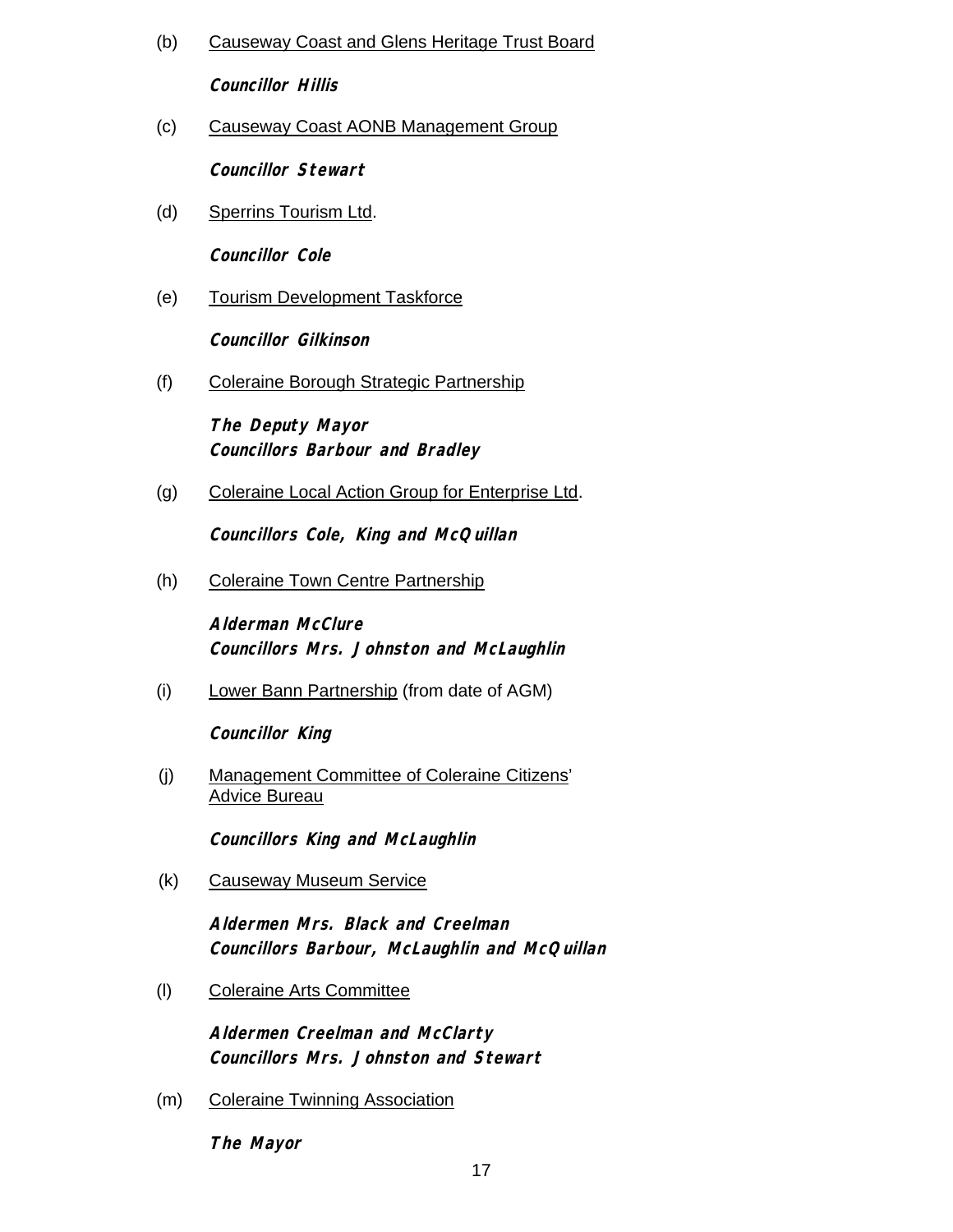**Councillors Mrs. Fielding, King and McPherson** 

(n) Irish Society's Local Advisory Committee

**The Mayor Alderman McClarty Councillor Mrs. Church** 

(o) Riverside Theatre Trust

**Alderman McClarty Councillors Ms. Alexander, Mrs. Johnston and Stewart** 

(p) Trustees of Garvagh Museum

**Councillor Mrs. Church** 

(q) Coleraine and District Home Safety Committee

**Councillors Mrs. Johnston and Stewart** 

(r) Coleraine and District Local Sports **Advisory Council** 

> **Alderman McClarty Councillors Bradley, King and McQuillan**

(s) Coleraine and District Road Safety Committee

**Alderman Mrs. Black** 

(t) Northern Ireland Amenity Council

**Alderman Mrs. Black** 

(u) Portrush, Portstewart and District Road **Safety Committee** 

**Alderman Creelman** 

(v) Reserve Forces and Cadets' Association for Northern Ireland

**Councillor Stewart** 

(w) The Somme Advisory Committee

**Councillor McPherson** 

## **10.0 REPRESENTATIVES - LOCAL GOVERNMENT BODIES**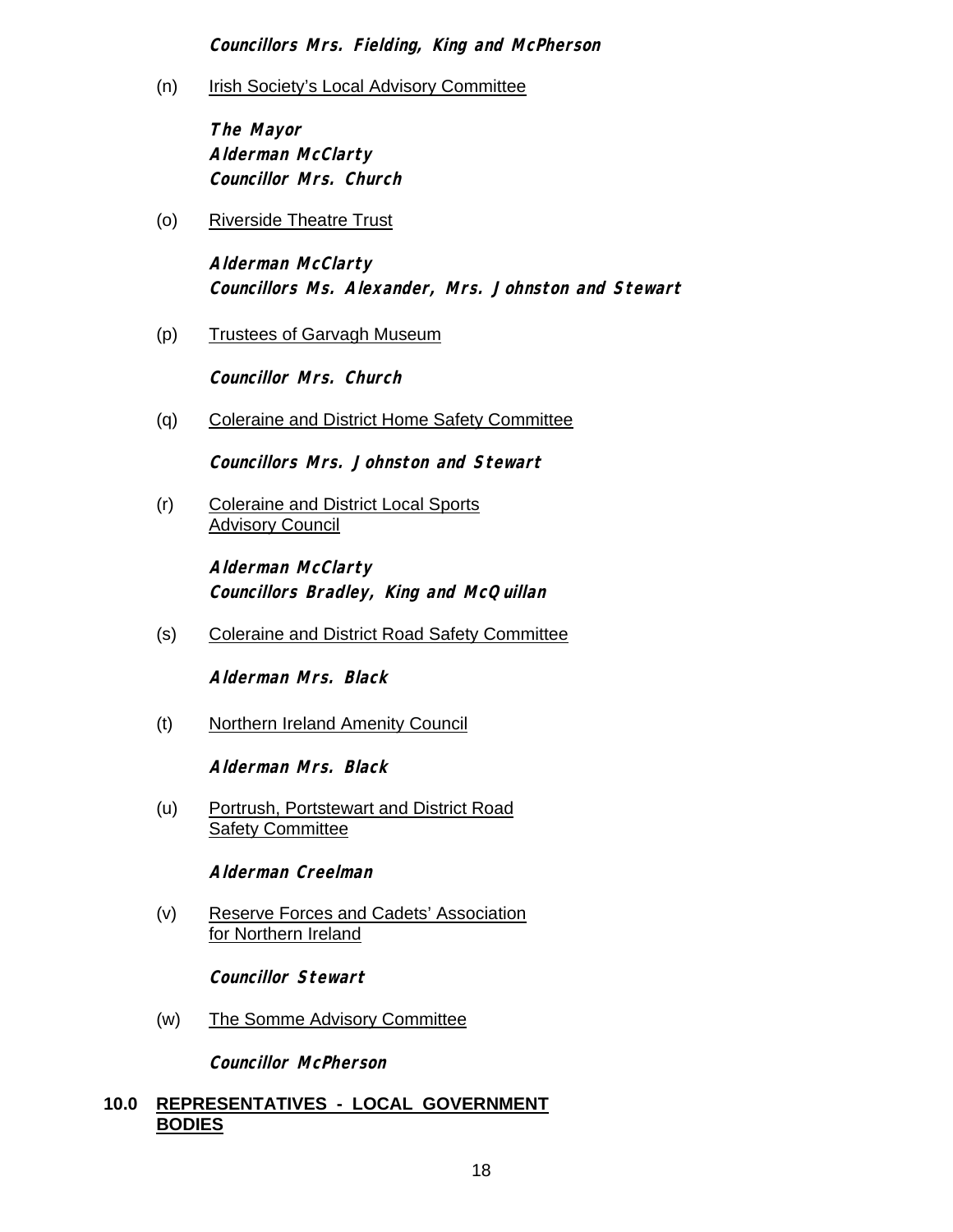It was agreed that representatives, as undernoted, be nominated to serve on the following local government bodies:

(a) Northern Ireland Local Government Association

> **Alderman McClure and Councillor Stewart - (DUP) Alderman McClarty and Councillor Mrs. Johnston - (UUP) Councillor Dallat - (SDLP)**

(b) National Association of Councillors - General Management Committee

**Councillor Hillis** 

(c) National Association of Councillors - Northern Ireland Region

**Councillors Hillis, McLaughlin and Stewart** 

(d) Local Government Partnership on Travellers Issues

**Councillors Hillis and Stewart** 

(e) North West Regional Waste Management Group

**Councillors McPherson and McQuillan** 

(f) Northern Group Building Control **Committee** 

> **The Mayor Councillor McLaughlin**

Substitutes: **Councillors McPherson and Stewart** 

(g) Northern Group Environmental Health **Committee** 

**Councillors Barbour and Bradley** 

Substitutes: **Alderman Creelman and Councillor McPherson**

#### **11.0 REPRESENTATIVES - MANAGEMENT COMMITTEES/COMMUNITY GROUPS**

It was agreed that representatives, as undernoted, be nominated to serve on the following Management Committees/Community Groups:

(a) Ballysally Youth and Community Centre Joint Management Committee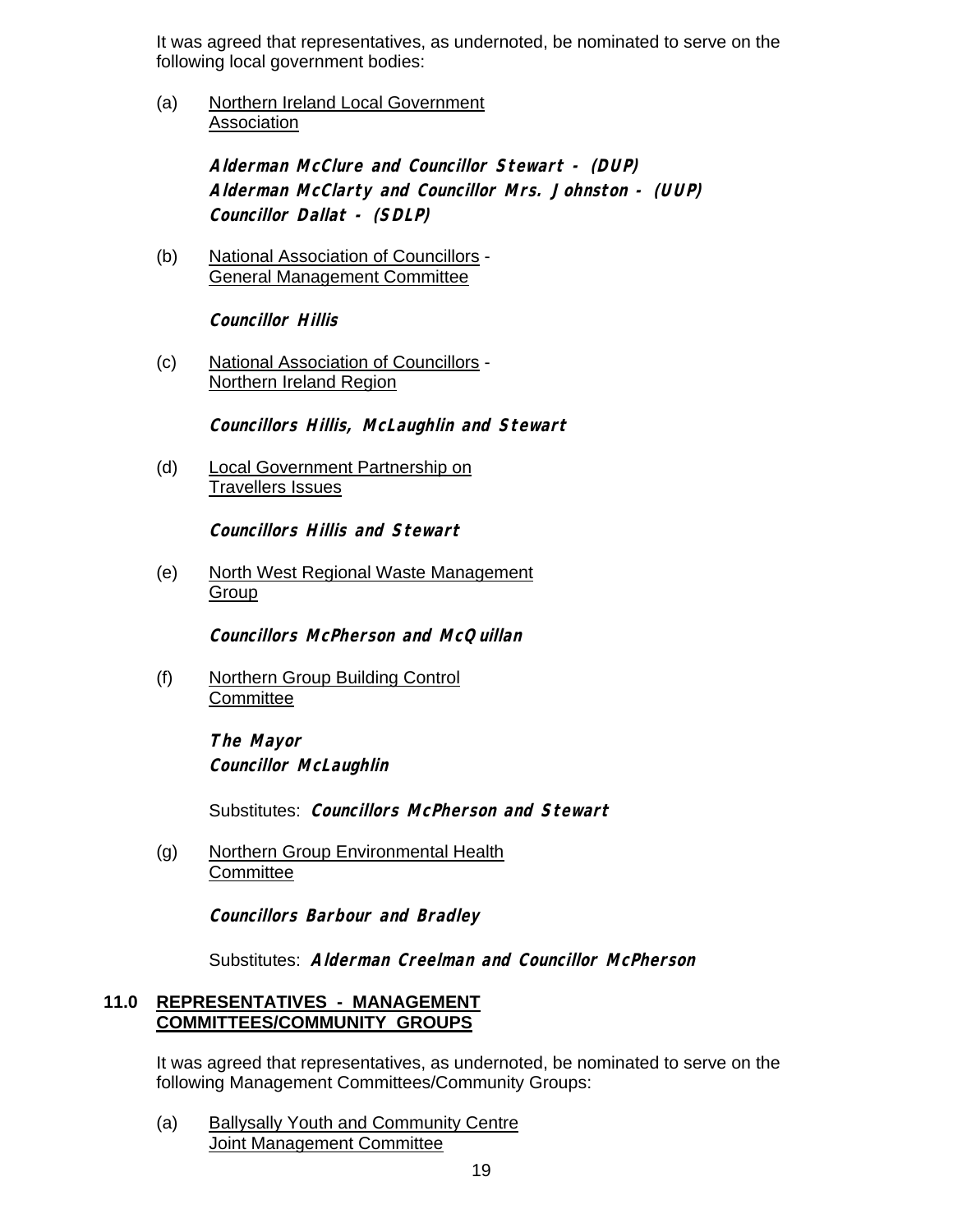**Alderman McClure Councillors Bradley and McPherson** 

(b) Castlerock Community Association

**Councillors King and McQuillan** 

(c) Castlerock Recreation and Youth Hall Management Committee

**Councillors King and McQuillan** 

(d) Coleraine West Community Centre Management Committee

> **Alderman McClure Councillors Barbour and McLaughlin**

(e) Garvagh Hall Management Committee

**Councillors Cole, Mrs. Church and King** 

(f) Harpur's Hill Community Centre Management **Committee** 

**Councillors Bradley, McLaughlin and McPherson** 

(g) Kilrea Town Hall Management Committee

**Councillors Mrs. Church, Cole and Dallat** 

(h) Portballintrae Residents' Association

**Alderman Mrs. Black Councillor McPherson**

(i) Portstewart Community Association

**The Deputy Mayor Alderman Mrs. Black Councillor Gilkinson** 

(j) Windyhall Community Centre Management **Committee** 

> **Alderman McClure Councillors Bradley and Mrs. Johnston**

(k) Coleraine Borough 50+ Forum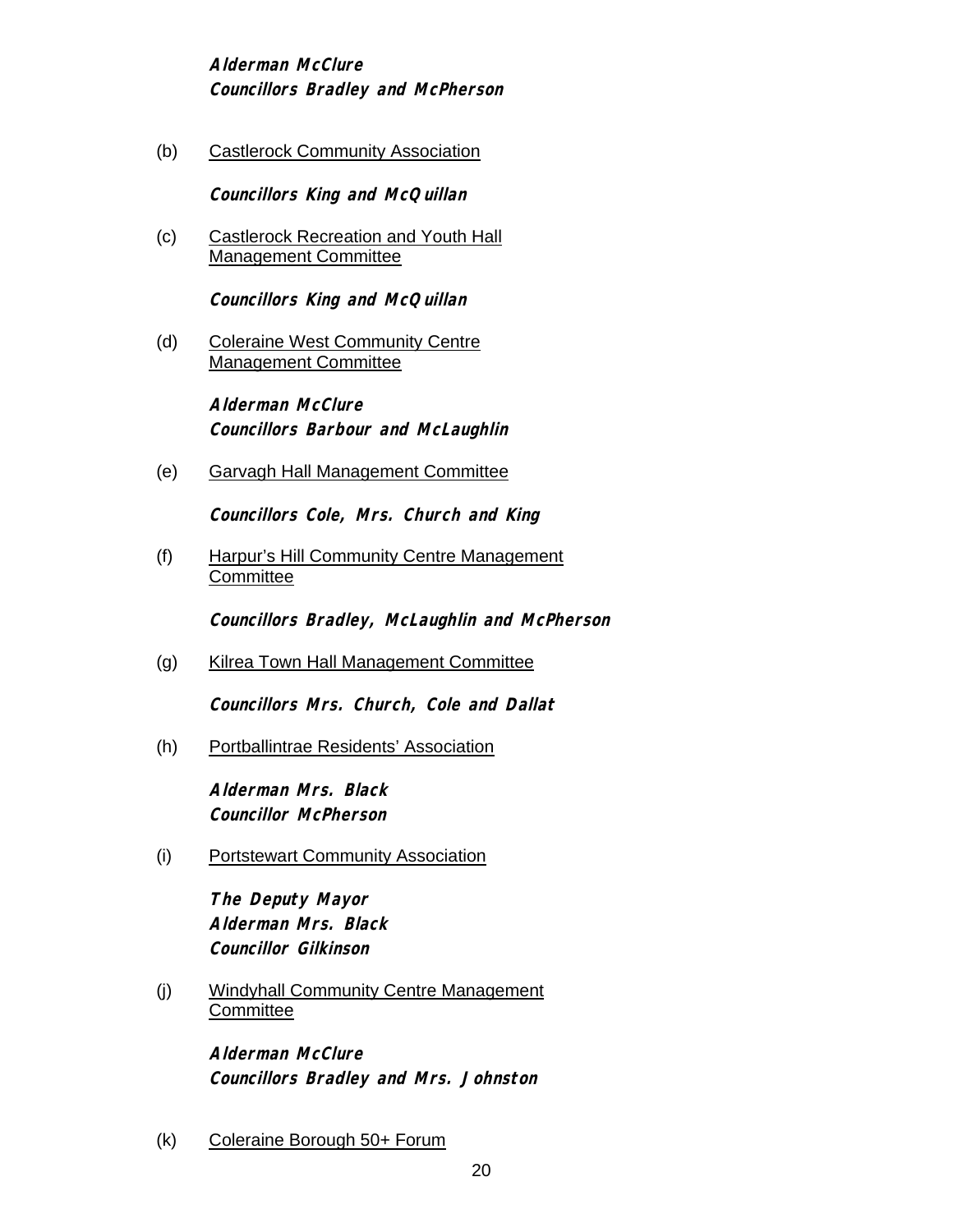#### **12.0 REPRESENTATIVES - INTERNAL GROUPS AND OTHER BODIES**

It was proposed by Councillor Leonard and seconded by Councillor McLaughlin:

 That the D'hondt system apply for the appointment of the 26 representatives to Internal Groups and other Bodies.

On being put to the vote the proposal was lost by twelve to five.

 It was then agreed that the undernoted representatives be appointed to serve on the following internal groups and other bodies on a proportional basis:

(a) Equality Working Group

**Alderman McClure Councillors Dallat, Hillis, Mrs. Fielding and McPherson**

(b) Community Development Group

**Alderman Mrs. Black Councillors Ms. Alexander, Bradley, McPherson and McQuillan**

(c) Working Together Group

**The Deputy Mayor Alderman Mrs. Black Councillors Bradley, McPherson and McQuillan** 

(d) Coleraine Urban Development Project

**Alderman McClure Councillors Mrs. Johnston and McLaughlin** 

(e) Economic Development Group

**Alderman McClarty Councillors Bradley and Dallat** 

(f) Special Events Working Group

**Councillors Ms. Alexander, Mrs. Church, Mrs. Fielding, Mrs. Johnston and Stewart** 

## **13.0 THANKS**

The Mayor thanked members for their attendance at the meeting.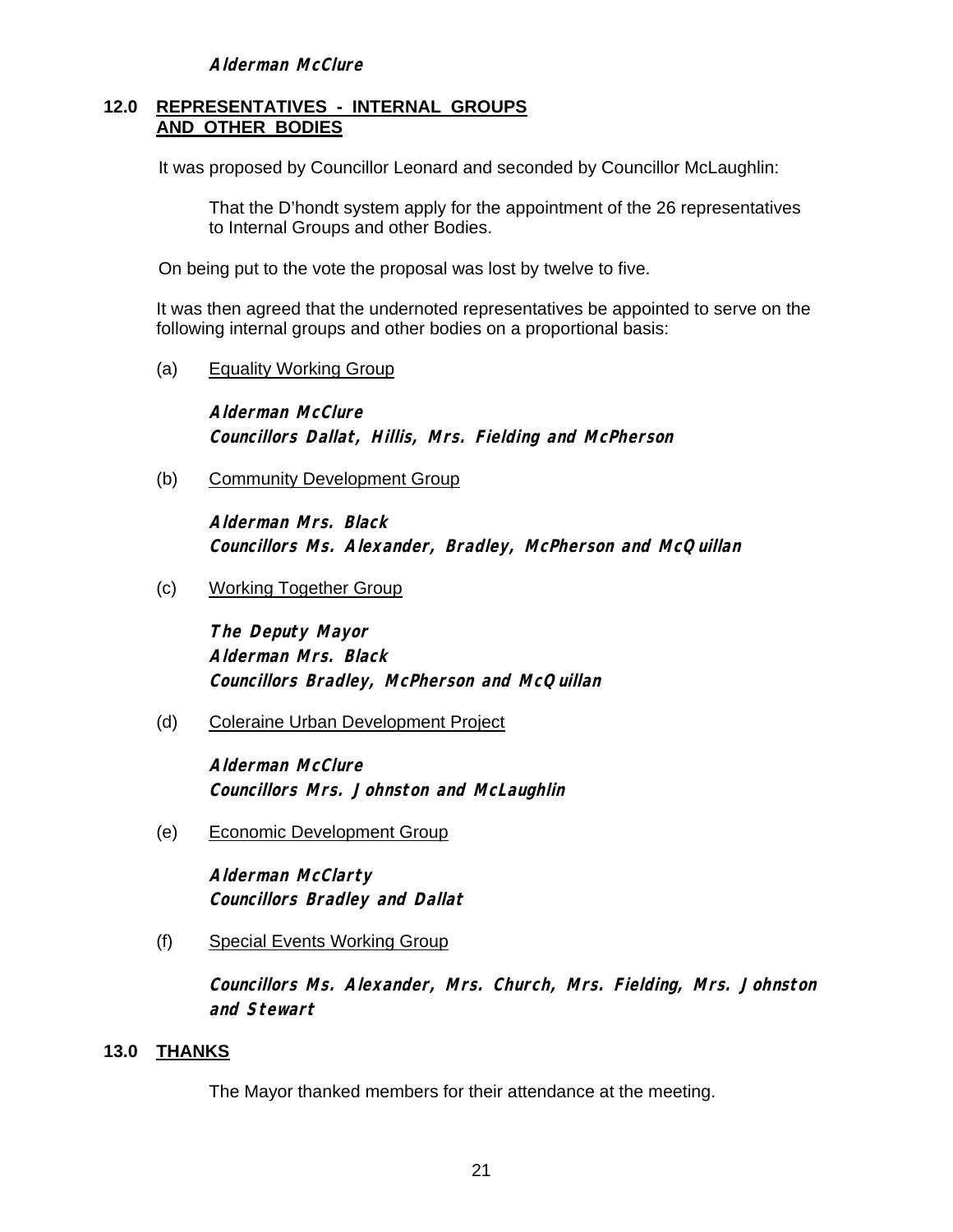#### **SPECIAL MEETING**

| Convened: | To consider a presentation from members of the<br>RPA Review Team on the Further Consultation Paper<br>on The Review of Public Administration in Northern |
|-----------|-----------------------------------------------------------------------------------------------------------------------------------------------------------|
|           | <b>Ireland</b>                                                                                                                                            |

**Present:** The Mayor, Councillor T. J. Deans, in the Chair

The Deputy Mayor, Alderman M. T. Hickey (Mrs.)

#### **Aldermen**

| E. T. Black (Mrs.) | D. McClarty   |
|--------------------|---------------|
| W. T. Creelman     | W. J. McClure |

#### **Councillors**

| C. S. Alexander (Ms.) | E. A. Johnston (Mrs.) |
|-----------------------|-----------------------|
| D. D. Barbour         | W. A. King            |
| O. M. Church (Mrs.)   | (Items $2.0 - 3.0$ )  |
| A. S. Cole            | G. L. McLaughlin      |
| J. J. Dallat          | R. A. McPherson       |
| E. P. Fielding (Mrs.) | (Items $2.0 - 3.0$ )  |
| S. Gilkinson          | A. McQuillan          |
| N. F. Hillis          |                       |
| (Items $2.0 - 3.0$ )  |                       |

## **Officers in**

 **Attendance:** Town Clerk and Chief Executive, Director of Technical Services, Director of Leisure Services, Director of Environmental Health, Director of Corporate Services, Head of Administrative Services and Administrative Assistant

**Apologies:** Councillors Bradley, Leonard and Stewart

#### **1.0 WELCOME**

 The Mayor welcomed Mr. Tom Frawley and Mr. David Finegan from the RPA Review Team, members and officers to the meeting.

#### **2.0 THE REVIEW OF PUBLIC ADMINISTRATION IN NORTHERN IRELAND - FURTHER CONSULTATION PAPER**

Mr. Finegan presented an overview of the Further Consultation Paper (previously supplied) regarding this topic and elaborated on the following matters:

- (a) The RPA Process
	- i. First Consultation Period October 2003 February 2004
	- ii. Further Consultation Period March 2005 September 2005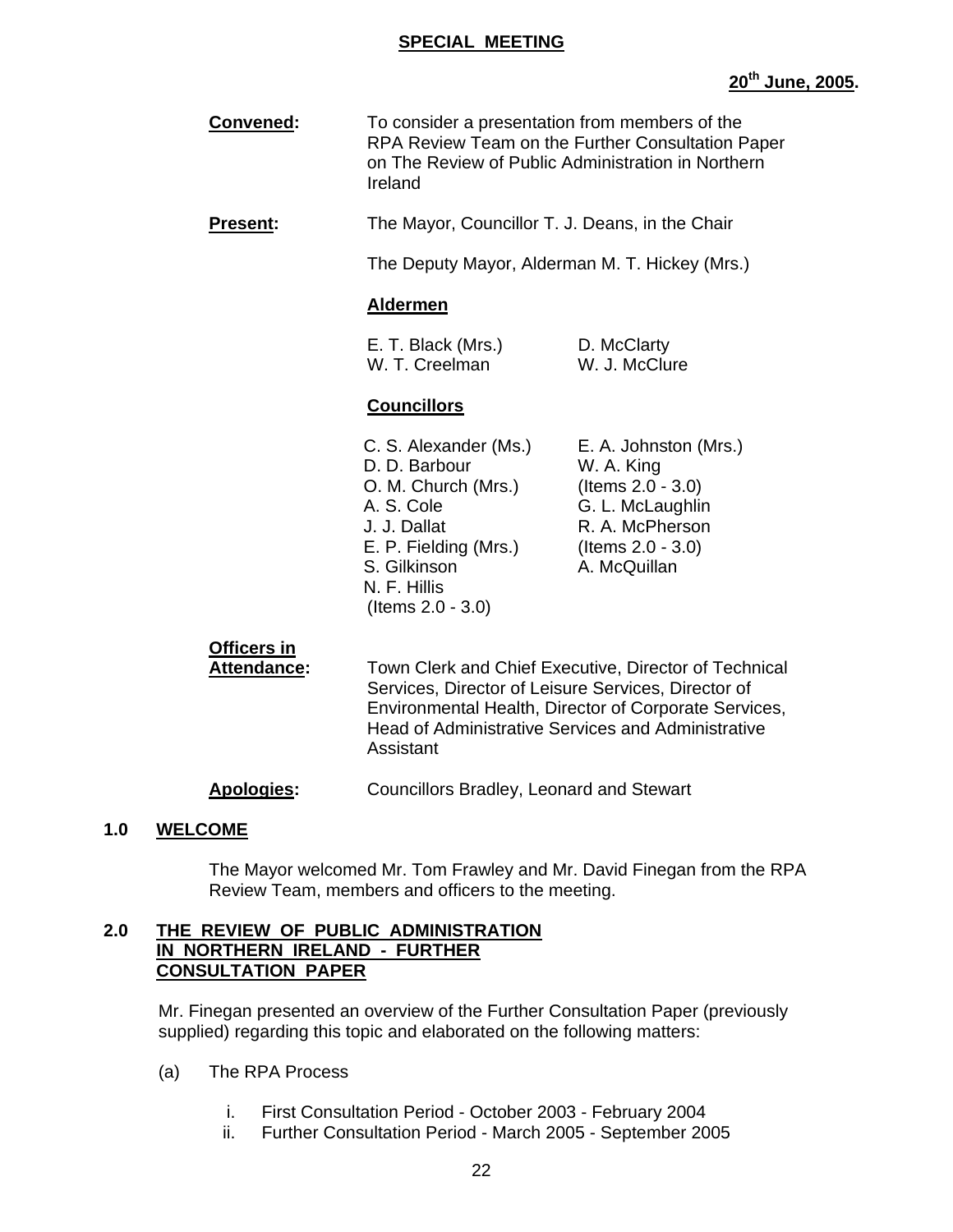- iii. Final Decisions at the turn of 2005
- iv. Implementation through to 2009 and beyond
- (b) Proposed Two Tier Model for Public Administration
- (c) Second Consultation Responses by  $30<sup>th</sup>$  September, 2005
- (d) Health and Social Services Bodies Proposals
- (e) Education Bodies Proposals
- (f) Local Government Options
	- i. 7 Council Model
	- ii. 11 Council Model
	- iii. 15 Council Model
- (g) Options for other Public Bodies and Executive Agencies
- (h) Managing the Change
- (i) Implementation and Efficiency
- (j) Equality, Social Need and Rural Issues
- (k) Final Thoughts

A full discussion ensued on the various aspects of the Review during which Messrs. Frawley and Finegan answered various members' questions and noted comments.

The Mayor thanked Messrs. Frawley and Finegan for their presentation.

#### **3.0 COUNCIL'S RESPONSE TO THE PROPOSALS**

 The Town Clerk and Chief Executive advised that a key issues paper would be forwarded to members during the summer period prior to a workshop in September to facilitate Council's response to the consultation paper.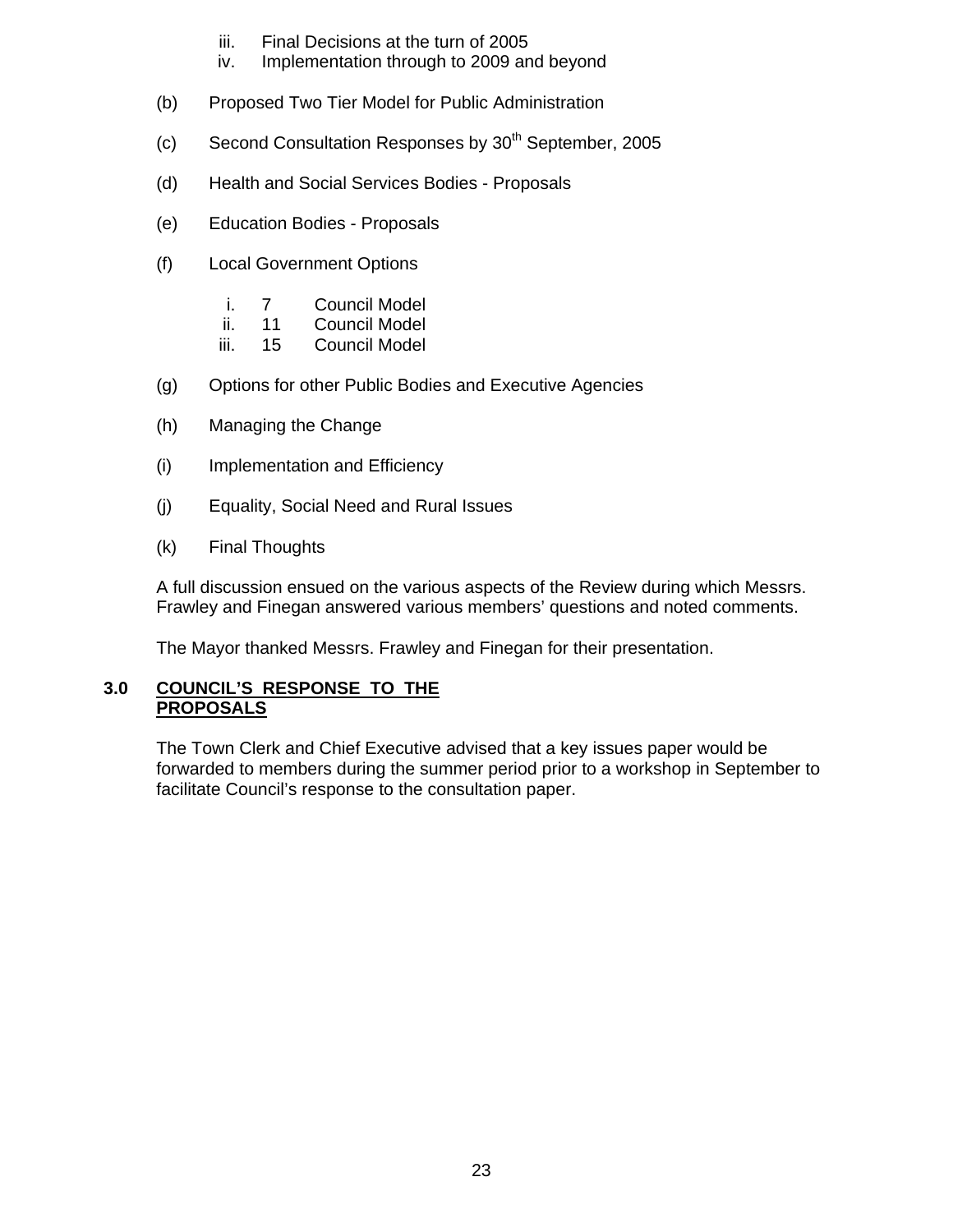### **LEISURE AND ENVIRONMENT COMMITTEE**

**7th June, 2005.** 

## **Present:** Councillor G. L. McLaughlin in the Chair

The Mayor, Councillor T. J. Deans

The Deputy Mayor, Alderman M. T. Hickey (Mrs.)

### **Aldermen**

| E. T. Black (Mrs.) | D. McClarty   |
|--------------------|---------------|
| W. T. Creelman     | W. J. McClure |

## **Councillors**

| O. M. Church (Mrs.)   | <b>B.</b> Leonard    |
|-----------------------|----------------------|
| A. S. Cole            | R. A. McPherson      |
| E. P. Fielding (Mrs.) | A. McQuillan         |
| S. Gilkinson          | R. D. Stewart        |
| N. F. Hillis          | (Items $1.0 - 5.0$ ) |

## **Officers in**

 **Attendance:** Town Clerk and Chief Executive, Director of Leisure Services, Director of Technical Services, Director of Environmental Health, Senior Environmental Health Officer (Food) (Items 1.0 - 8.0), Principal Building Control Officer (Items 6.0 - 8.6), Senior Technical Officer (Items 6.0 - 8.6), Leisure Services Officer (Facilities) and Administrative Assistant

#### **Apology:** Councillor Bradley

#### **1.0 WELCOME**

The Chairman, Councillor McLaughlin, welcomed everyone to his first meeting as Chairman, especially the three new members of Council.

## **2.0 HARPUR'S HILL, COLERAINE**

The Chairman referred to the two petrol bomb attacks at Harpur's Hill, Coleraine on Monday night last and condemned those involved in the incidents.

Councillor Leonard then proposed the following motion:

"This Council is appalled at last night's attacks in Coleraine and strongly affirms that no citizen of the Borough should be subject to attack because of their religious or political belief.

This Council further agrees that citizens of the Borough have a right to be politically active and that no party can remain silent if citizens are attacked because of the democratic political activity."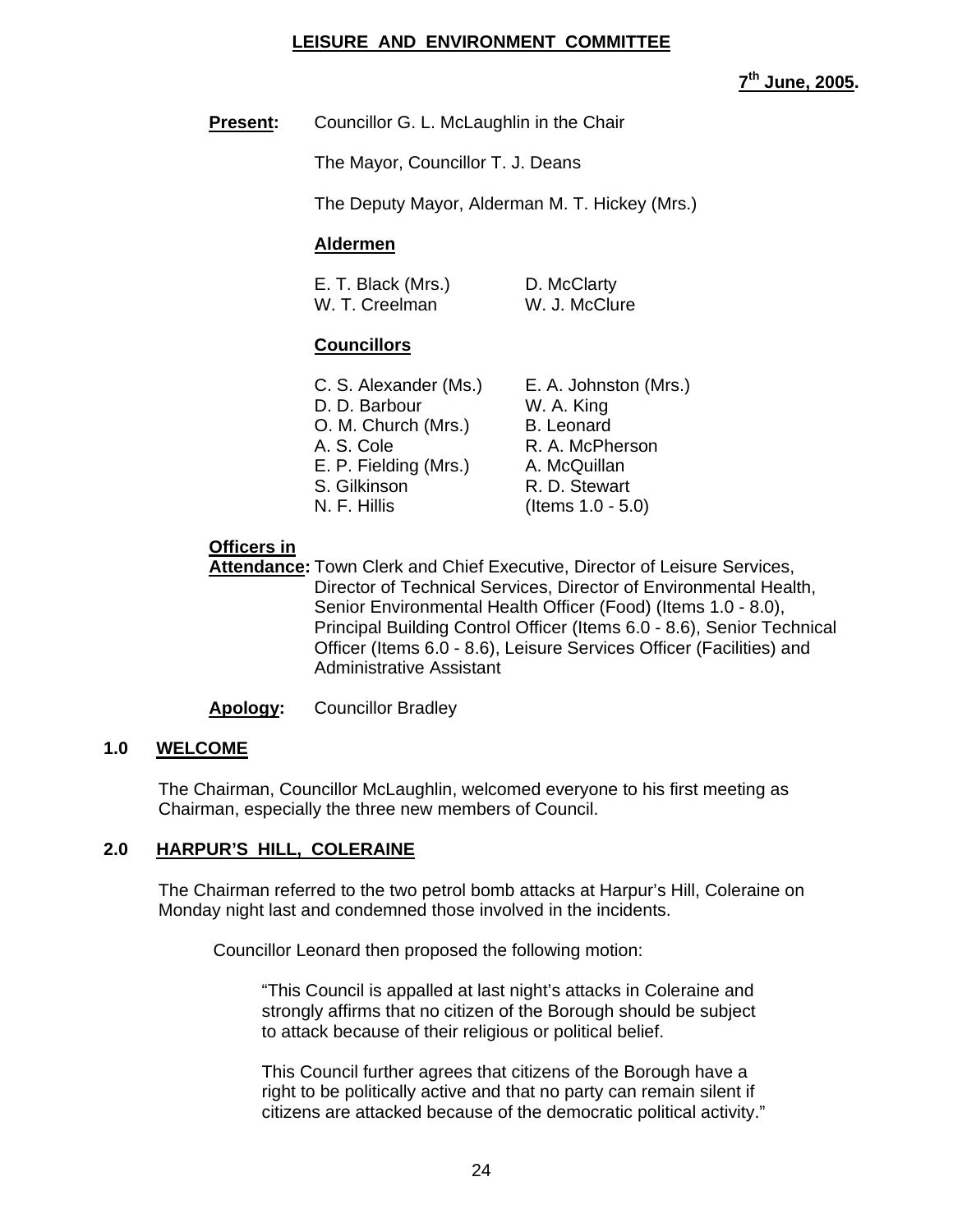Councillor Dallat seconded the motion subject to the addition of the addendum that the PSNI be asked to step up their patrols in the Harpur's Hill area.

The addendum was not accepted by the proposer of the motion.

The Mayor and other members subsequently condemned the incidents.

 As an amendment it was proposed by Alderman McClarty and seconded by Councillor Barbour:

 That the motion, with the addition of Councillor Dallat's addendum, be adopted.

 On being put to the meeting the amendment was duly carried, eighteen members voting in favour.

#### **3.0 ELECTION OF VICE-CHAIRMAN**

It was proposed by Councillor Mrs. Johnston and seconded by Councillor Barbour:

 That Alderman Mrs. Black be appointed Vice-Chairman for the ensuing year.

It was proposed by Councillor Dallat and seconded by the Deputy Mayor:

 That Councillor Ms. Alexander be appointed Vice-Chairman for the ensuing year.

On being put to the meeting, Alderman Mrs. Black received twelve votes and Councillor Ms. Alexander received four votes.

Alderman Mrs. Black was duly elected Vice-Chairman for the ensuing year.

#### **4.0 APPOINTMENT OF REPRESENTATIVES**

| 4.1 | Craigahulliar Monitoring<br>Committee                  | It was agreed that Councillors Ms. Alexander,<br>Bradley and Gilkinson be appointed for the<br>ensuing year.                   |
|-----|--------------------------------------------------------|--------------------------------------------------------------------------------------------------------------------------------|
| 4.2 | Coleraine Safer Dancing and<br>Door Supervisors' Group | It was agreed that Councillors Ms. Alexander,<br>McPherson, McQuillan and Stewart be<br>appointed for the ensuing year.        |
| 4.3 | Spanboard Liaison Group                                | It was agreed that Alderman McClure be<br>appointed for the ensuing year.                                                      |
| 4.4 | Caravan Parks Group                                    | It was agreed that the Deputy Mayor, Alderman<br>McClarty and Councillor Stewart be appointed<br>for the ensuing year.         |
| 4.5 | <b>Street Trading Group</b>                            | It was agreed that Alderman McClure and<br>Councillors Cole, Hillis, King and McLaughlin<br>be appointed for the ensuing year. |

#### **5.0 ROADS SERVICE - NORTHERN**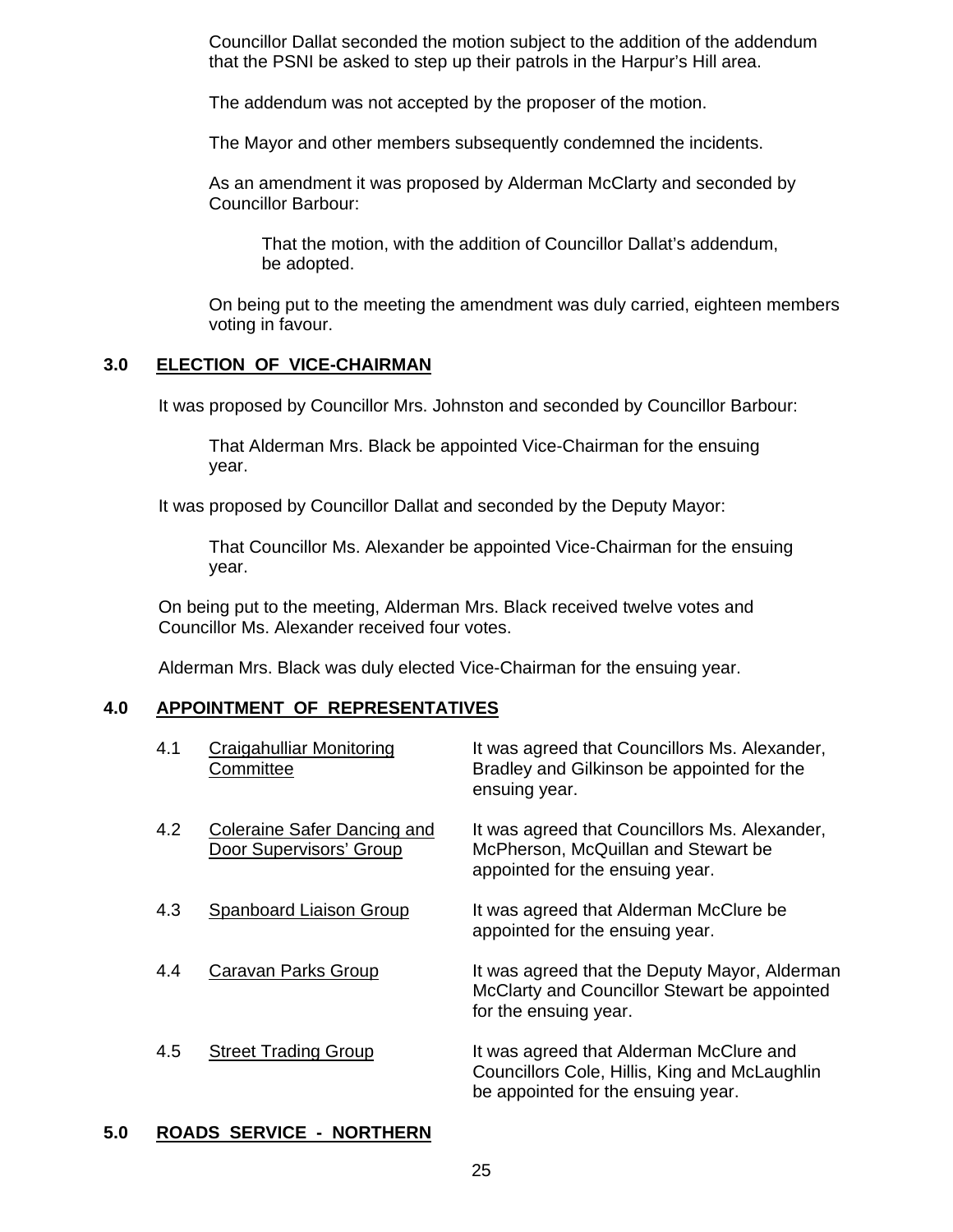## **DIVISION ROADS REPORT 2005 - 2006**

The Chairman welcomed Dr. A. McC. Murray, Divisional Roads Manager and Mr. M. Glover, Section Engineer, who were in attendance to present the Northern Division Roads Report 2005 - 2006 (previously supplied).

Dr. McMurray outlined the main issues covered by the Report and a full discussion ensued during which the representatives answered various members' questions and noted comments.

The Chairman thanked Dr. Murray and Mr. Glover for their comprehensive presentation following which they withdrew.

### **6.0 ENVIRONMENTAL HEALTH REPORT**

The report of the Director of Environmental Health was considered (previously supplied).

Matters arising:

| 6.1 | <b>Sheep Worrying - The Dogs</b><br>(N.I.) Order 1983 as amended<br>by The Dangerous Dogs<br>(N.I.) Order 1991 | It was proposed by Alderman McClarty,<br>seconded by Councillor Ms. Alexander and<br>agreed:<br>That this matter be considered<br>"In Committee" at the end of the meeting. |
|-----|----------------------------------------------------------------------------------------------------------------|-----------------------------------------------------------------------------------------------------------------------------------------------------------------------------|
| 6.2 | Mrs. A. Cann - Senior<br><b>Environmental Health Officer</b><br>(Food)                                         | The Director of Environmental Health introduced<br>Mrs. A. Cann, Senior Environmental Health<br>Officer (Food), who was attending her first<br>meeting of Committee.        |
|     |                                                                                                                | The Chairman extended a warm welcome to<br>Mrs. Cann.                                                                                                                       |
| 6.3 | <b>Variance Report and Analysis</b><br>of Environmental Health<br>Department Plan 2004/2005                    | Consideration was given to the Variance Report<br>and Analysis of the Environmental Health<br>Department Plan 2004/2005 (previously<br>supplied).                           |
|     |                                                                                                                | The Director of Environmental Health expanded<br>on the contents of the Plan.                                                                                               |
|     |                                                                                                                | It was proposed by Councillor McPherson,<br>seconded by Councillor Mrs. Johnston and<br>recommended:                                                                        |
|     |                                                                                                                | That Council approve the Plan<br>prior to its submission to the Food<br><b>Standards Agency and Northern Group</b><br>Systems.                                              |
| 6.4 | <b>Charges for Self-Catering</b><br>Certification                                                              | Consideration was given to this topic, as<br>detailed in the report.                                                                                                        |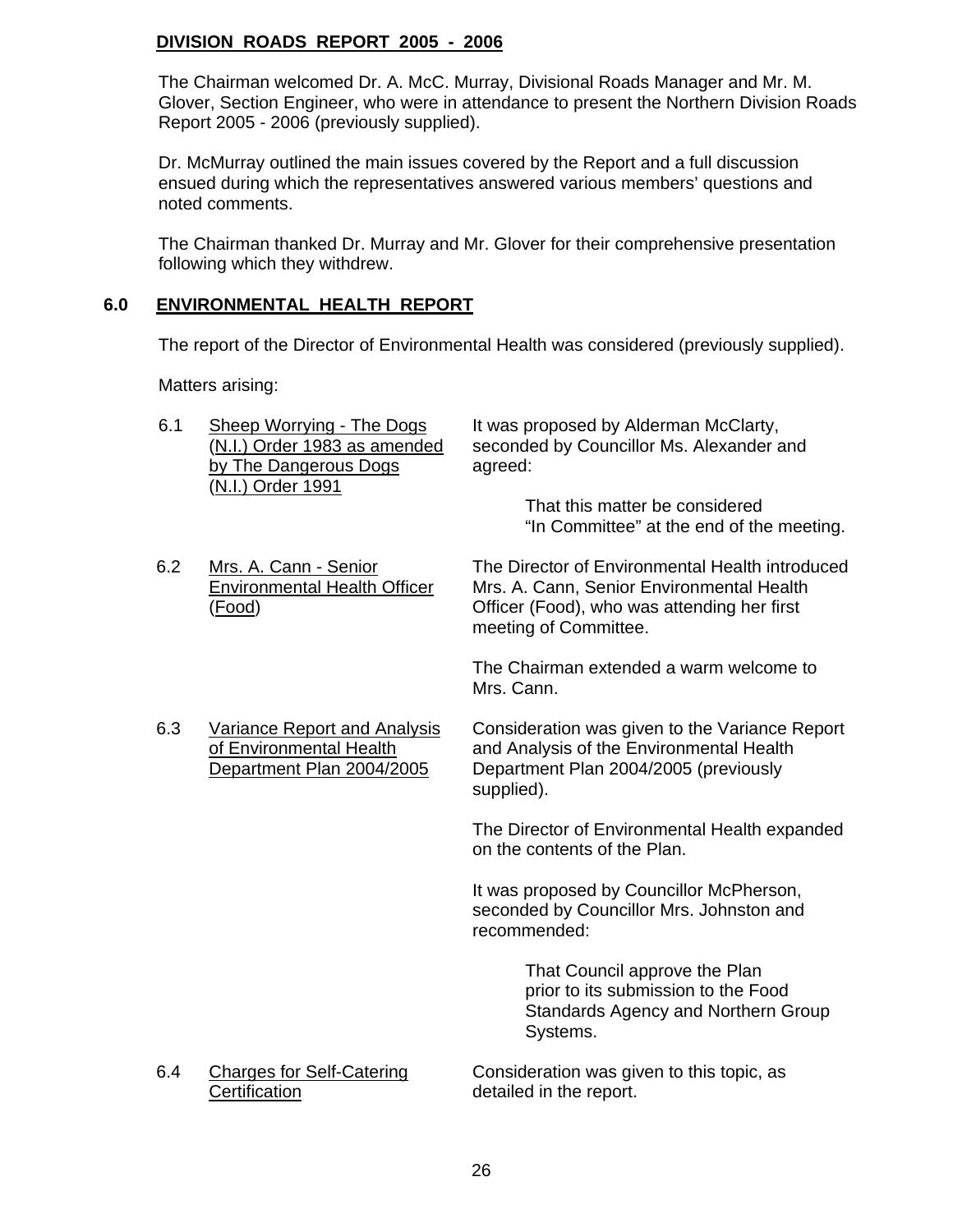Following discussion it was proposed by Councillor Ms. Alexander, seconded by Councillor Dallat and recommended:

> That Council introduce a charging system for the certification of residential property for self-catering purposes.

Charges would be set at £100.00 for an initial inspection and certificate and £25.00 for re-visit if required.

Carry-Outs - Voluntary Code

 6.5 Anti-Social Behaviour Orders Consideration was given to information, as (ASBOs) - Delegated Authority detailed in the report, regarding ASBOs - Delegated Authority.

Council is recommended:

- (a) to delegate the authority to consult with the PSNI and NIHE to the Director of Environmental Health; and
- (b) to delegate authority to the Town Clerk and Chief Executive to exercise all the powers and functions arising in respect of The Anti-Social Behaviour (N.I.) Order 2004.

Committee would be kept informed of the outcome of legal proceedings on this topic.

 6.6 Opening Hours for Entertain- Consideration was given to information, as ment Venues and Hot Food detailed in the report.

of Practice - Portstewart Following discussion it was recommended:

 That Council adopt this Voluntary Code of Practice, as detailed in the report, for all places of public entertainment and all hot food carry-outs within Portstewart.

6.7 Outcome of Legal Proceedings - Committee noted the outcome of legal<br>Bye-Laws: Seashores, proceedings (Council v Ryan Hanson). proceedings (Council v Ryan Hanson). Esplanades and Promenades Mr. Hanson was convicted of the offence of exercising horses on the beach at East Strand, Portrush during the prohibited period (10.30 a.m. till 6.00 p.m. -  $1^{st}$  May to 30<sup>th</sup> September).

> A fine of £250.00 had been imposed together with court and legal costs of £89.00.

It was noted that damage to a Council vehicle arising from this incident had been covered by Council's insurers.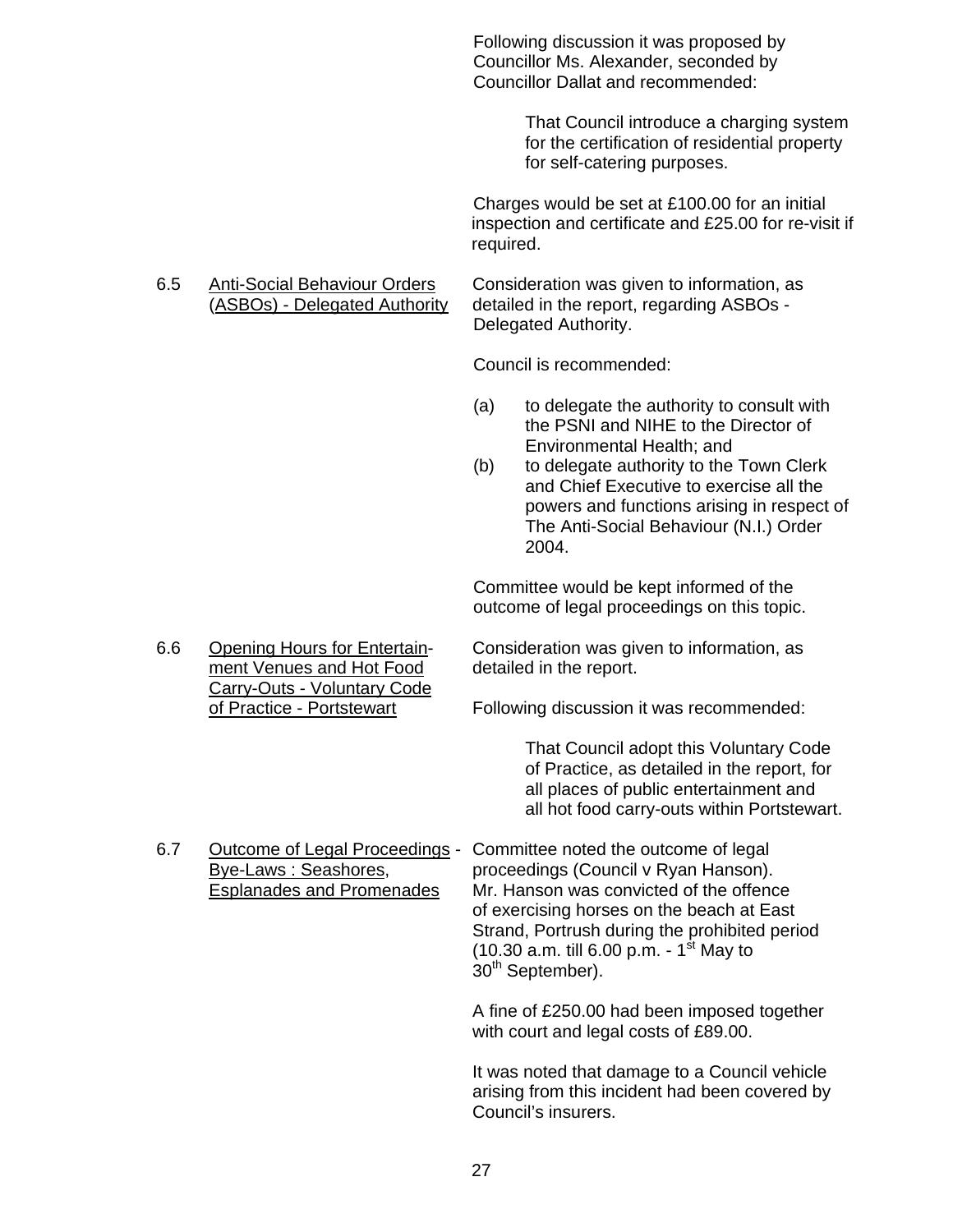6.8 The Children and Young Consideration was given to information, as Persons (Protection from detailed in the report, regarding a Test Tobacco Order 1991) - Test Purchase Survey carried out by the<br>Purchase Survey - May 2005 Environmental Health Department in Environmental Health Department in May 2005.

Following discussion it was recommended:

That Council agree that legal proceedings not be instigated on this occasion.

The results of the survey would be used to highlight the extent of the problem as detailed in the report. The test purchase exercise would be repeated at the end of summer 2005. Authority to instigate legal proceedings would be sought in all cases making illegal sales at that time.

Council is recommended:

 To support this joint approach of education and enforcement.

#### **7.0 ADJOURNMENT OF THE MEETING**

In view of the lateness of the hour it was proposed by Alderman McClure that the remainder of the business be adjourned.

Following discussion it was agreed to proceed with the remaining business.

### **8.0 TECHNICAL SERVICES REPORT**

The report of the Director of Technical Services was considered (previously supplied).

Matters arising:

#### 8.1 DRD Roads Service

| 8.1.1 | Disabled Parking -<br>Portstewart                        | DRD Roads Service proposed to extend an<br>existing disabled parking bay at Victoria<br>Terrace, Portstewart to accommodate a second<br>vehicle.                                                                                                                                                                             |
|-------|----------------------------------------------------------|------------------------------------------------------------------------------------------------------------------------------------------------------------------------------------------------------------------------------------------------------------------------------------------------------------------------------|
|       |                                                          | Council is recommended to support the<br>Department's proposal.                                                                                                                                                                                                                                                              |
|       | 8.1.2 Loading Bays in<br><b>Portstewart and Portrush</b> | Committee noted the reply (previously supplied)<br>from Roads Service to Council's recent letter<br>regarding loading bays in Portstewart and<br>Portrush. Under the proposed Decriminalisation<br>of Parking Enforcement, Roads Service would<br>adopt many of the powers to enforce parking<br>restrictions from the PSNI. |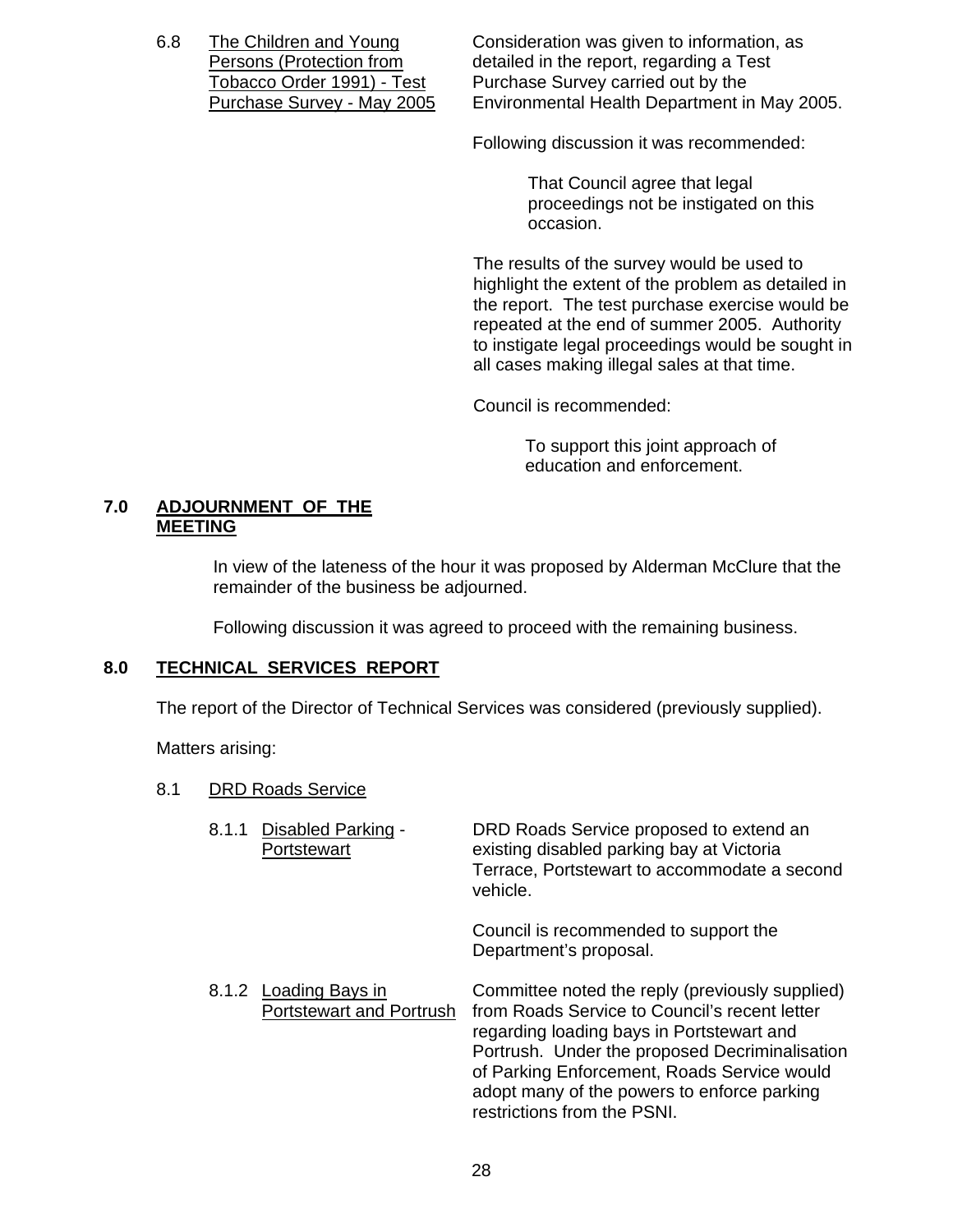|     |       | 8.1.3 Proposed Parking<br><b>Restriction on Martin's</b><br><b>Brae, Coleraine</b> | Consideration was given to the reply from<br>Roads Service (previously supplied) regarding<br>proposed parking restriction on Martin's Brae,<br>Coleraine.                                                                                                                                                                                        |                                                  |
|-----|-------|------------------------------------------------------------------------------------|---------------------------------------------------------------------------------------------------------------------------------------------------------------------------------------------------------------------------------------------------------------------------------------------------------------------------------------------------|--------------------------------------------------|
|     |       |                                                                                    | Following discussion it was proposed by<br>Councillor McPherson and seconded by<br>Alderman McClarty:                                                                                                                                                                                                                                             |                                                  |
|     |       |                                                                                    | That Council support Roads Service's<br>proposal to introduce a working day<br>restriction on the east side of Martin's<br>Brae, Coleraine.<br>On being put to the vote the proposal was<br>carried by eleven votes to six.                                                                                                                       |                                                  |
| 8.2 |       | <b>Tenders - Council Works</b><br>Depot - New Roof Covering                        | Seven tenders had been received from<br>experienced and competent roofing contractors<br>in response to public advertisement, viz:                                                                                                                                                                                                                |                                                  |
|     |       |                                                                                    | Tenderer                                                                                                                                                                                                                                                                                                                                          | £                                                |
|     |       |                                                                                    | David Jameson Services Ltd.<br>(Roofing), Portadown<br>W.H. Beckett & Co. Ltd., Belfast<br>Haire Bros. (Ltd.), Coleraine<br>Thornton Roofing (Irl.) Ltd.,<br>Toomebridge                                                                                                                                                                          | 42,900.00<br>44,353.43<br>45,557.69<br>46,263.26 |
|     |       |                                                                                    | Grainger Building Services (Ltd.), 47,263.26<br>Holywood<br>Lisburn Asphalt Ltd., Moira<br><b>Jameson Roofing Specialists</b><br>Ltd., Portadown                                                                                                                                                                                                  | 47,444.00<br>54,622.65                           |
|     |       |                                                                                    | Council is recommended to accept the lowest<br>tender, meeting the specification i.e. a single-ply<br>polymetric membrane made of EVA Terpolymer,<br>from W.H. Beckett & Co. Ltd., Belfast for<br>£44,353.43.                                                                                                                                     |                                                  |
| 8.3 |       | Coleraine Town Hall - Anti-<br><b>Roosting System and Cleaning</b>                 | The Director of Technical Services reported that<br>four tenders had been received for the provision<br>of an anti-roosting system and stone cleaning<br>operation at Coleraine Town Hall. The tenders<br>were currently being assessed by the Technical<br>Services Department and recommendations<br>would be brought to Council in due course. |                                                  |
| 8.4 |       | <b>Vehicle and Plant Tenders</b>                                                   | Tenders had been received in response to<br>public advertisement for the following items of<br>vehicle and plant.                                                                                                                                                                                                                                 |                                                  |
|     | 8.4.1 | 1 No. 7.5 Tonne GVW<br><b>Mechanical Suction</b><br><b>Sweeper</b>                 | Two tenders were received from McCreath<br>Taylor (N.I.) Ltd.                                                                                                                                                                                                                                                                                     |                                                  |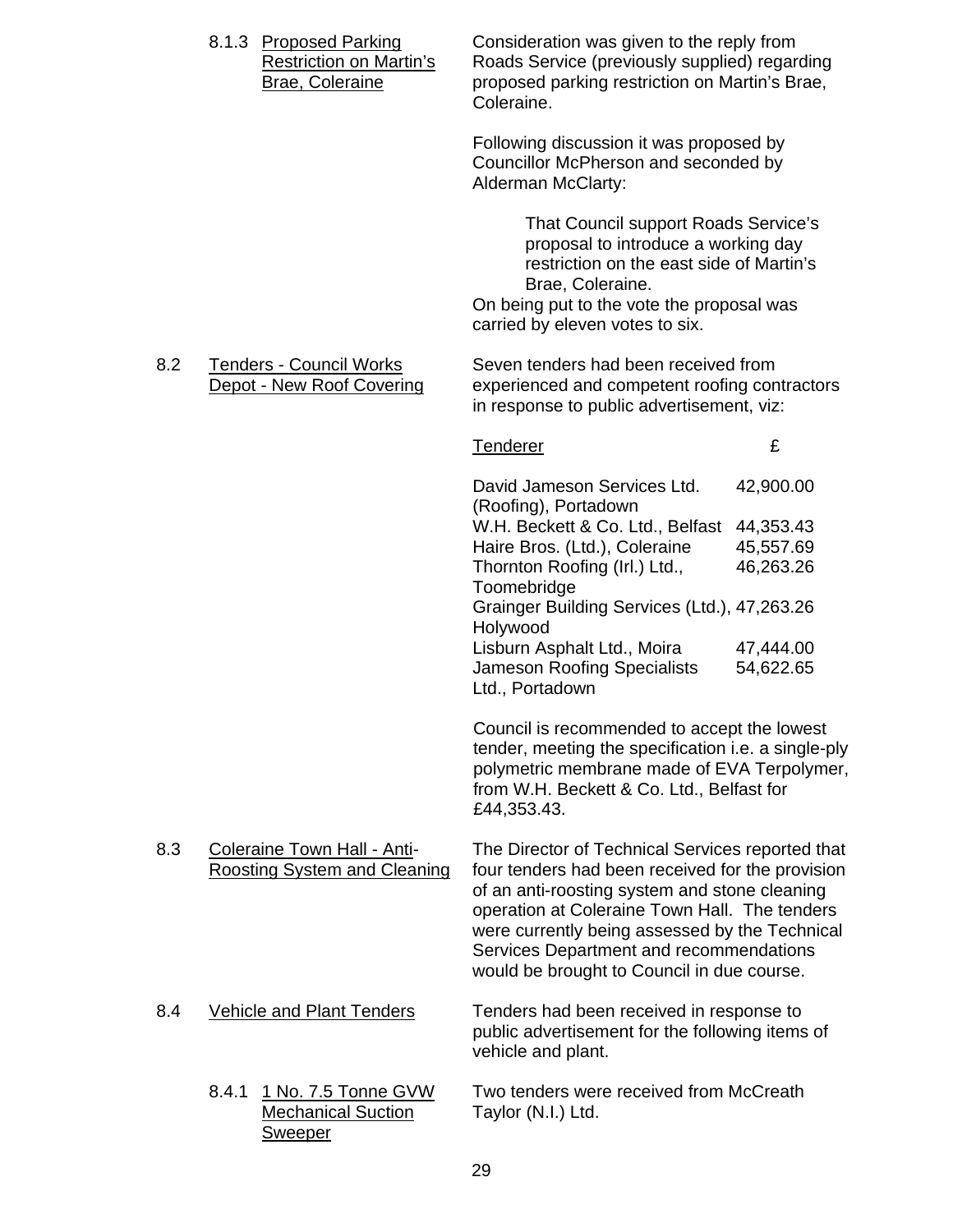|     |       |                                                                                             | (a)<br>(b) | Scarab Merlin 7.5t Roadsweeper on<br>DAF LF45 Chasis - £73,102.00<br>Scarab Merlin 7.5t Roadsweeper on<br>IVECO Chasis - £72,683.00     |                                                                                                                                                                   |
|-----|-------|---------------------------------------------------------------------------------------------|------------|-----------------------------------------------------------------------------------------------------------------------------------------|-------------------------------------------------------------------------------------------------------------------------------------------------------------------|
|     |       |                                                                                             |            | Council is recommended to accept the tender<br>from McCreath Taylor (N.I.) Ltd. for a Scarab<br>Merlin on IVECO Chasis for £72,683.00.  |                                                                                                                                                                   |
|     |       | 8.4.2 30 Tonne 4 Column<br><b>Vehicle Hoist</b>                                             |            | Motor Factors Ltd. for a Dunlop Model DMC<br>30 M unit for £12,260.00.                                                                  | One tender had been received from North West                                                                                                                      |
|     |       |                                                                                             |            | had been received investigations prior to the                                                                                           | Committee noted that although only one tender                                                                                                                     |
|     |       |                                                                                             |            | competitively priced tender.                                                                                                            | tendering exercise had indicated that this was a                                                                                                                  |
|     |       |                                                                                             | £12,260.   | tender from North West Motor Factors Ltd., for                                                                                          | Council is, therefore, recommended to accept the                                                                                                                  |
|     |       | 8.4.3 Skip Lifting Unit                                                                     |            | of a skip lifting unit.                                                                                                                 | Three tenders had been received for the supply                                                                                                                    |
|     |       | <b>Supplier</b>                                                                             |            | Model                                                                                                                                   | Price                                                                                                                                                             |
|     |       | A. Farlow (Engineering) Ltd.<br>Banbridge Coachworks Ltd.<br>R. D. Mechanical Services Ltd. |            | <b>HYVA</b><br><b>EDBRO</b><br><b>HARSH</b>                                                                                             | £13,900.00<br>£14,950.00<br>£18,275.00                                                                                                                            |
|     |       |                                                                                             |            | Council is recommended to accept the lowest<br>tender from A. Farlow (Engineering) Ltd. for a<br>HYVA Skip Lifting Unit for £13,900.00. |                                                                                                                                                                   |
|     |       | 8.4.4 1/2 Tonne Closed Van                                                                  |            |                                                                                                                                         | Three tenders had been received for the supply<br>of a $\frac{1}{2}$ tonne closed van for use as a dog warden<br>vehicle for the Environmental Health Department. |
|     |       | <b>Supplier</b>                                                                             |            | <b>Model</b>                                                                                                                            | <b>Price</b>                                                                                                                                                      |
|     |       | Mervyn Stewart Ltd.<br><b>Lindsay Ford</b><br><b>Bells Renault Business Centre</b>          |            | <b>Fiat Scudo</b><br><b>Ford Transit</b><br><b>Renault Traffic</b>                                                                      | £8,750.78<br>£9,315.00<br>£11,250.00                                                                                                                              |
|     |       |                                                                                             |            | Council is recommended to accept the lowest<br>tender from Mervyn Stewart Ltd. for £8,750.78.                                           |                                                                                                                                                                   |
| 8.5 |       | <b>Building Control</b>                                                                     |            |                                                                                                                                         |                                                                                                                                                                   |
|     | 8.5.1 | <u>Approvals</u>                                                                            |            | Approval had been granted for sixty-one<br>applications.                                                                                |                                                                                                                                                                   |
| 8.6 |       | For Information                                                                             |            | The Director of Technical Services included                                                                                             |                                                                                                                                                                   |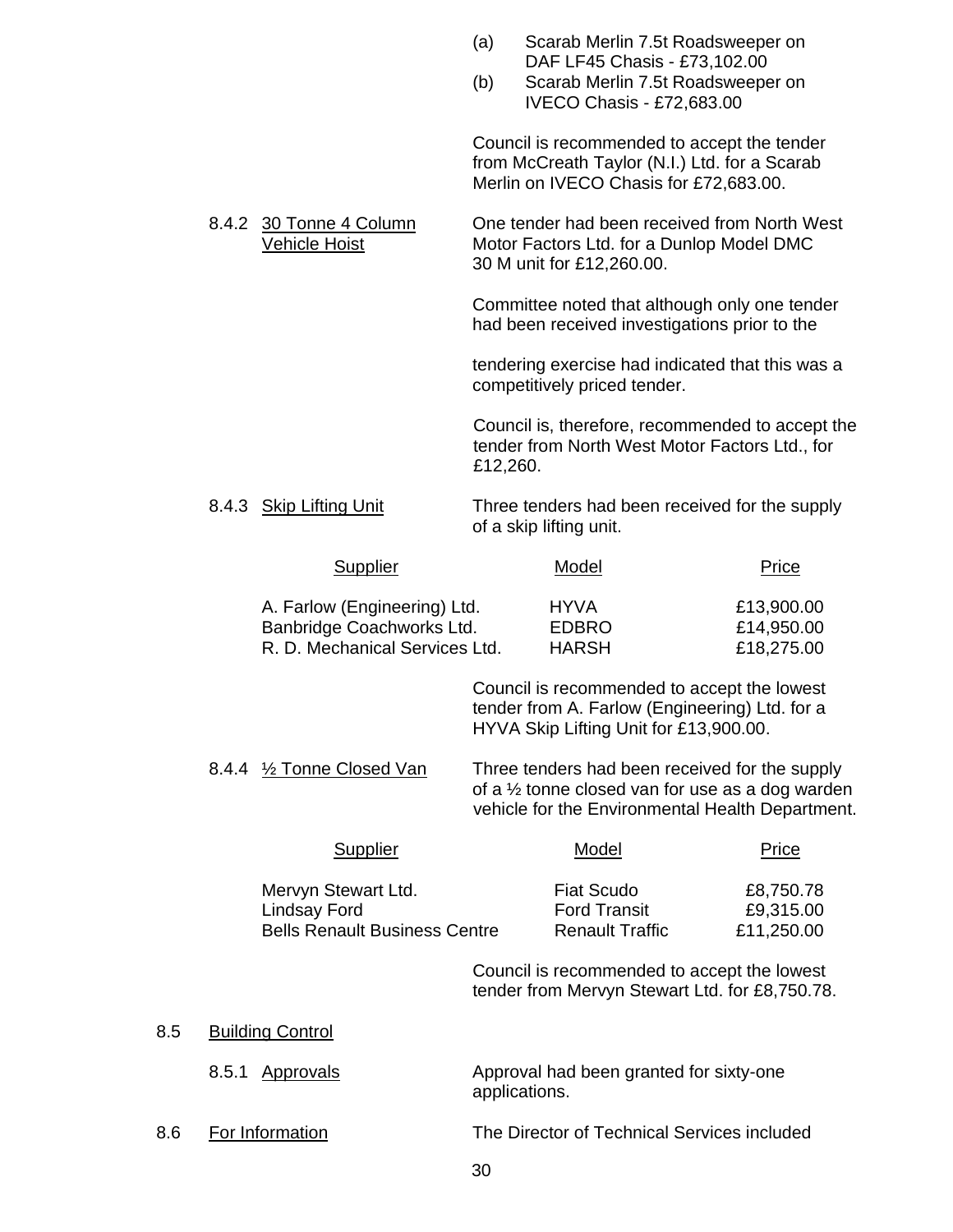information in his report on the following:

- (a) North West Waste Management Group
	- Composting Tender
	- Regional Refuse Disposal Site
- (b) Bio Stabilisation Project at Craigahulliar Landfill Site, Portrush
- (c) Magheracross Car Park/Viewing Point

## **9.0 LEISURE SERVICES REPORT**

The report of the Director of Leisure Services was considered (previously supplied).

Matters arising:

| 9.1 |                   | Parks - Tenders |                                                                      | Three tenders had been received for the supply<br>of one x five gang cylinder mower and two x<br>three gang cylinder mowers for Coleraine Parks<br>viz:                                                                                                                                                                                                                                                                                                                                                                                                                        |                                        |
|-----|-------------------|-----------------|----------------------------------------------------------------------|--------------------------------------------------------------------------------------------------------------------------------------------------------------------------------------------------------------------------------------------------------------------------------------------------------------------------------------------------------------------------------------------------------------------------------------------------------------------------------------------------------------------------------------------------------------------------------|----------------------------------------|
|     |                   |                 | <b>Company</b>                                                       | 1 x 5 Gang Mower                                                                                                                                                                                                                                                                                                                                                                                                                                                                                                                                                               | 1 x 3 Gang Mower                       |
|     |                   |                 | Cyril Johnston<br>Johnston Gilpin<br><b>Brodericks</b>               | £36,886.00<br>£32,735.00<br>£32,500.00                                                                                                                                                                                                                                                                                                                                                                                                                                                                                                                                         | £49,784.00<br>£42,890.00<br>£42,320.00 |
|     |                   |                 |                                                                      | Council is recommended to accept the lowest<br>tenders received being from Brodericks for<br>£32,500.00 and for £42,320.00 respectively.                                                                                                                                                                                                                                                                                                                                                                                                                                       |                                        |
| 9.2 |                   |                 | <b>School Swimming Programme</b>                                     | Committee noted that further meetings had<br>been held with school principals to secure the<br>swimming programme for the academic year<br>2005/06. All schools had confirmed that they<br>wished to be included in the programme from<br>September 2005. In view of the additional<br>coaching fees that schools now incurred, Council<br>is recommended to agree that no increase in<br>school swimming charges be applied for 2005/06.<br>(In February 2005 Council had agreed that<br>school swimming charges be increased by ten<br>pence per child from September 2005.) |                                        |
| 9.3 | <b>Assistance</b> |                 | <b>Requests for Financial</b>                                        |                                                                                                                                                                                                                                                                                                                                                                                                                                                                                                                                                                                |                                        |
|     | 9.3.1             |                 | Under 25 Inter<br><b>Association Bowling</b><br><b>Championships</b> | Council is recommended to contribute £500 to<br>the Provincial Bowling Association towards the<br>costs incurred in promoting the Under 25 Inter<br>Association Bowling Championships at<br>The Warren, Portstewart on 15 <sup>th</sup> - 16 <sup>th</sup> July,<br>2005.                                                                                                                                                                                                                                                                                                      |                                        |
|     |                   |                 |                                                                      | 9.3.2 Portrush Masters Contest Council is recommend to contribute £300.00<br>to Ballywillan Flute Band towards the costs of                                                                                                                                                                                                                                                                                                                                                                                                                                                    |                                        |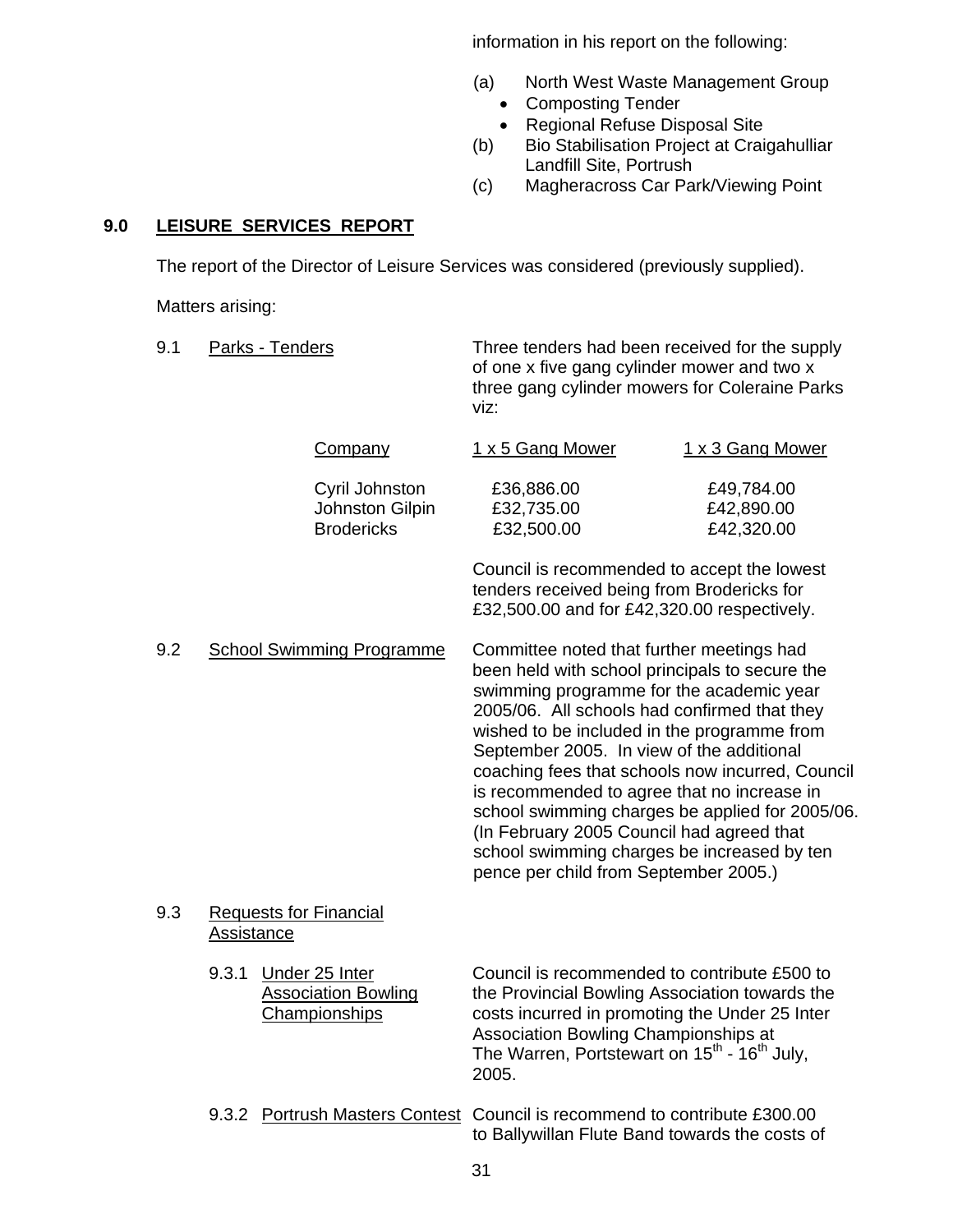promoting the "Music from the Masters" Competition which had been held in Portrush on Saturday, 4<sup>th</sup> June, 2005.

- 9.4 European Blue Flags Committee welcomed the announcement that the Borough had been awarded five European Blue Flags for the beaches at:
	- Whiterocks Portrush
	- Curran Strand Portrush
	- West Strand Portrush
	- Portstewart Strand
	- Downhill Strand (1<sup>st</sup> year)

The flags would be raised at a celebration ceremony at end of June 2005.

 9.5 Ulster Scots Day Committee noted that an event to celebrate the significance of the Ulster Scots Cultural/Musical Identity to the community, as detailed in the report, would be held in Coleraine Town Centre from 12 noon to 4.00 p.m. on Saturday,  $23<sup>rd</sup>$  July, 2005.

> In support of the festival a travelling exhibition entitled 'Tartan and the Kilts' by the Ulster Scots Heritage Council would be held in Coleraine Town Hall from 12.30 p.m. - 5.00 p.m. Wednesday 20<sup>th</sup> - Tuesday 26<sup>th</sup> July 2005 (excluding Sunday).

- 9.6 St. Patrick's Festival The Director of Leisure Services noted Programme members' comments regarding this event.
- 9.7 For Information The Director of Leisure Services included information in his report on the following:
	- (a) Guided Walks Programme
	- (b) Coca-Cola Summer Recreation Scheme
	- (c) Beach Education and Safety Initiative
		- Beaches An Island's Treasure Educational and Sustainable Tourism **Resource**
		- Beach Safety Leaflet
		- Interpretative Panels

#### **10.0 NOMINATIONS FOR THE 2005 SOMME PILGRIMAGE**

The Town Clerk and Chief Executive reported that Council had previously agreed to send two members on the 2005 pilgrimage to represent Council.

Following discussion it was recommended, if a further place could be obtained, the following three members should attend:

32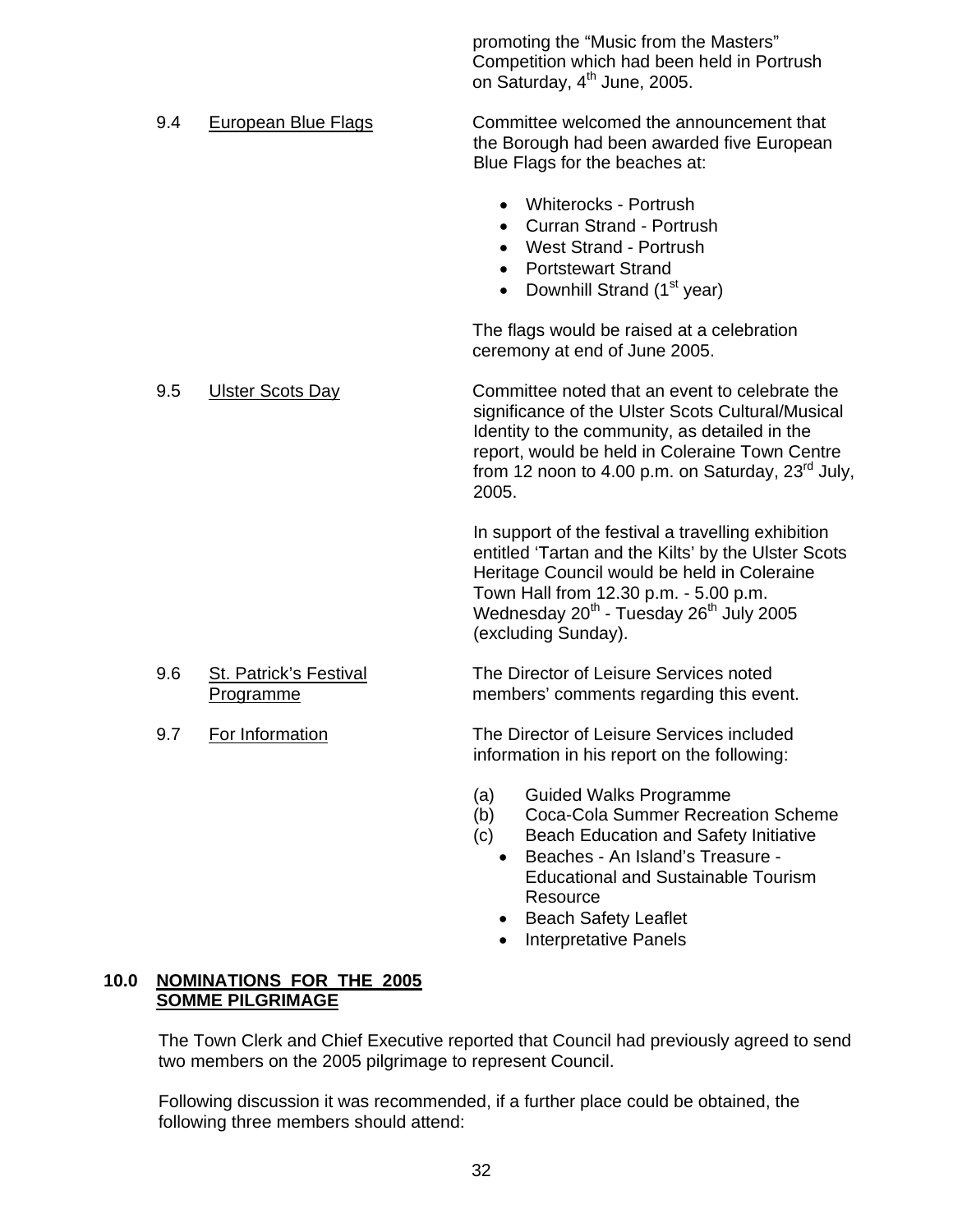Alderman McClarty Councillors Cole and McLaughlin

In the event of only two places being available, the member who had already participated on most previous occasions should drop out.

#### **11.0 CONFEDERATION OF EUROPEAN COUNCILLORS**

Brochures for the Confederation of European Councillors seminar on "The Potential for Sport in Modern Ireland" which would be held in Mullingar, Co. Westmeath on  $23^{\text{rd}}$  and  $24^{\text{th}}$  June, 2005 were circulated to each member.

Noted.

### **12.0 UNIVERSITY OF ULSTER - CAR PARK MANAGEMENT SCHEME**

Read letter from Professor R. Barnett, Acting Vice Chancellor advising Council of the principal recommendations (approved by the University's Car Park Management Scheme).

It was anticipated that the various recommendations would be implemented on  $1<sup>st</sup>$  August, 2005. A post decision evaluation in the form of an interim review would take place after one year.

Noted.

## **13.0 COLERAINE CITIZENS' ADVICE BUREAU**

Reported that members were cordially invited to attend the Citizens' Advice Bureau Annual General Meeting at 1.00 p.m. on 8<sup>th</sup> June, 2005 at Coleraine Town Hall.

Noted.

## **14.0 ELECTION POSTERS**

The Town Clerk and Chief Executive advised members that complaints were still being received from the general public regarding the continued display of election posters and asked that every effort be made to have all posters removed as soon as possible.

Noted.

#### **15.0 DRAFT NORTHERN AREA PLAN**

The Town Clerk and Chief Executive reminded members that an afternoon workshop would be held on  $27<sup>th</sup>$  June, 2005 regarding Council's response to the draft Northern Area Plan. Council's planning consultant would attend the workshop.

Noted.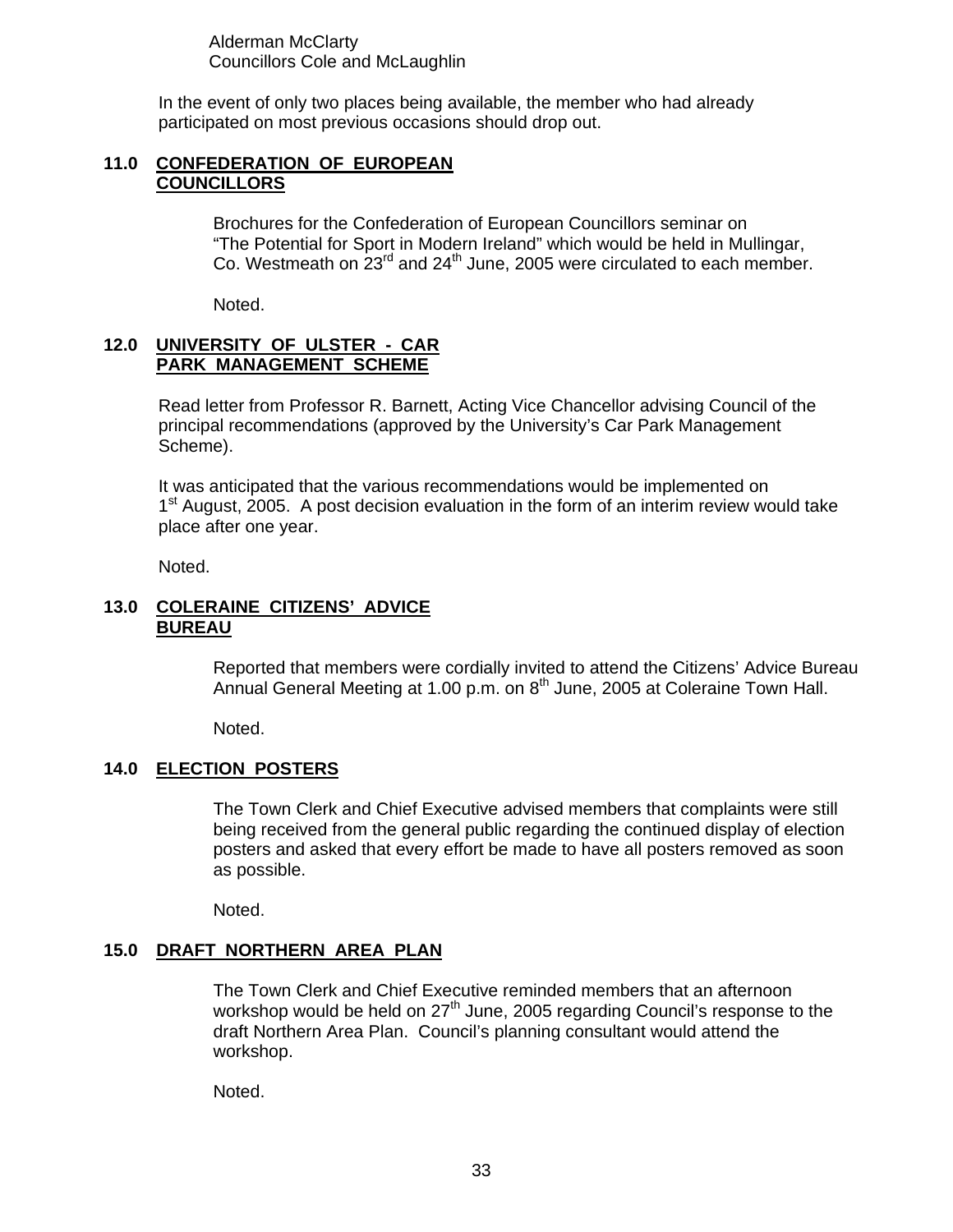#### **16.0 BIN COLLECTION/RECYCLING ISSUES**

 The Director of Technical Services answered a number of members' questions regarding bin collection and recycling issues.

## **17.0 "ANTI-BARK COLLARS"**

In response to a member's question the Director of Environmental Health explained the purpose of Council owned "Anti-Bark Collars" for use as a training agent. Four additional collars had been ordered.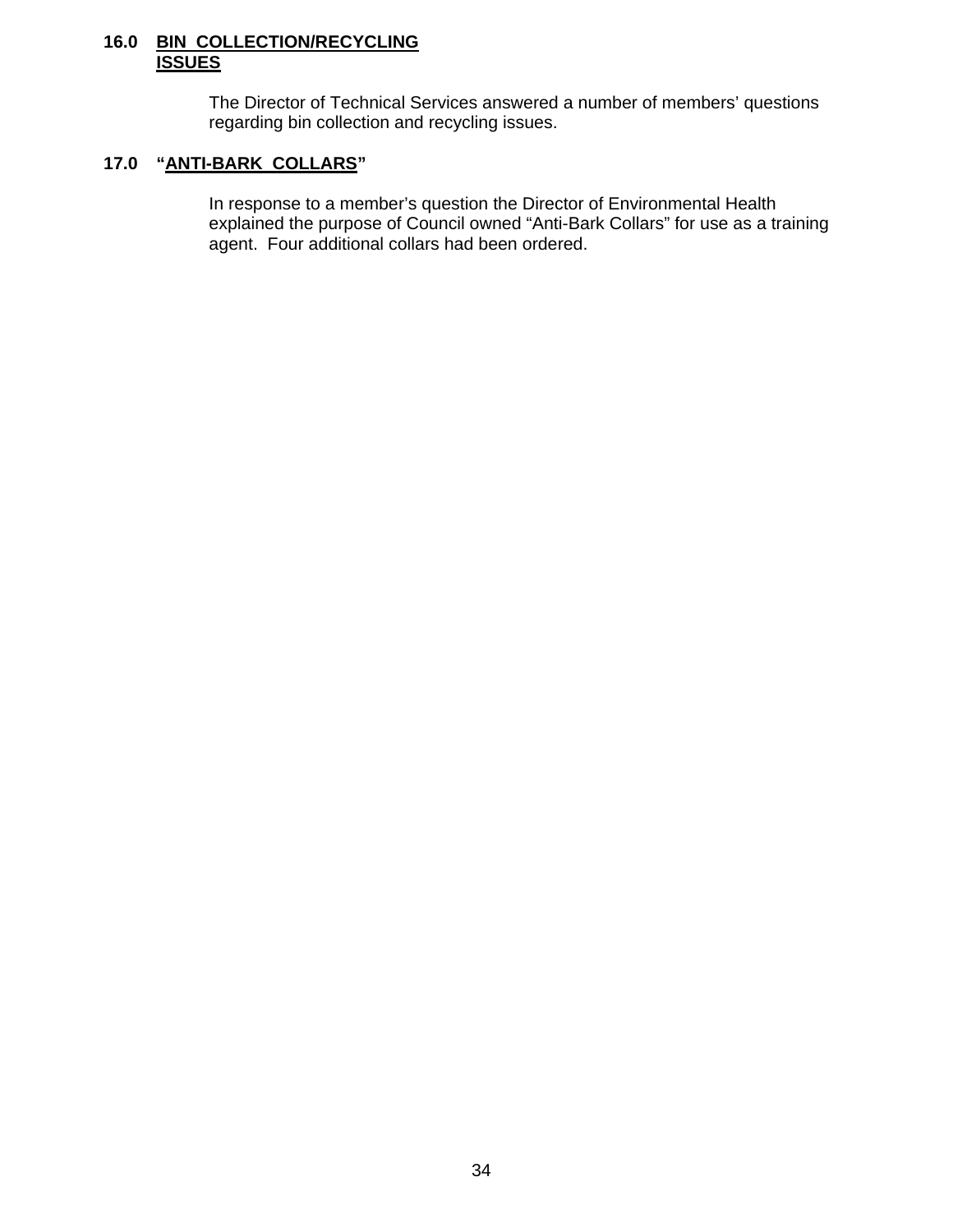#### **PLANNING COMMITTEE**

# **14th June, 2005.**

|                                          |                                                                                                                                                              | <u> 14¨ June,</u>                                                                                                                       |
|------------------------------------------|--------------------------------------------------------------------------------------------------------------------------------------------------------------|-----------------------------------------------------------------------------------------------------------------------------------------|
| Present:                                 | Councillor R. D. Stewart in the Chair                                                                                                                        |                                                                                                                                         |
|                                          | The Mayor, Councillor T. J. Deans<br>(Items $1.0 - 4.37$ )                                                                                                   |                                                                                                                                         |
|                                          | The Deputy Mayor, Alderman Mrs. M. T. Hickey<br>(Items $2.0 - 15.0$ )                                                                                        |                                                                                                                                         |
|                                          | <b>Aldermen</b>                                                                                                                                              |                                                                                                                                         |
|                                          | E. T. Black (Mrs.)<br>W. T. Creelman<br>D. McClarty<br>(Items $1.0 - 10.0$ )                                                                                 | W. J. McClure<br>(Items $1.0 - 10.0$ )                                                                                                  |
|                                          | <b>Councillors</b>                                                                                                                                           |                                                                                                                                         |
|                                          | C. S. Alexander (Ms.)<br>O. M. Church (Mrs.)<br>A. S. Cole<br>J. J. Dallat<br>E. P. Fielding (Mrs.)<br>S. Gilkinson<br>N. F. Hillis<br>E. A. Johnston (Mrs.) | W. A. King<br>(Items $1.0 - 11.0$ )<br><b>B.</b> Leonard<br>G. L. McLaughlin<br>R. A. McPherson<br>A. McQuillan<br>(Items $1.0 - 7.0$ ) |
| Also in<br><b>Attendance:</b>            | Representatives from the Planning Service -<br>Ms. J. McMath, Mr. G. McGuinness and Mr. G. Walker                                                            |                                                                                                                                         |
| <b>Officers in</b><br><b>Attendance:</b> | Town Clerk and Chief Executive, Principal Environmental<br>Health Officer (Items $1.0 - 4.53$ ), Administrative Officer<br>and Administrative Assistant      |                                                                                                                                         |
| <b>Apologies:</b>                        | <b>Councillors Barbour and Bradley</b>                                                                                                                       |                                                                                                                                         |

## **1.0 CONGRATULATIONS**

 Members extended congratulations to Alderman McClure on being awarded the MBE in the Queen's Birthday Honours List. Congratulations were also extended to the other local recipients – Mr. D. J. Ewing, Ms. V. Ravenhill and Mr. P. Leighton.

Alderman McClure thanked members for the sentiments expressed.

## **2.0 ELECTION OF VICE-CHAIRMAN**

It was proposed by Councillor King and seconded by Alderman McClure:

That Councillor Mrs. Church be elected Vice-Chairman.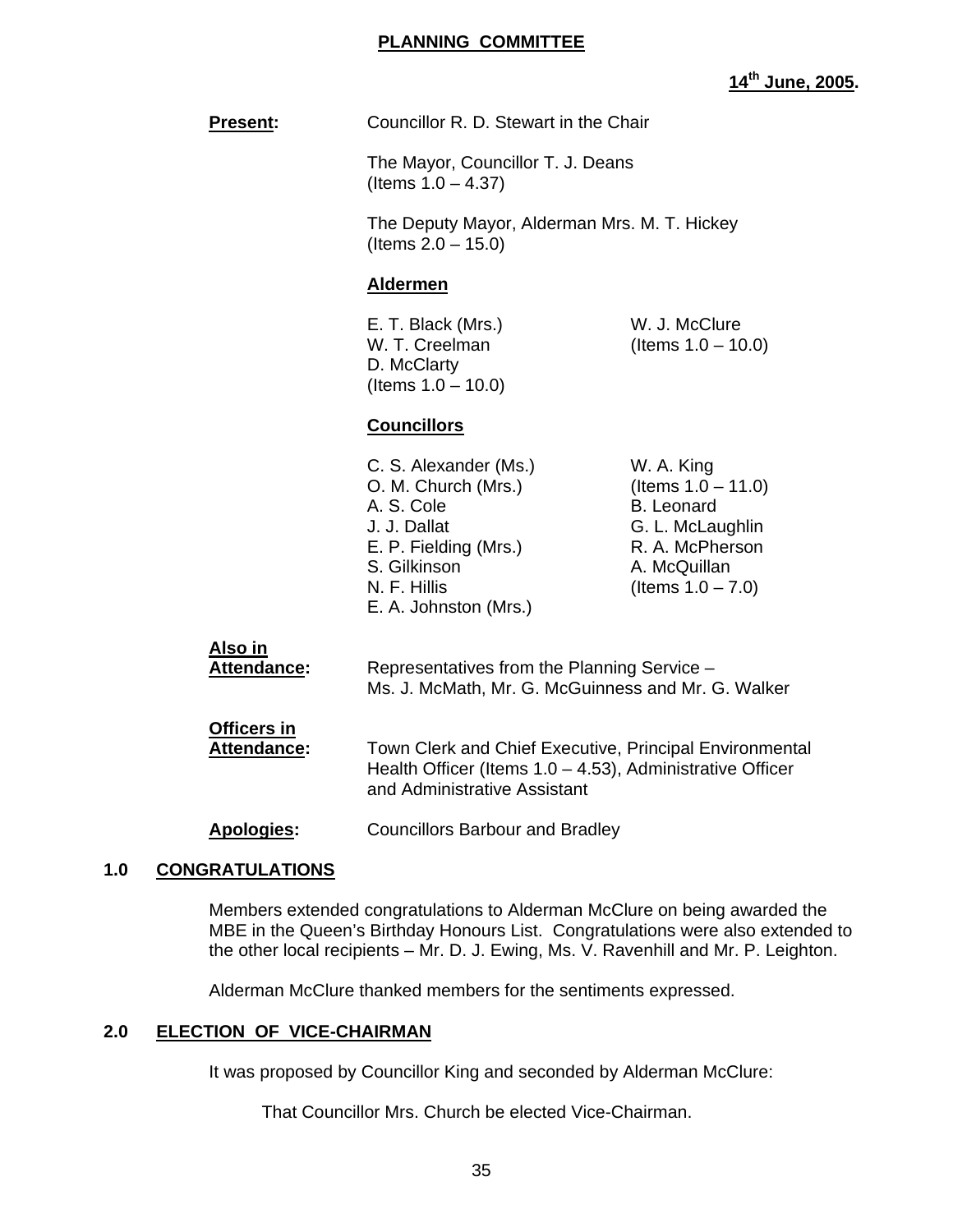It was proposed by Councillor McLaughlin and seconded by Councillor Ms. Alexander:

That Councillor Dallat be elected Vice-Chairman.

 On being put to the Meeting Councillor Mrs. Church received thirteen votes and Councillor Dallat received five votes.

 Councillor Mrs. Church was, therefore, elected Vice-Chairman for the ensuing year.

#### **3.0 APPOINTMENT OF REPRESENTATIVES - BALANCED COMMUNITIES REVIEW GROUP**

Members were advised that Council representation on this Group included the Chairman and Vice Chairman of the Planning Committee plus two other members.

It was proposed by Councillor Leonard and seconded by Councillor Dallat:

 That the number of representatives on the Balanced Communities Review Group be increased to five members to reflect all Council parties and its independent member.

 On being put to the Meeting the proposal was lost, five members voting in favour and thirteen members voting against.

 Following a paper vote it was agreed that the following members be appointed to the Balanced Communities Review Group together with the Chairman and Vice- Chairman of the Planning Committee (Councillors Stewart and Mrs. Church):

Councillors Gilkinson and King.

 Following discussion it was proposed by Councillor Dallat and seconded by the Deputy Mayor:

That Standing Orders be suspended to further consider this matter.

 On being put to the Meeting the proposal was lost, five members voting in favour and thirteen members voting against.

#### **4.0 PLANNING APPLICATIONS**

A list of one hundred and eighty-seven applications was considered (previously supplied).

## **Applications Deferred from Previous Meeting**

4.1 Application No. D1 C/2003/0792/F Extension to dwelling and erection of domestic garage at 40 Roselick Road, Coleraine for M & A Builders

The opinion of the Planning Service was to refuse.

It was agreed that the application be refused.

4.2 Application No. D2 The opinion of the Planning Service was to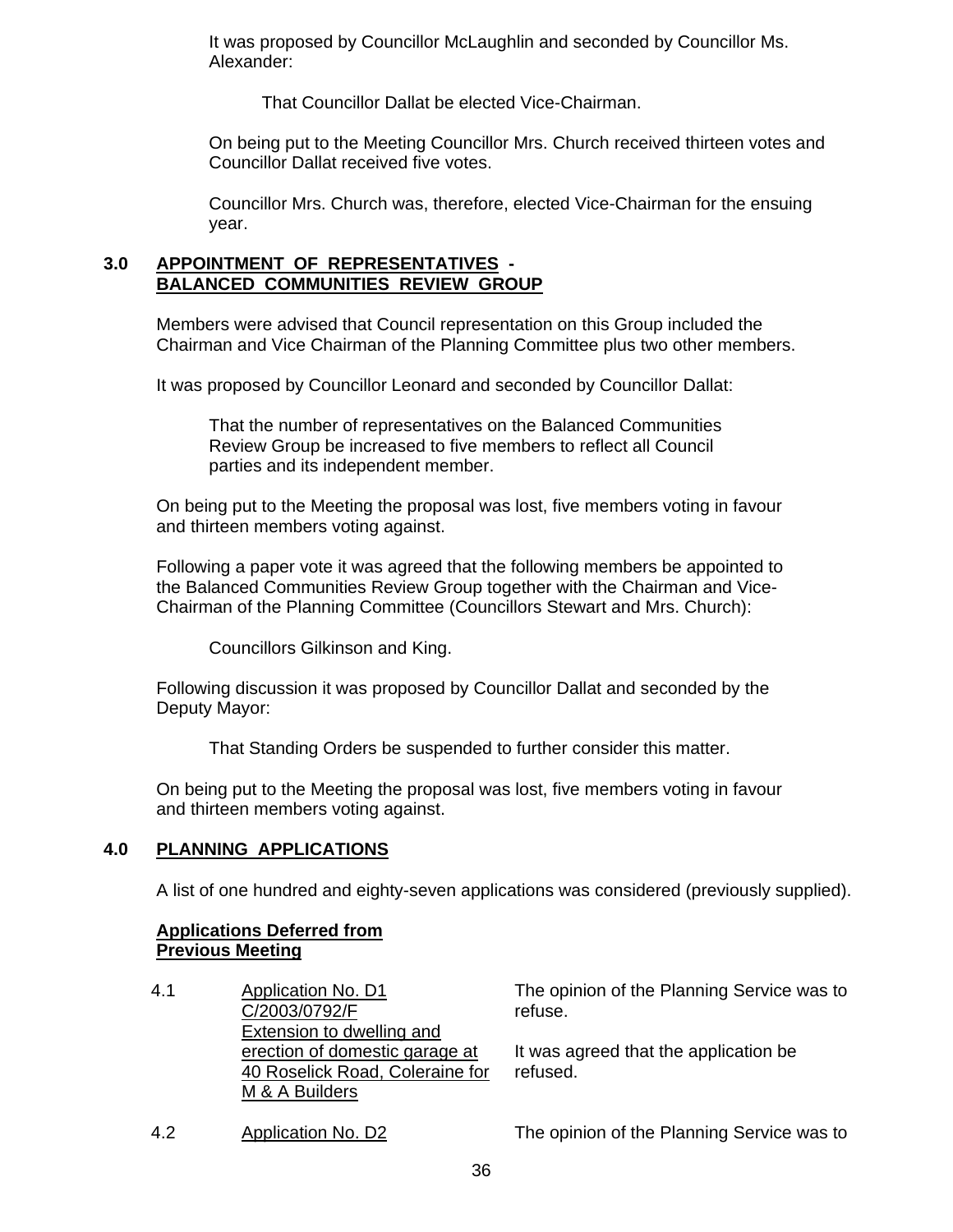|     | C/2003/1327/F<br>Erection of 3 no. townhouses at<br><b>Boilingwell Lane (off Long</b><br>Commons), Coleraine for<br>Mr. R. McIntosh                                                                | approve.<br>It was agreed that the application be<br>approved.                                                                                                                                                                                                                                                                                                                                                                                                                                                                                                                                                                                                                           |
|-----|----------------------------------------------------------------------------------------------------------------------------------------------------------------------------------------------------|------------------------------------------------------------------------------------------------------------------------------------------------------------------------------------------------------------------------------------------------------------------------------------------------------------------------------------------------------------------------------------------------------------------------------------------------------------------------------------------------------------------------------------------------------------------------------------------------------------------------------------------------------------------------------------------|
| 4.3 | <b>Application No. D3</b><br>C/2003/1368/O<br>Infill site for dwelling and garage<br>north east of 31 Bellany Road,<br>Coleraine for Mr. J. Dillon                                                 | The opinion of the Planning Service was to<br>refuse.<br>It was proposed by Councillor Dallat,<br>seconded by Councillor McLaughlin and<br>agreed:                                                                                                                                                                                                                                                                                                                                                                                                                                                                                                                                       |
|     |                                                                                                                                                                                                    | That the application be approved.<br>It was further agreed that a decision on the<br>application be deferred for two weeks to<br>facilitate further discussions.                                                                                                                                                                                                                                                                                                                                                                                                                                                                                                                         |
| 4.4 | Application Nos. 4, 5, 6, 7, 8, 10,<br>11, 12, 13, 14, 17, 20, 21, 22,<br>23, 24 and 30                                                                                                            | The opinion of the Planning Service was to<br>refuse these applications.<br>It was proposed by Councillor Dallat,<br>seconded by Councillor McQuillan and<br>agreed:<br>That the applications be<br>deferred until the end of<br>August on the grounds that<br>the reasons for refusal<br>included a reference to the<br>Draft Northern Area Plan.<br>It was further proposed by Councillor<br>McPherson, seconded by Councillor Mrs.<br>Johnston and agreed:<br>That the Divisional Planning<br>Manager be invited to attend<br>the Council Meeting to be<br>held on 26 <sup>th</sup> July, 2005 to<br>consider the application of<br>this reason for refusal to these<br>applications. |
| 4.5 | <b>Application No. D9</b><br>C/2004/0710/O<br>Demolish existing buildings and<br>provide accommodation for one<br>dwelling house opposite 134<br><b>Cashel Road, Ringsend for</b><br>Mr. A. Farlow | The opinion of the Planning Service was to<br>approve.<br>It was agreed that the application be<br>approved.                                                                                                                                                                                                                                                                                                                                                                                                                                                                                                                                                                             |
| 4.6 | <b>Application No. D15</b><br>C/2004/1020/F                                                                                                                                                        | The opinion of the Planning Service was to<br>refuse.                                                                                                                                                                                                                                                                                                                                                                                                                                                                                                                                                                                                                                    |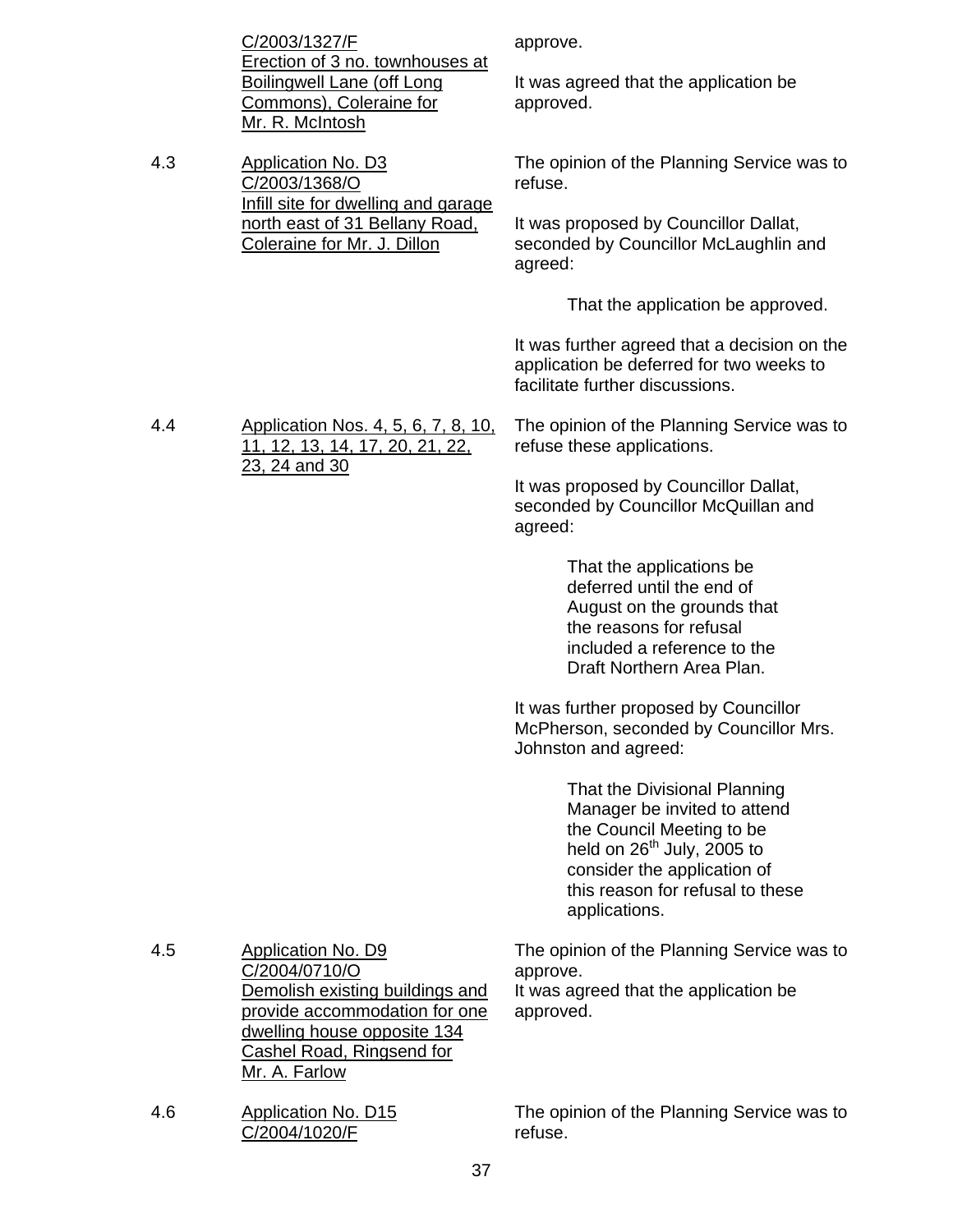Change of use from dwelling to day nursery at 61 Mountsandel Road, Coleraine for Miss L. Blair

- 4.7 Application No. D16 C/2004/1061/O Proposed site for dwelling 110m west of 89 Kinneyglass Road, Crossmakeever, Macosquin for Mr. J. J. Alcorn
- 4.8 Application No. D18 C/2004/1159/O Site for dwelling house 160m north-east of 51 Moneybrannon Road, Aghadowey for Mr. and Mrs. W. Faith

4.9 Application No. D19 C/2004/1174/O Proposed site for new dwelling with detached garage with access off Clagan Park 120m north-east of 100 Mullaghinch Road/Clagan Road, Aghadowey for Miss S. O'Neill

4.10 Application No. D25 C/2004/1220/F Proposed re-development of site to 3 no. dwellings, 2 no. semidetached and 1 no. detached at 7 Hazelbank Road, Coleraine for Mr. O. Hyndman

4.11 Application No. D26 C/2004/1230/O New dwelling and garage **Blackhill, Coleraine for** Miss P. McIntyre

- 4.12 Application No. D27 C/2004/1258/F Replacement garage at 541 Ballymadigan Terrace, Castlerock for Mr. J. Gaile
- 4.13 Application No. D28 C/2004/1335/F

A request for an office meeting would be referred to the Divisional Planning Manager.

The opinion of the Planning Service was to approve.

It was agreed that the application be approved.

The opinion of the Planning Service was to approve.

It was agreed that the application be approved.

The opinion of the Planning Service was to refuse.

It was proposed by Councillor Dallat, seconded by Councillor McLaughlin and unanimously agreed:

> That the application be approved.

The opinion of the Planning Service was to approve.

Amended plans had been received and it was agreed that the application be approved.

The opinion of the Planning Service was to refuse.

between 3 and 5 Crevolea Road, It was proposed by Councillor McQuillan, seconded by Alderman McClure and unanimously agreed:

> That the application be approved. The opinion of the Planning Service was to approve.

It was agreed that the application be approved subject to a condition relating to no trade or business being permitted on the premises.

The opinion of the Planning Service was to approve.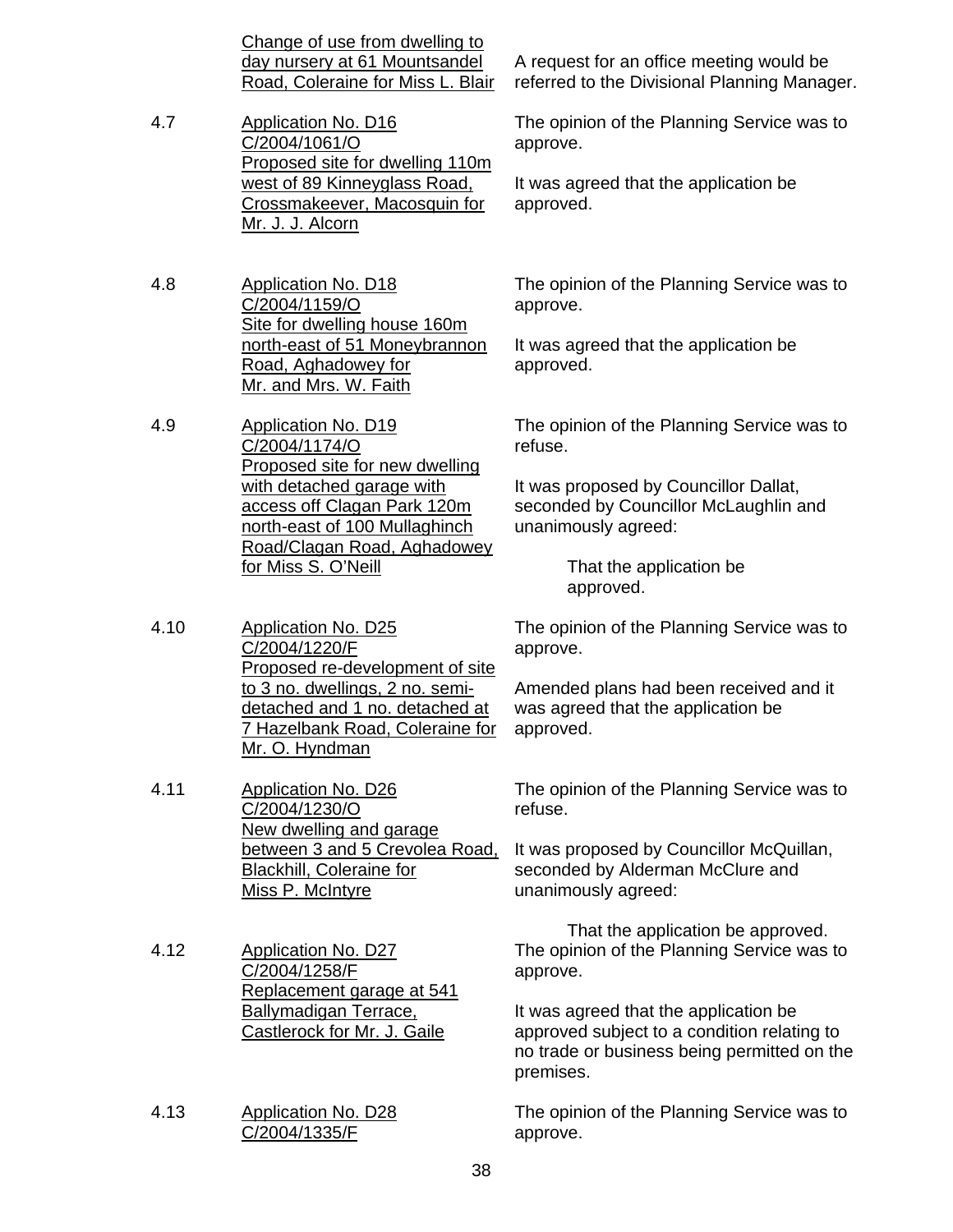| general store (retail store) with<br>café and car parking<br>(amendment to previously<br>approved application) adjacent<br>to 162 Coleraine Road,<br>Portstewart for |
|----------------------------------------------------------------------------------------------------------------------------------------------------------------------|
|                                                                                                                                                                      |
|                                                                                                                                                                      |
|                                                                                                                                                                      |
|                                                                                                                                                                      |
|                                                                                                                                                                      |
|                                                                                                                                                                      |
| N M Developments                                                                                                                                                     |

4.14 Application No. D29 C/2005/0023/F Proposed extensions/alterations to existing dwelling at 25 Warren Crescent, Portstewart for Mr. B. Hall

## **NEW APPLICATIONS**

4.15 Application Nos. 22, 23, 24, 28, 35, 45, 51, 52, 58, 59, 62, 73, 74, 75, 77, 79, 80, 83, 91, 95, 99, 100, 107, 110, 111, 114, 133, 139, 140 and 141

It was proposed by the Mayor, seconded by Councillor Mrs. Johnston and agreed:

> That the application be deferred for one month to facilitate an office meeting.

The opinion of the Planning Service was to approve.

It was agreed that the application be approved.

The opinion of the Planning Service was to refuse these applications.

It was proposed by Alderman McClarty, seconded by Alderman Creelman and agreed:

> That the applications be deferred until the end of August on the grounds that the reasons for refusal included a reference to the Draft Northern Area Plan.

The opinion of the Planning Service was to approve.

It was agreed that the application be deferred for one month to facilitate an office meeting.

The opinion of the Planning Service was to refuse.

It was agreed that the application be deferred for two weeks to facilitate further discussions.

4.16 Application No. 5 C/2004/0213/F Replacement Masonic Hall at Dunluce Avenue, Portrush for Parkmore Developments

4.17 Application No. 6 C/2004/0296/O Site for housing comprising 2 no. three bed wheelchair bungalows, 2 no. one bed flats, 3 no. two bed flats, car parking and landscaping at 39 Greenmount Avenue, Coleraine for Tapas Developments Ltd.

4.18 Application No. 8 C/2004/0376/F Residential development to provide 51 no. dwellings (35 dwellings, 15 apartments) adjacent to Knockantern Grove The opinion of the Planning Service was to approve.

It was agreed that the application be deferred for one month to facilitate an office meeting.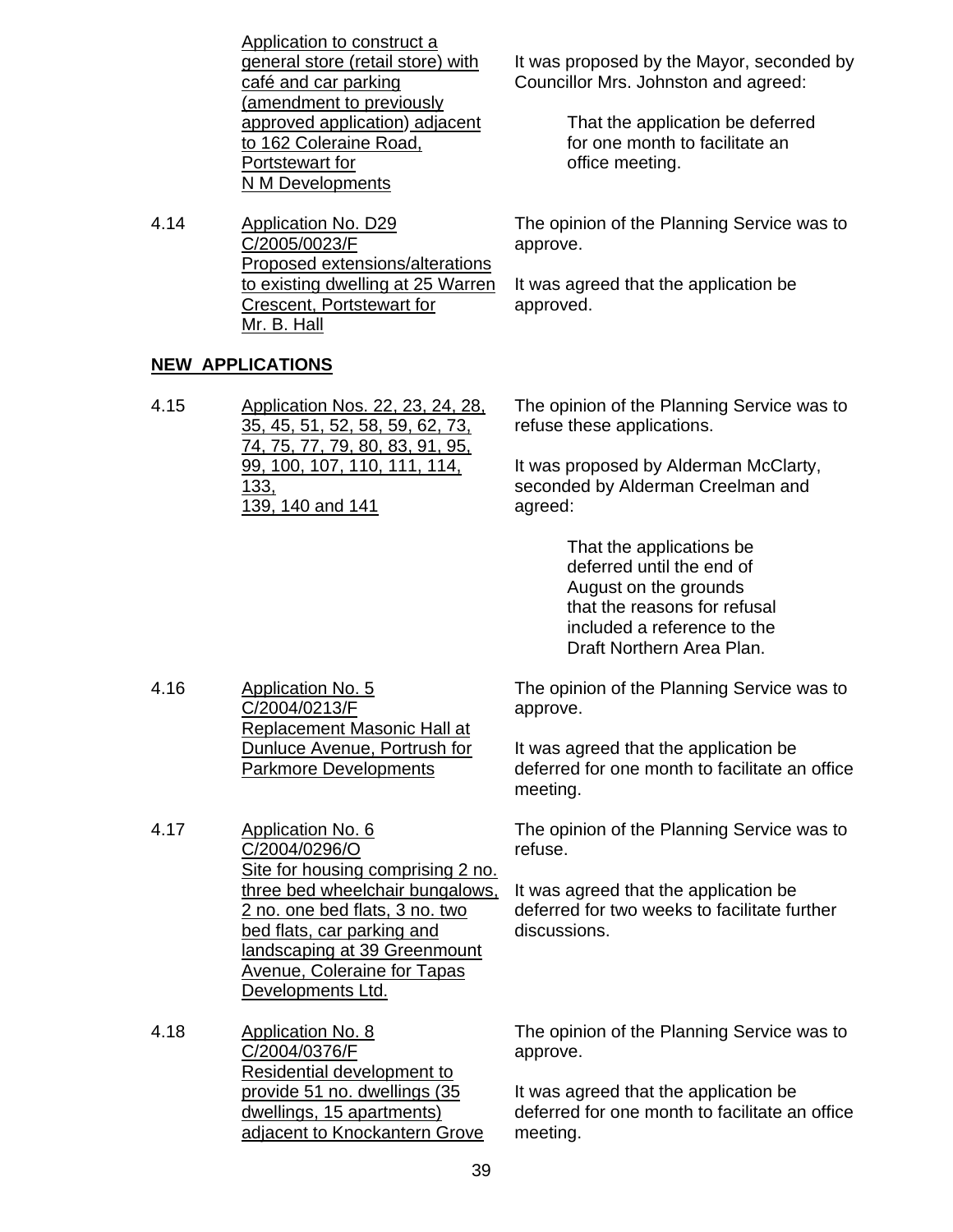(opposite 140 Mountsandel Road), Mountsandel Road, Coleraine for Patton Homes Ltd.

- 4.19 Application No. 10 C/2004/0603/F Proposed dwelling and detached double garage 200m north-west of Lisnamuck Road, Coleraine for Mr. D. Scott
- 4.20 Application No. 14 C/2004/0735/O Site for single storey dwelling and detached garage beside 72 Gorran Road, Crockindollagh, Garvagh for Mr. H. Gilmore
- 4.21 Application No. 16 C/2004/0753/O Site for dwelling and garage approximately 200m south of Ballyclough Road, Busmills for Mr. G. Hartin
- 4.22 Application No. 29 C/2004/1118/O Dwelling and garage at rear of 10 Temple Road, Garvagh, Coleraine for Mr. F. Smyth

Application No. 30 C/2004/1121/O Site for dwelling and garage at rear of 10a Temple Road, Garvagh for Mr. F. Smyth

- 4.23 Application No. 36 C/2004/1229/O Erection of a dwelling for applicant's own use adjacent to 17 Glenullin Road, Garvagh for Mr. and Mrs. A. Burns
- 4.24 Application No. 37 C/2004/1242/F New farm access to No. 71 Kinnyglass Road, Macosquin, Coleraine for Mr. J. Tannahill
- 4.25 Application No. 39 C/2004/1278/F

The opinion of the Planning Service was to refuse.

It was agreed that the application be deferred for one month to facilitate a Council site visit.

The opinion of the Planning Service was to refuse.

It was agreed that the application be deferred for one month to facilitate further discussions with the applicant.

The opinion of the Planning Service was to refuse.

It was agreed that the application be deferred for one month to facilitate a Council site visit.

The opinion of the Planning Service was to refuse both applications.

It was agreed that the applications be deferred for one month to facilitate Council site visits.

The opinion of the Planning Service was to refuse.

It was agreed that the application be deferred for one month to facilitate a Council site visit.

The opinion of the Planning Service was to refuse.

It was agreed that the application be deferred for one month to facilitate a Council site visit.

The opinion of the Planning Service was to refuse.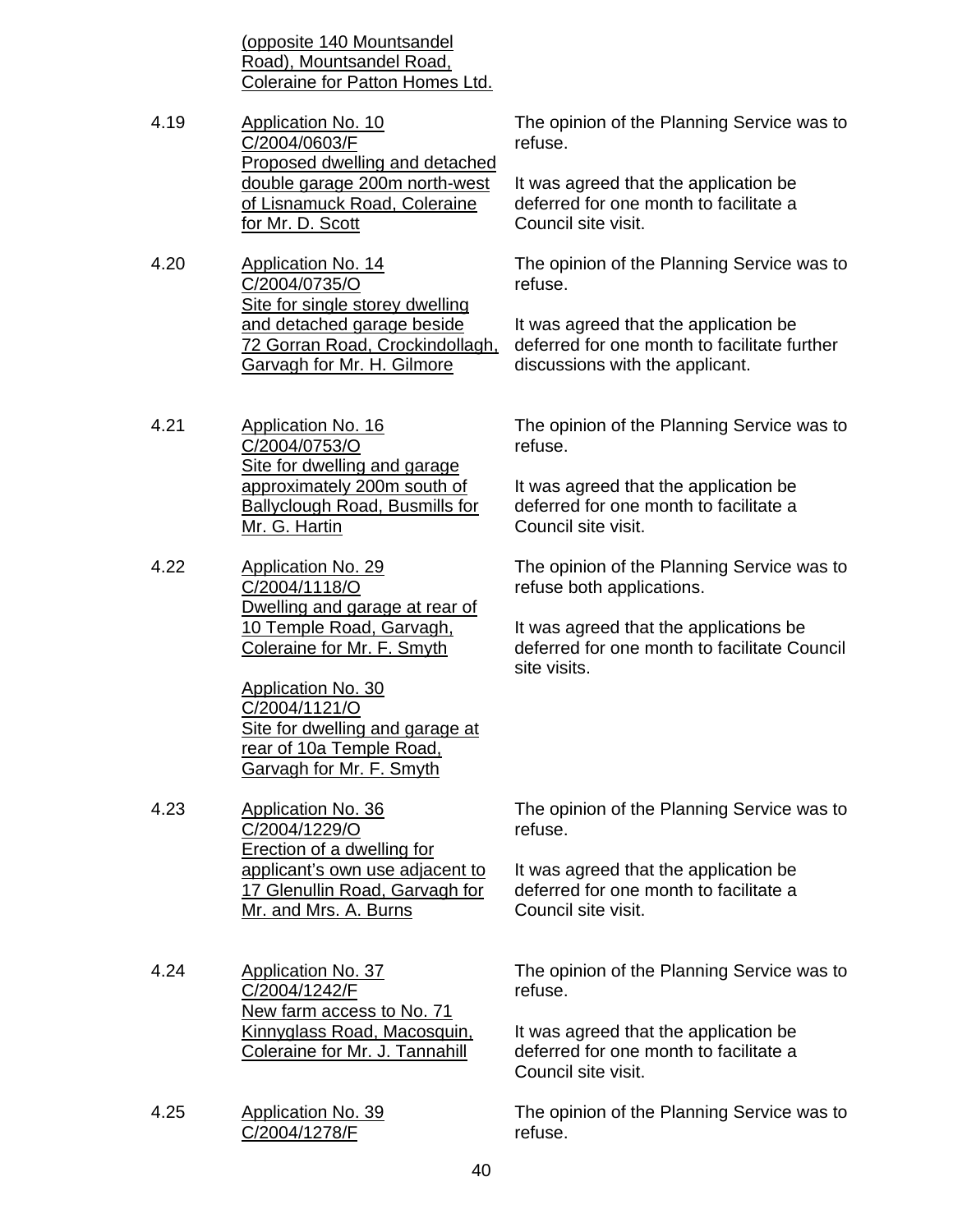Proposed 7 no. dwellings, shared roadways and 2 no. accesses at Newbridge Road/No. 14 Newbridge Park, Coleraine for Northbrook Business Park Ltd.

4.26 Application No. 40 C/2004/1283/O Proposed dwelling and detached garage approximately 650m south of junction between Curraghmore Road and Drumbane Road, Garvagh for Mr. D. Heaney

4.27 Application No. 46 C/2004/1389/O Proposed site for dwelling and domestic garage adjacent to 14 Shanlongford Road, Coleraine for Mr. D. Moon

4.28 Application No. 47 C/2004/1406/O Site for proposed dwelling and detached garage approximately 180m west of No. 23 Brone Park, off Ballyagan Road, Garvagh for Mr. D. McDonald

4.29 Application No. 50 C/2005/0008/F Proposed dwelling and detached garage off Fort Road, Garvagh (80m south-east of No. 31 Fort Road) for Mr. M. Holmes

4.30 Application No. 55 C/2005/0062/F Change of use of dwelling to house of multiple occupation at 3 Gloucester Crescent, Portstewart for Mr. G. Harrison

4.31 Application No. 60 C/2005/0090/O Site for dwelling and garage adjacent to 20 Managher Road, Coleraine for Mr. S. Campbell

It was agreed that the application be deferred for one month to facilitate an office meeting.

The opinion of the Planning Service was to refuse.

The application had now been withdrawn.

The opinion of the Planning Service was to refuse.

It was agreed that the application be deferred for one month to facilitate a Council site visit.

The opinion of the Planning Service was to refuse.

It was agreed that the application be deferred for one month to facilitate a Council site visit.

The opinion of the Planning Service was to refuse.

It was agreed that the application be deferred for one month to facilitate a Council site visit.

The opinion of the Planning Service was to approve.

It was agreed that the application be deferred for one month to facilitate an office meeting.

The opinion of the Planning Service was to refuse.

It was agreed that the application be deferred for one month to facilitate a Council site visit.

4.32 Application No. 65 The opinion of the Planning Service was to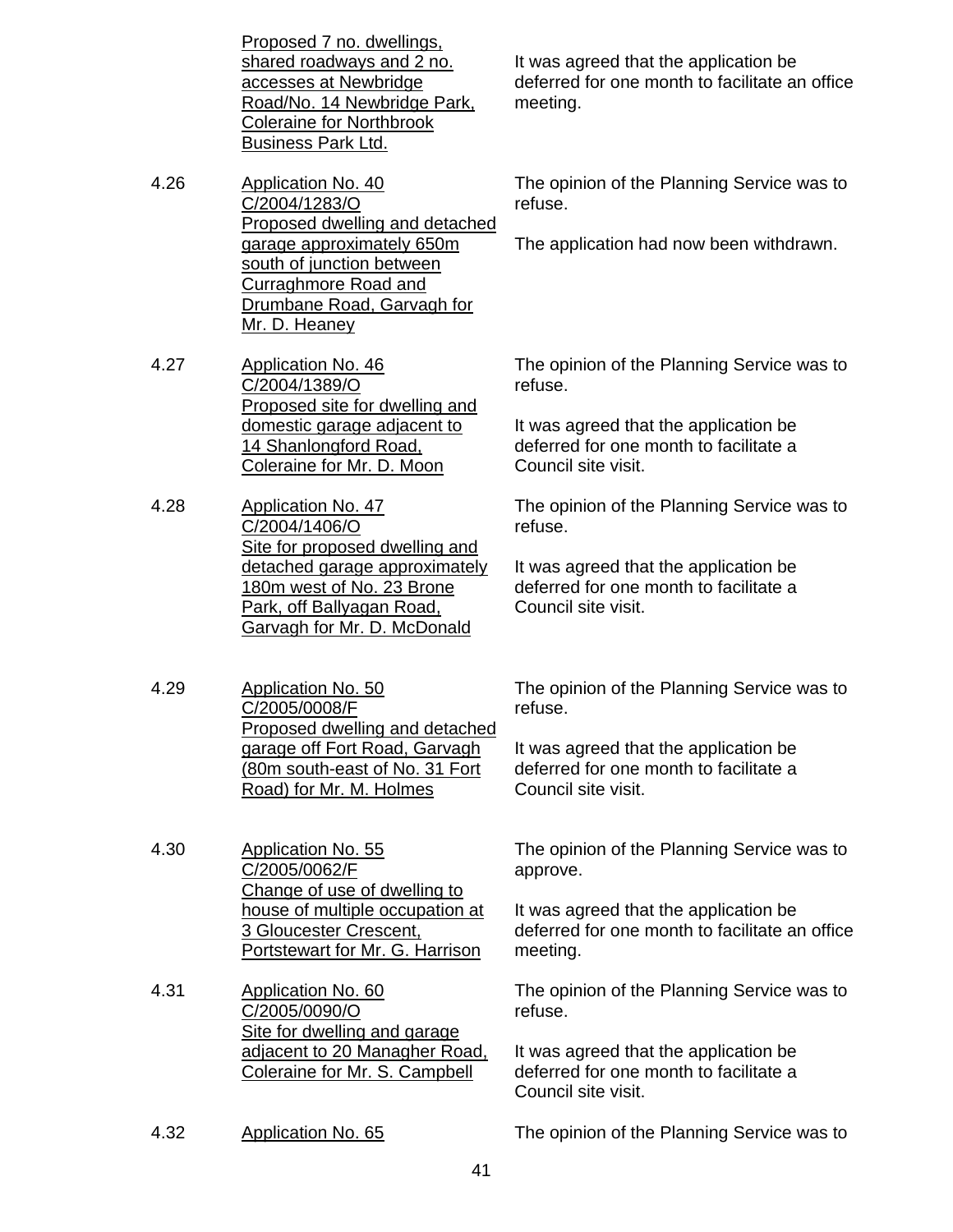C/2005/0102/O Proposed site for dwelling approximately 80m south-west of No. 7a Springfield Road, Kilrea for Mr. S. Hasson

4.33 Application No. 66 C/2005/0103/O Site for dwelling and garage adjacent to 28 Liswatty Road, Coleraine for Mr. and Mrs. Kirk

4.34 Application No. 67 C/2005/0105/O Site for dwelling east of No. 7 Ballymadigan Road, Castlerock for K. W. M. Gamble

4.35 Application No. 68 C/2005/0107/O Proposed site for dwelling and garage west of 3 Crevolea Road, Blackhill, Coleraine for Mr. W. McMurtry

> Application No. 69 C/2005/0108/O Proposed site for dwelling and garage 400m north of 30 Crevolea Road, Blackhill, Coleraine for Mr. W. McMurtry

Application No. 70 C/2005/0109/O Proposed site for dwelling and garage 50m east of 30 Crevolea Road, Blackhill, Coleraine for Mr. W. McMurtry

Application No. 71 C/2005/0111/O Replacement dwelling and garage between 96 and 98 Drumcroone Road, Blackhill, Coleraine for Mr. W. McMurtry

4.36 Application No. 72 C/2005/0121/F Alterations/Additions to shop, 2 no. new shop units and 2 no. first floor flats at 1 Sconce Road, Articlave for Mr. A. Robinson

refuse.

It was agreed that the application be deferred for one month to facilitate a Council site visit.

The opinion of the Planning Service was to refuse.

It was agreed that the application be deferred for one month to facilitate a Council site visit.

The opinion of the Planning Service was to refuse.

It was agreed that the application be deferred for one month to facilitate a Council site visit.

The opinion of the Planning Service was to refuse the four applications.

It was agreed that the applications be deferred for one month to facilitate Council site visits.

The opinion of the Planning Service was to refuse.

It was agreed that the application be deferred for one month to facilitate a Council site visit.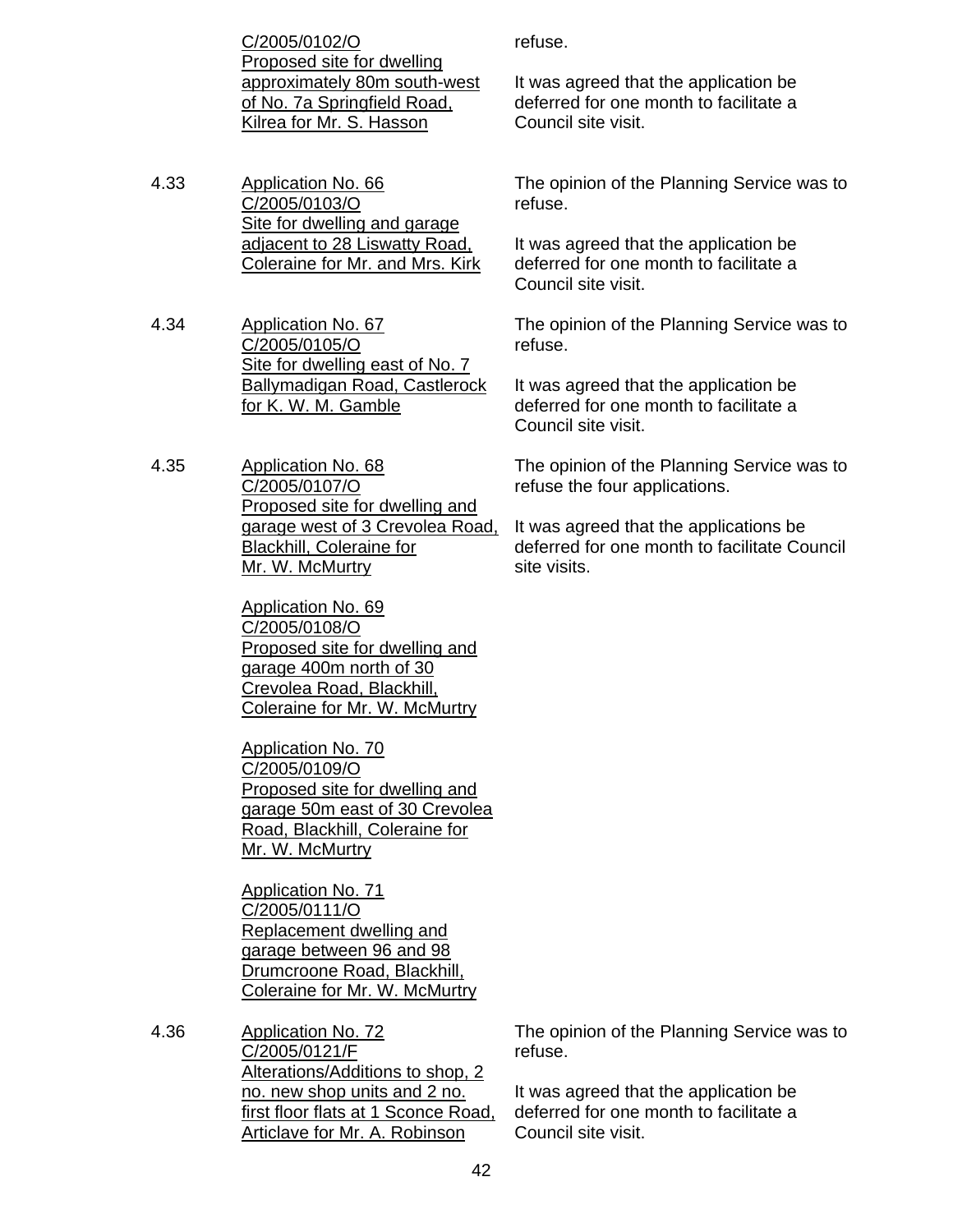- 4.37 Application No. 78 C/2005/0136/F Proposed dwelling and detached garage adjacent to No. 11 Drumcroon Road, Garvagh for Mr. M. Holmes
- 4.38 Application No. 81 C/2005/0148/O Site for dwelling and garage 120m north-west of 12 Culnagrew Road, Swatragh for Mr. McKeefry
- 4.39 Application No. 84 C/2005/0156/O Proposed site for dwelling approximately 170m south of 120 Cashel Road, Ringsend, Coleraine for Mr. and Mrs. W. Farlow
- 4.40 Application No. 85 C/2005/0158/F Replacement garage/store at 15 Pullans Road, Coleraine for Mr. M. McGill
- 4.41 Application No. 89 C/2005/0163/O Site for dwelling and garage adjacent to 108 Grove Road, Swatragh for Mr. J. McKeefry

4.42 Application No. 101 C/2005/0188/O Site for dwelling and garage 350m north-east of 8 Movenis Road, Garvagh for Mr. R. Shiels

> Application No. 103 C/2005/0191/O Site for dwelling and garage 285m north-east of 8 Movenis Road, Garvagh for Mr. R. Shiels

Application No. 104 C/2005/0192/O Site for dwelling and garage The opinion of the Planning Service was to refuse.

It was agreed that the application be deferred for one month to facilitate a Council site visit.

The opinion of the Planning Service was to refuse.

It was agreed that the application be deferred for one month to facilitate a Council site visit.

The opinion of the Planning Service was to refuse.

It was agreed that the application be deferred for one month to facilitate a Council site visit.

The opinion of the Planning Service was to refuse.

It was agreed that the application be deferred for one month to facilitate a Council site visit.

The opinion of the Planning Service was to refuse.

It was agreed that the application be deferred for one month to facilitate a Council site visit.

The opinion of the Planning Service was to refuse the five applications.

It was agreed that the applications be deferred for one month to facilitate Council site visits. It was further agreed that a

representative from Roads Service be requested to attend.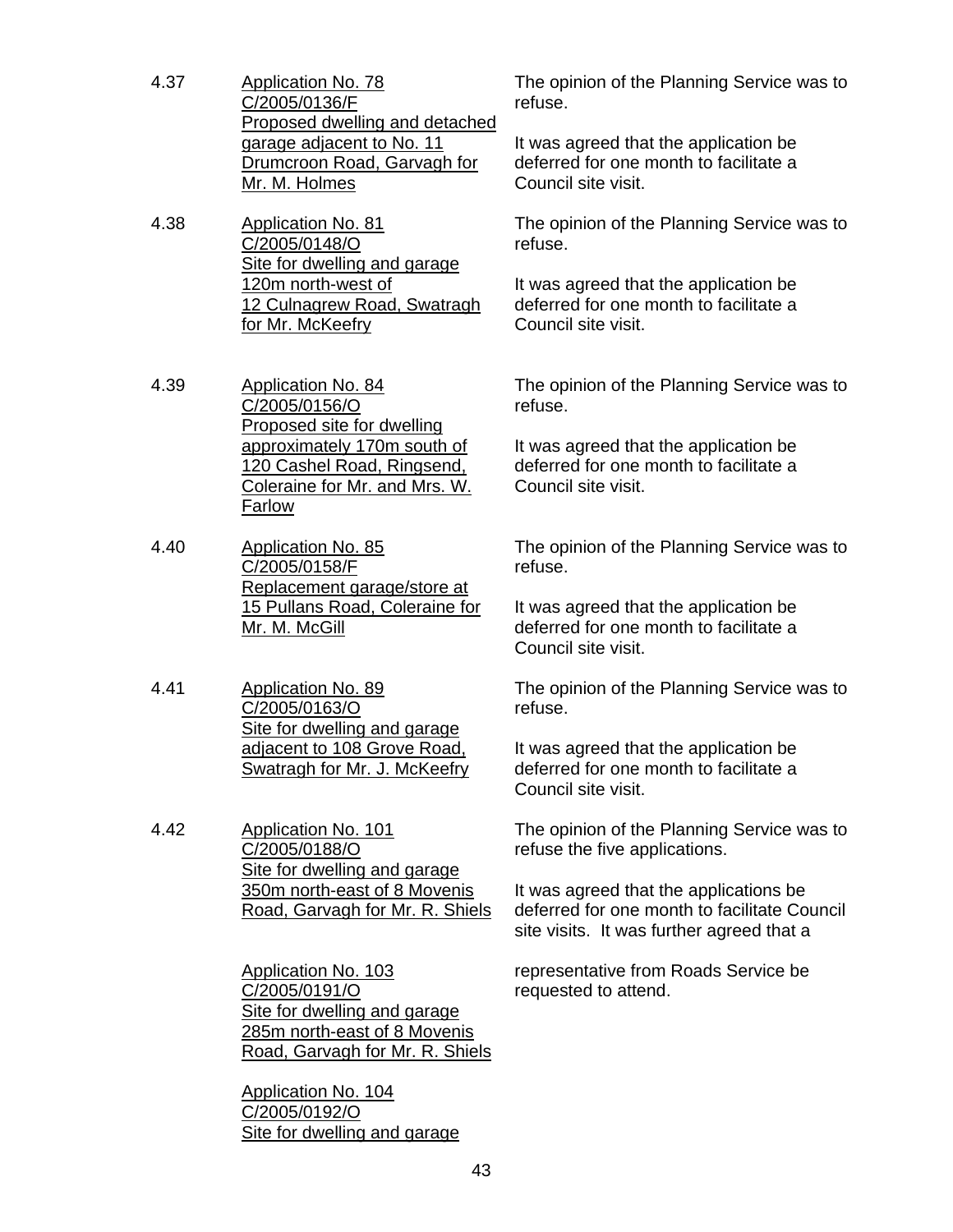280m north of 8 Movenis Road, Garvagh for Mr. R. Shiels

Application No. 105 C/2005/0193/O Site for dwelling and garage 320m north-west of 8 Movenis Road, Garvagh for Mr. R. Shiels

Application No. 109 C/2005/0200/O Site for dwelling and garage 260m north-east of 8 Movenis Road, Garvagh for Mr. R. Shiels

4.43 Application No. 106 C/2005/0194/O Proposed site for dwelling adjacent to 163 Carowreagh Road, Garvagh for Mrs. A. McKelvey

4.44 Application No. 113 C/2005/0219/O Site for dwelling and garage 280m south of 89 Moneydig Road, Garvagh for Mr. **McKendry** 

4.45 Application No. 115 C/2005/0222/O Proposed new dwelling adjacent to 29 Ardreagh Road, Aghadowey for Mr. McDowell

4.46 Application No. 117 C/2005/0246/O Site for dwelling 240m east of junction of Plantation Road and Ballyrogan Road, Garvagh for Mr. Conway

4.47 Application No. 118 C/2005/0249/O Site for dwelling and garage at Lisachrin Road (1 mile approx. from Carhill Road), Garvagh for Mr. Henderson

The opinion of the Planning Service was to refuse.

It was agreed that the application be deferred for one month to facilitate a Council site visit.

It was further agreed that a representative from Roads Service be requested to attend.

The opinion of the Planning Service was to refuse.

It was agreed that the application be deferred for one month to facilitate a Council site visit.

The opinion of the Planning Service was to refuse.

It was agreed that the application be deferred for one month to facilitate an office meeting.

The opinion of the Planning Service was to refuse.

It was agreed that the application be deferred for one month to facilitate a Council site visit.

The opinion of the Planning Service was to refuse.

It was agreed that the application be deferred for one month to facilitate a Council site visit.

4.48 Application No. 121 The opinion of the Planning Service was to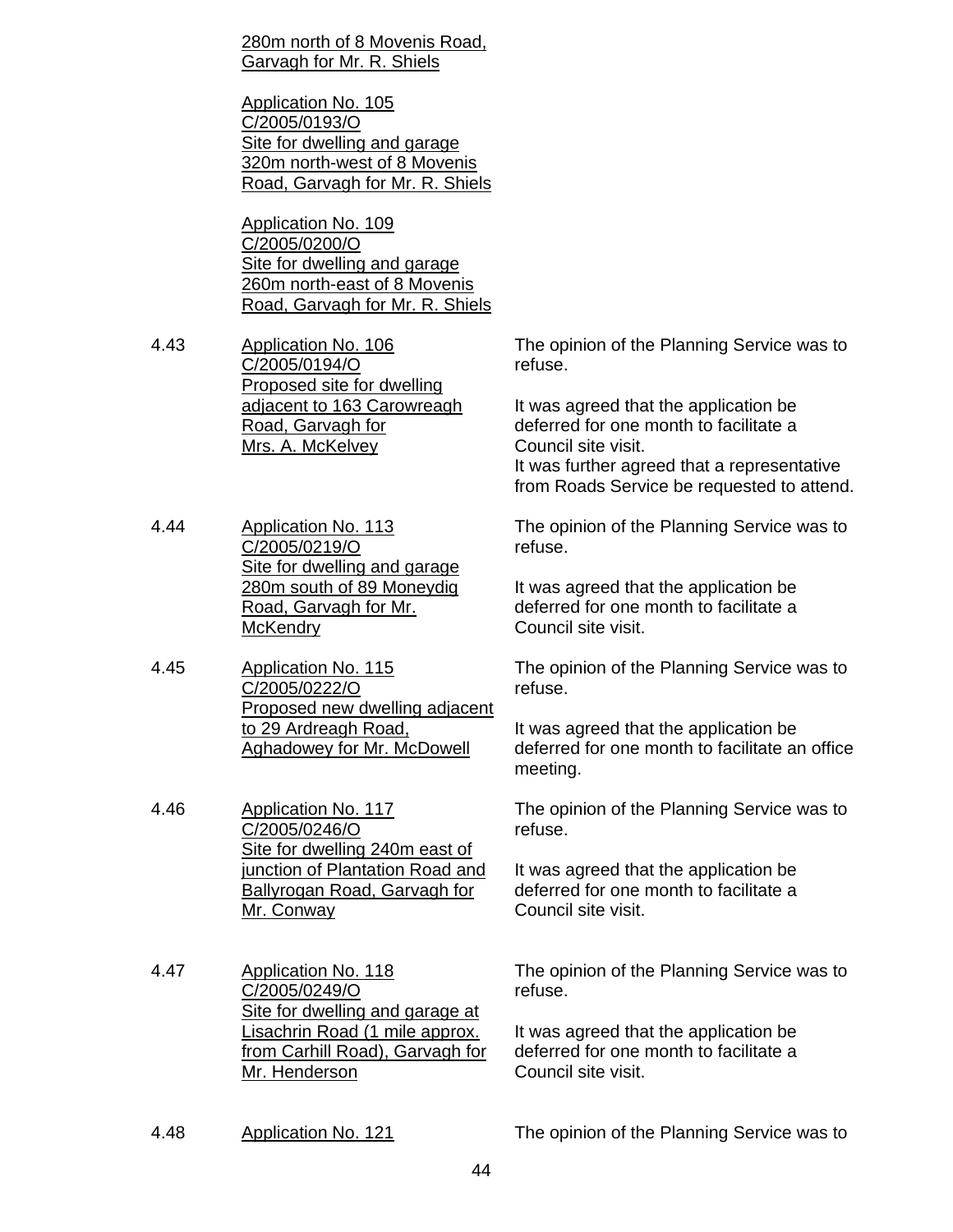|     |                   | C/2005/0259/O<br>Site for dwelling and garage                                                              | refuse.                                                                                                                                                                                            |
|-----|-------------------|------------------------------------------------------------------------------------------------------------|----------------------------------------------------------------------------------------------------------------------------------------------------------------------------------------------------|
|     |                   | 200m south-east of junction of<br><b>Grove Road and Culnagrew</b><br>Road, Swatragh for<br>Mr. B. McKeefry | It was agreed that the application be<br>deferred for one month to facilitate a<br>Council site visit.                                                                                             |
|     | 4.49              | <b>Application No. 123</b><br>C/2005/0273/O<br>Site for dwelling and garage                                | The opinion of the Planning Service was to<br>refuse.                                                                                                                                              |
|     |                   | 120m south-east of 100 Grove<br>Road, Swatragh for<br>Mr. McKeefry                                         | It was agreed that the application be<br>deferred for one month to facilitate a<br>Council site visit.                                                                                             |
|     | 4.50              | <b>Application No. 130</b><br>C/2005/0339/O<br>New dwelling and garage 300m                                | The opinion of the Planning Service was to<br>refuse.                                                                                                                                              |
|     |                   | N.N.E. of 94 Old Carhill Road,<br>Garvagh for Mr. White                                                    | It was agreed that the application be<br>deferred for one month to facilitate a<br>Council site visit.<br>It was further agreed that a representative<br>from Road Service be requested to attend. |
|     | 4.51              | <b>Application No.135</b><br>C/2005/0408/O<br>Site for dwelling and garage                                 | The opinion of the Planning Service was to<br>refuse.                                                                                                                                              |
|     |                   | adjacent to No. 16 Ballyversal<br>Road, Coleraine for Mr. and Mrs.<br>Kennedy                              | It was agreed that the application be<br>deferred for one month to facilitate a<br>Council site visit.                                                                                             |
|     | 4.52              | <b>Application No. 138</b><br>C/2005/0435/F<br>Replacement dwelling and                                    | The opinion of the Planning Service was to<br>refuse.                                                                                                                                              |
|     |                   | Road, Portrush for<br>Mr. McCorriston                                                                      | detached garage at 45 Coleraine It was agreed that the application be<br>deferred for one month to facilitate a<br>Council site visit.                                                             |
|     | 4.53              | Application No. 154<br>C/2005/0540/F<br>Proposed dwelling and garage                                       | The opinion of the Planning Service was to<br>refuse.                                                                                                                                              |
|     |                   | approx. 350m south-east of No.<br>115 Moneydig Road, Kilrea for<br>Mr. and Mrs. E. Collins                 | It was agreed that the application be<br>deferred for one month to facilitate a<br>Council site visit.                                                                                             |
| 5.0 | <b>BY MEMBERS</b> | PLANNING ISSUES RAISED                                                                                     |                                                                                                                                                                                                    |
|     | 5.1               | Application No. C/2004/0606/O<br>Coolnasillagh Road, Garvagh<br>for Mr. K. McKillop                        | Reference was again made to the request<br>for an office meeting for this application.                                                                                                             |

5.2 Development – St. Patrick's Reference was made to the application for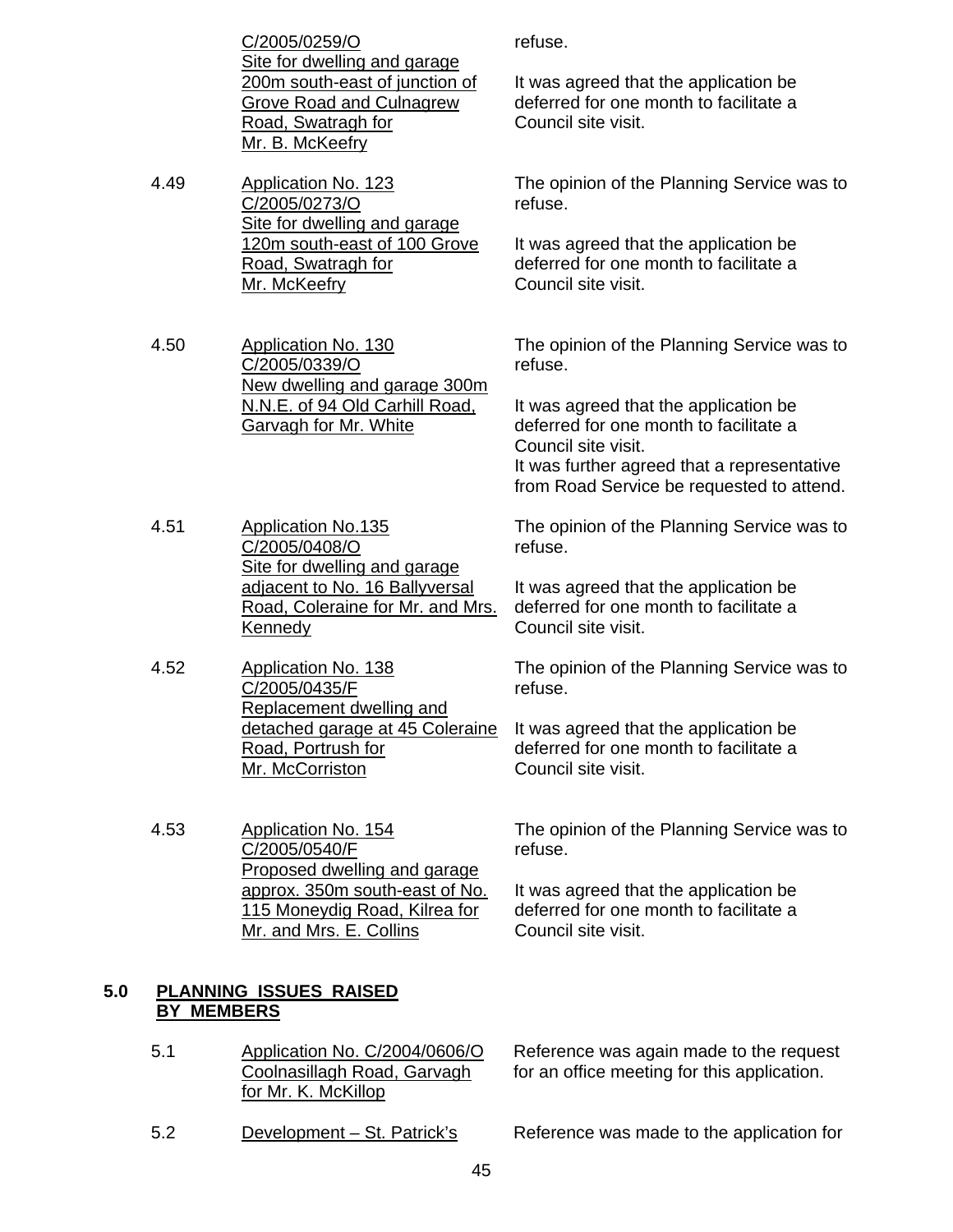Avenue, Coleraine This development being approved.

The Planning Service representatives would investigate.

## **6.0 NON DETERMINATION APPEALS**

 Consideration was given to Non Determination Appeals in respect of the following planning applications (Report previously supplied).

- 6.1 C/2004/0897/F Redevelopment of 19 Bayhead Road from two dwelling units to 3 no. three bedroom apartments with associated car parking and landscaping and retention of development at 17 Bayhead Road, amendments to previous approval C/1997/0143
- 6.2 C/2004/1052/O New build bed and breakfast/ guesthouse for tourist purposes adjacent to 82 Gateside Road, Portrush
- 6.3 C/2004/0855/O Site for four luxury log cabins at Rhee Farm, 138 Curragh Road, Aghadowey
- 6.4 C/2004/1129/O Proposed site for housing development opposite Glenmanus Park, Glenmanus Road, Portrush
- 6.5 C/2004/1156/O Site for dwelling at 50 Beach Road, Portballintrae

Residential development

adjacent to 17 Moneygran Road,

6.6 C/2004/1264/O

Kilrea

Appeal

6.7 Station Square, Portrush –

The opinion of the Planning Service was to approve subject to conditions.

It was proposed by Councillor McPherson, seconded by Alderman Mrs. Black and agreed:

That the application be refused.

The opinion of the Planning Service was to refuse.

It was agreed that Council support a refusal.

The opinion of the Planning Service was to refuse.

It was agreed that Council support a refusal.

The opinion of the Planning Service was to refuse.

It was agreed that Council support a refusal.

The opinion of the Planning Service was to refuse.

It was unanimously agreed that Council support a refusal.

The opinion of the Planning Service was to refuse.

It was agreed that Council support a refusal.

It was noted that the submission date in connection with the appeal for the Station Square, Portrush was 29<sup>th</sup> June, 2005.

It was agreed that BDP Planning be requested to prepare a written submission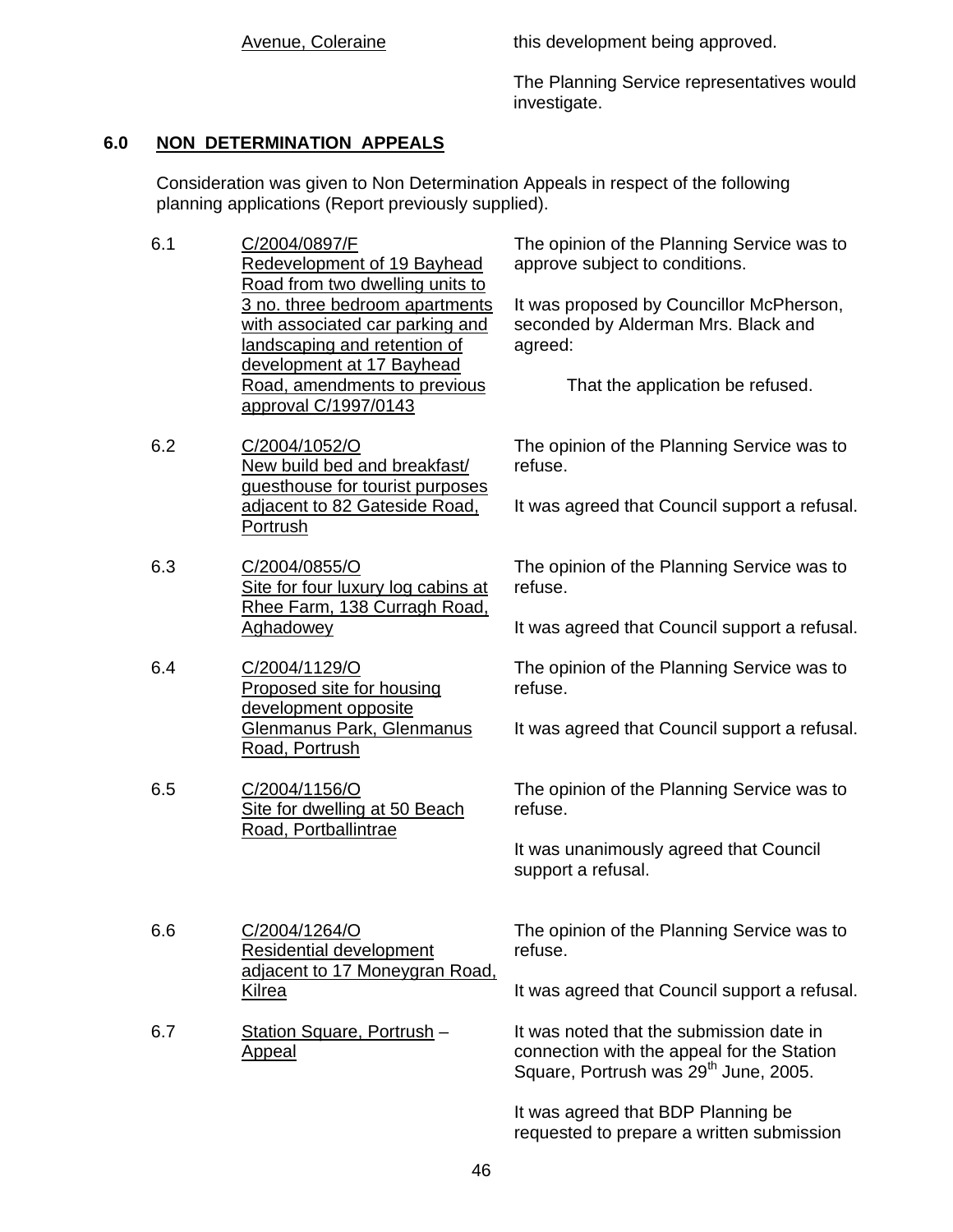against this appeal.

## **7.0 DRAFT NORTHERN AREA PLAN 2016 - UPDATE**

 An update for the draft Northern Area Plan 2016, prepared by BDP Planning, was circulated to each member.

It was noted that a Workshop would be held on Monday,  $27<sup>th</sup>$  June, 2005 when the update would be considered.

#### **8.0 THE PLANNING SERVICE - ENFORCEMENT ISSUES**

 Consideration was given to the Planning Service's reply in connection with enforcement issues.

Following discussion it was agreed:

 That the Planning Service's Enforcement Officer be invited to attend the Council Meeting to be held on 26<sup>th</sup> July, 2005.

#### **9.0 MANAGEMENT BOARD REFERRAL - DEMOLITION OF EXISTING DWELLING AND ERECTION OF ONE PAIR OF SEMI-DETACHED DWELLINGS AT BALLYWILLIN ROAD, PORTRUSH FOR MR. G. NEILL**

Read letter from the Planning Service advising members that The Management Board had completed its assessment of the above referral and had concluded that planning permission for the proposed development should be granted.

Noted.

#### **10.0 MANAGEMENT BOARD REFERRAL - ERECTION OF 17 NO. APARTMENTS AT 1, 2 AND 3 BATH TERRACE, PORTRUSH FOR MR. A. STEWART**

Read letter from the Chief Executive of the Planning Service in reply to Council's letter expressing concern regarding the length of time taken to determine the above case and the fact that its views had been ignored in reaching a decision.

 Reported that this was one of approximately one hundred cases referred to the Management Board by all Councils last year and it had taken time to assess the detailed report submitted by BDP Planning.

 The Chief Executive was unwilling to agree to review the cases referred to the Board over the past three years and reassured members that all cases were considered in a comprehensive, thorough and professional manner.

 Following discussion it was agreed that the question of Management Board Referrals be raised through NILGA.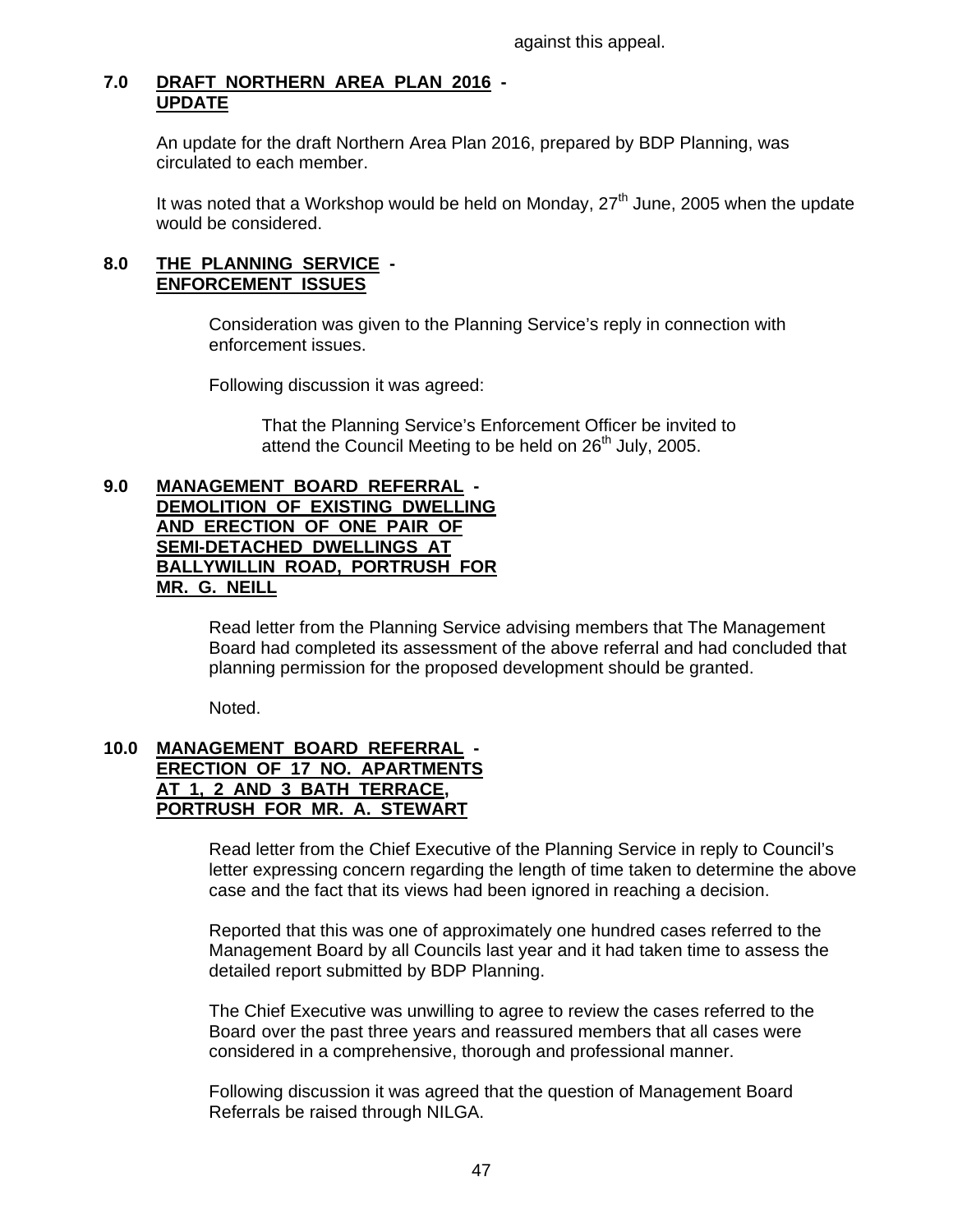## **11.0 ROCK CASTLE**

 Read letter from the Planning Service regarding Council's request for copies of the statutory consultations and legal opinion in connection with the above case.

 The Department had forwarded a copy of the report commissioned by the Environment and Heritage Service but had decided not to release the Senior Counsel Opinion under the terms of the exemption under section 42 of the Freedom of Information Act 2000.

 Following discussion it was agreed that Council pursue this matter through the Information Commissioner who would undertake an independent review.

#### **12.0 LISTED BUILDINGS - THE DIAMOND, PORTSTEWART**

 Reported that the property developer had been fined £500 in connection with the demolition of the two listed buildings at The Diamond, Portstewart.

Noted.

## **13.0 PLANNING APPEALS COMMISSION - APPEALS**

- 13.1 Re-development of site to retail units and apartments (2 no. retail units and 24 apartments) at 17,19 and 21 The Diamond, Portstewart for N M Developments
- 13.2 Re-development of O'Neill's Caravan Park, Burnside Road, Portstewart for residential development and the redevelopment of Nos. 24 and 26 Burnside Road for the access for Mr. B. O'Neill 13.3 Non-determination of an
- application for full planning permission for 20 new-build apartments with associated car parking and gardens at Nos. 49 - 53 Prospect Road, Portstewart for Carney Investments Ltd.
- 13.4 Demolition of existing building (listed building) adjacent to Comfort Hotel, 73 Main Street, Portrush – extension to existing hotel to include conference rooms, kitchen with associated storage and 15 no. bedrooms for Noted. North Coast Hotels Ltd.

Read letter from the Planning Appeals Commission advising members that this appeal had been withdrawn.

Noted.

Read letter from the Planning Appeals Commission advising members that the Commission had considered this appeal and had concluded that planning permission be refused.

Noted.

Read letter from the Planning Appeals Commission advising members that the Commission had considered this appeal and had concluded that planning permission be refused.

Noted.

Read letter from the Planning Appeals Commission advising members that the Commission had considered this appeal and had concluded that planning permission be refused.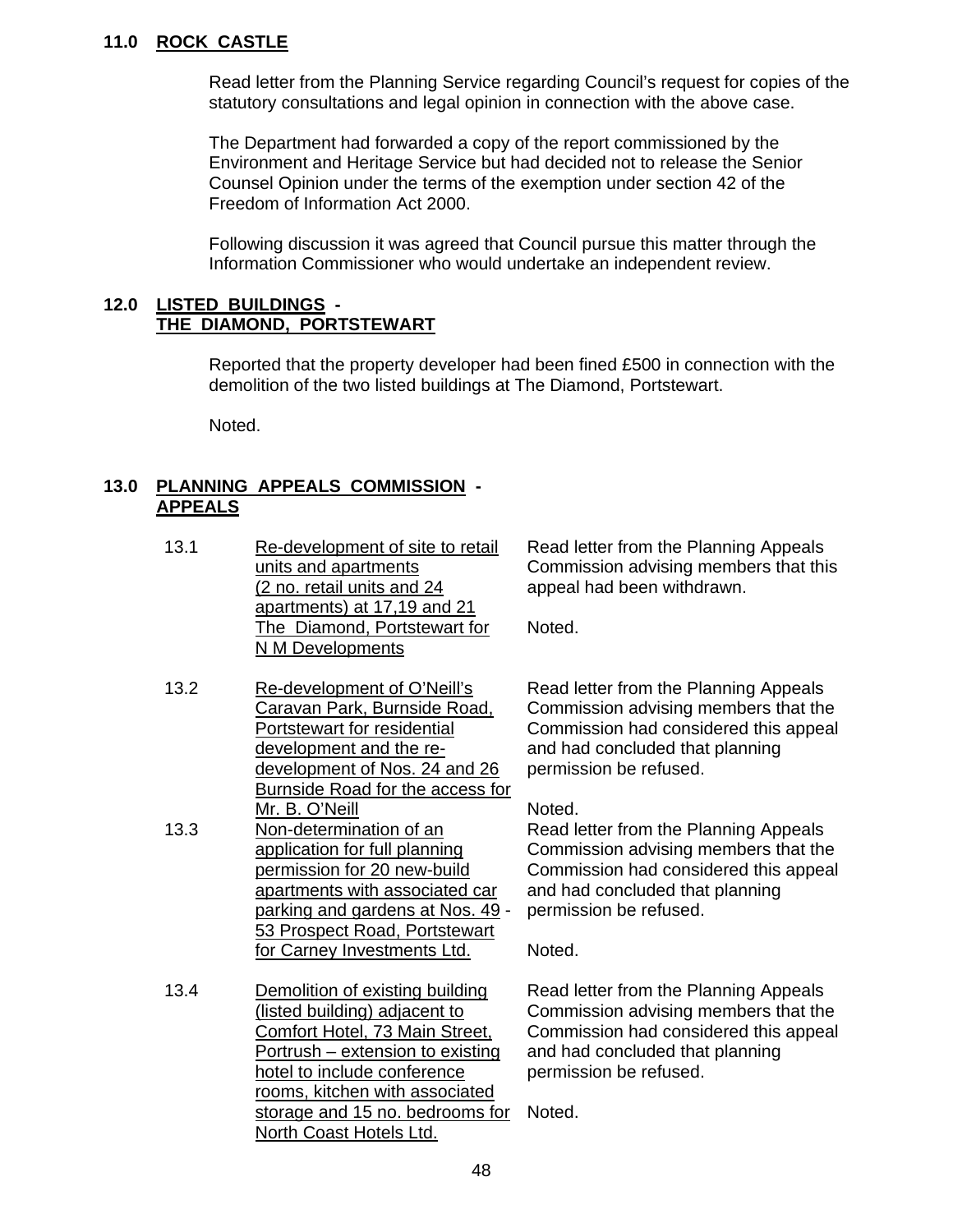## **14.0 TREE PRESERVATION ORDER**

 Reported that the Department of the Environment had made a Tree Preservation Order in respect of trees at 60 and 62 Portstewart Road, Coleraine.

Noted.

## **15.0 DEPARTMENT FOR REGIONAL DEVELOPMENT - PLANNING POLICY STATEMENT 13**

Tabled:

 Planning Policy Statement 13 (PPS 13) – Transportation and Land Use.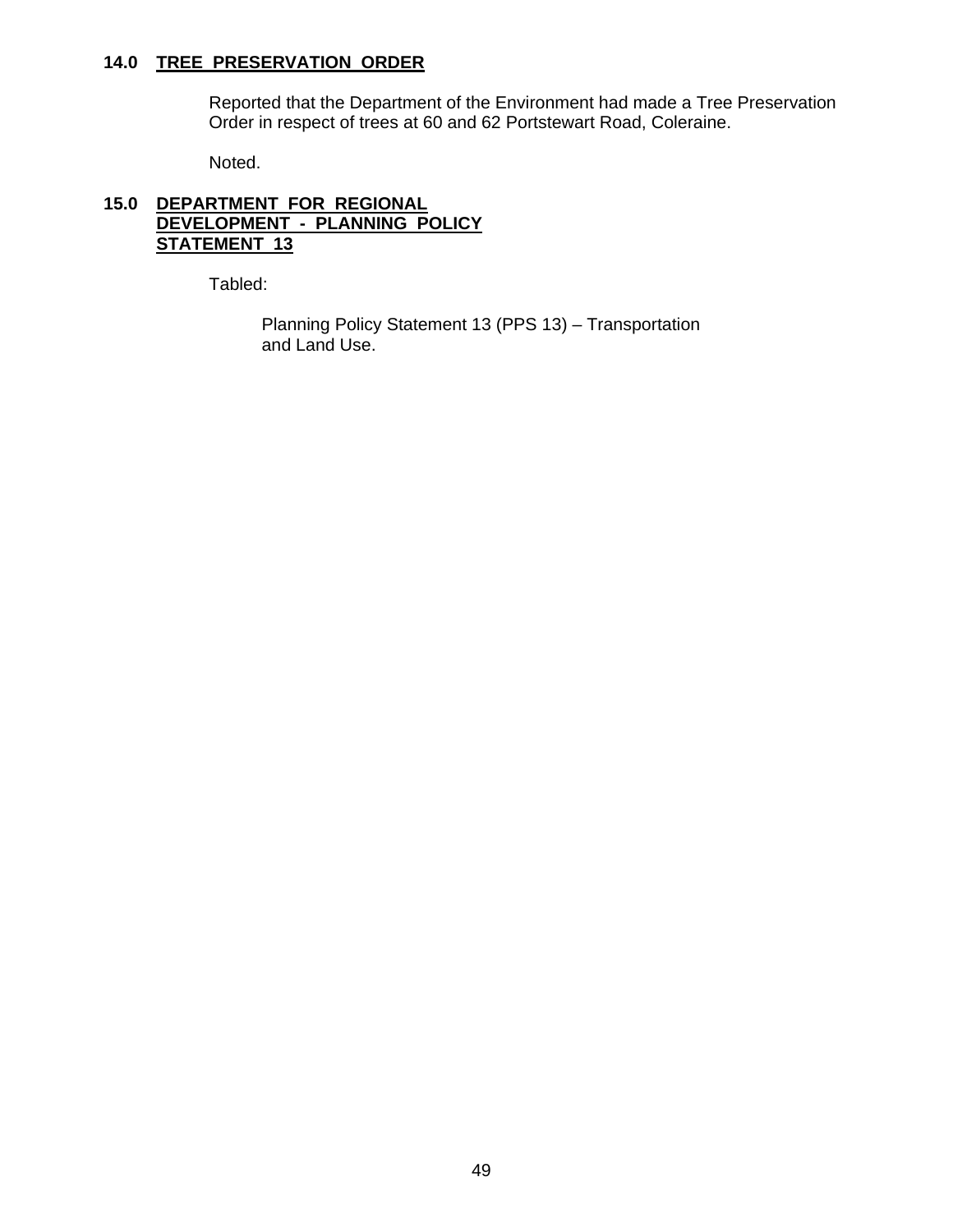#### **POLICY AND DEVELOPMENT COMMITTEE**

**21st June, 2005.** 

**Present:** Alderman D. McClarty, in the Chair

The Mayor, Councillor T. J. Deans

 The Deputy Mayor, Alderman Mrs. M. T. Hickey  $($ ltems  $3.0 - 23.1)$ 

#### **Aldermen**

| E. T. Black (Mrs.) | W. T. Creelman |
|--------------------|----------------|
| (Items 1.0 – 9.0)  | W. J. McClure  |

## **Councillors**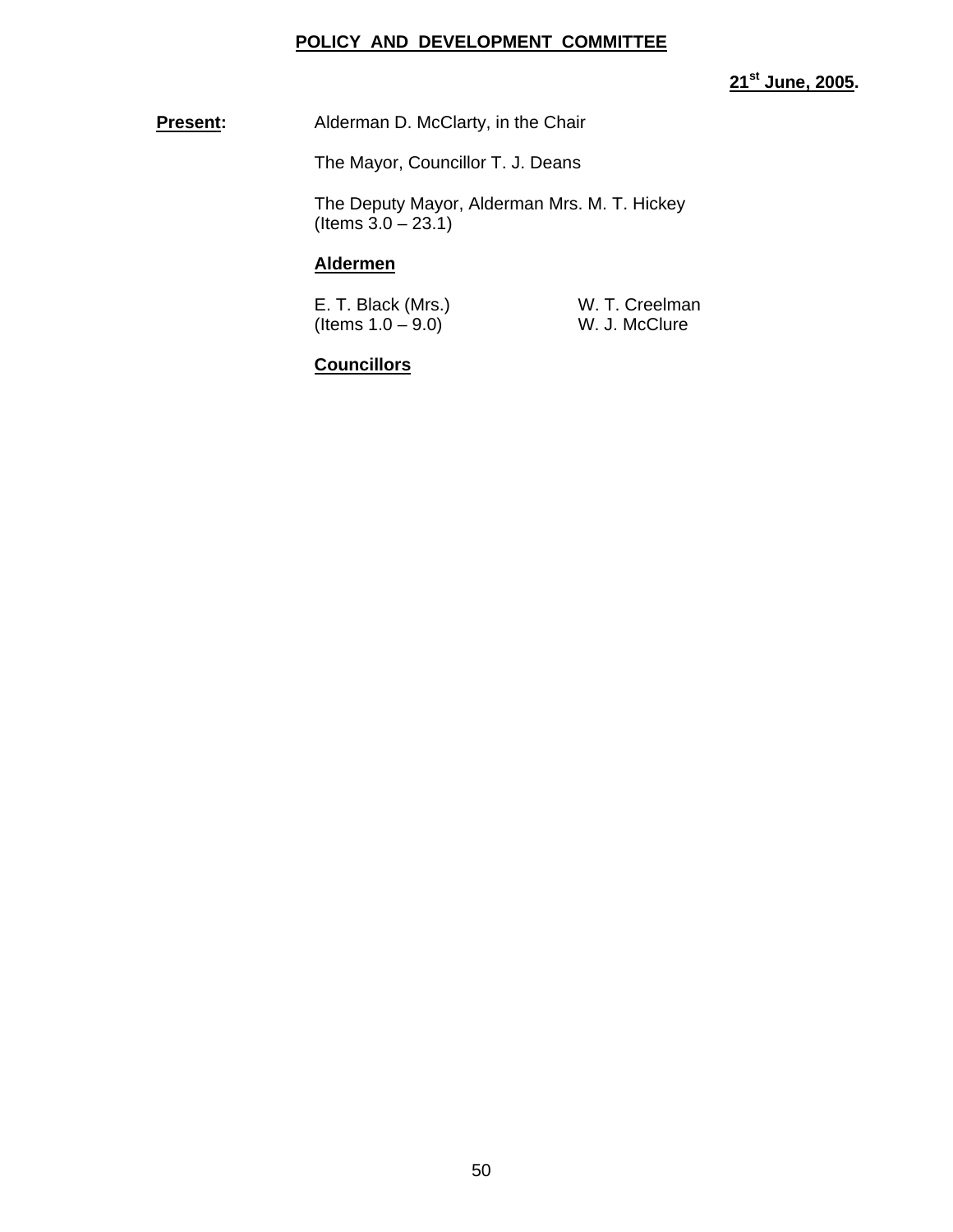C. S. Alexander (Ms.) (Items  $1.0 - 10.0$ ) D. D. Barbour (Items  $1.0 - 9.0$ ) J. M. Bradley (Items  $3.0 - 23.1$ ) O. M. Church (Mrs.) A. S. Cole J. J. Dallat E. P. Fielding (Mrs.) S. Gilkinson N. F. Hillis E. A. Johnston (Mrs.) W. A. King B. Leonard G. L. McLaughlin  $($  Items  $3.0 - 23.1)$  R. A. McPherson A. McQuillan (Items 2(e) - 23.1)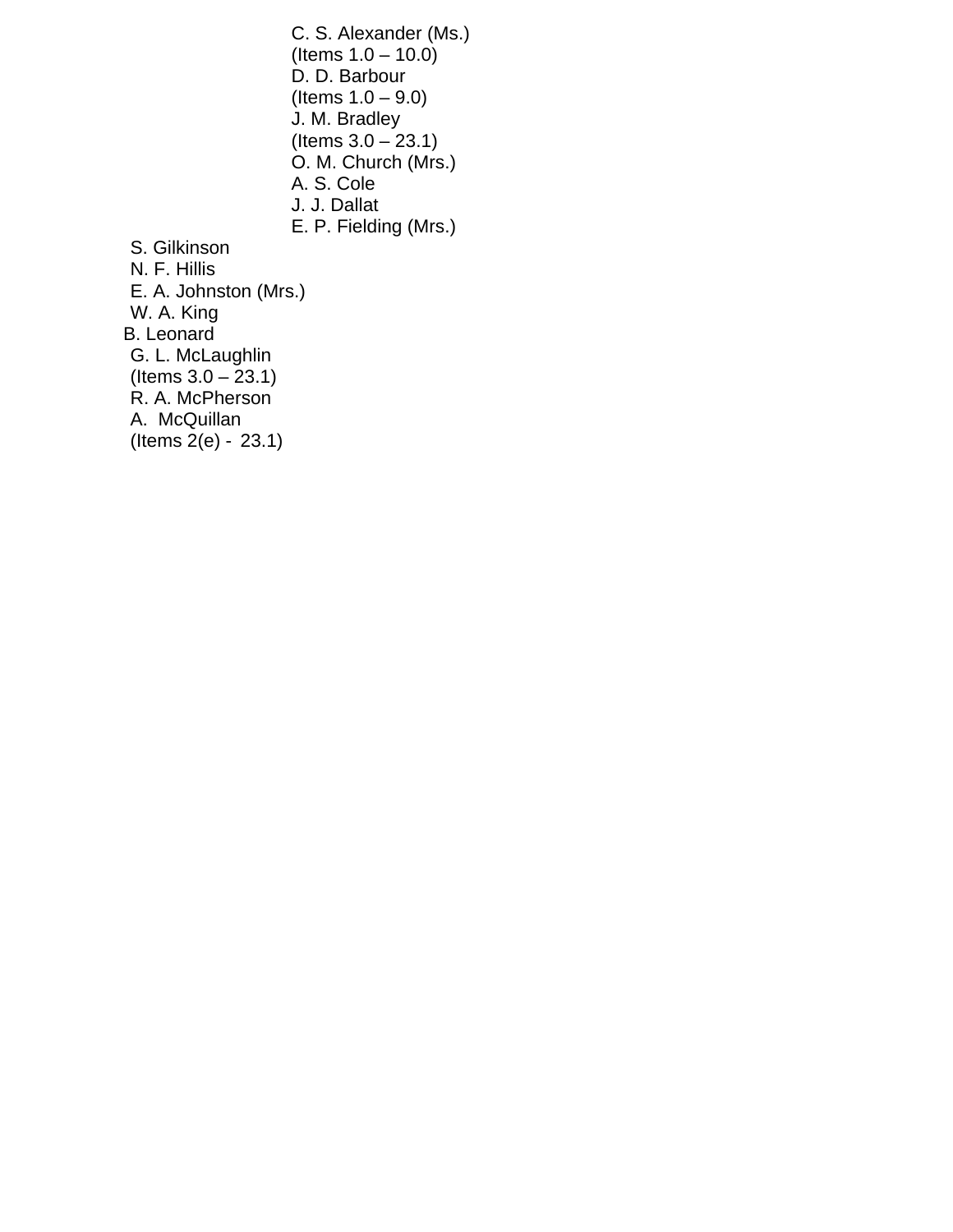**Officers in**

Attendance: Town Clerk and Chief Executive, Director of Corporate Services, Head of Development Services (Items 2(h) – 23.1), Head of Administrative Services (Items 2.0 – 23.1, Personnel Officer (Items  $2(q) - 23.1$ ), Finance Officer (Items  $1.0 - 5.4$ ), Senior Technical Officer (Items 5.0 – 23.1) and Administrative Assistant

**Apology:** Councillor Stewart

## **1.0 APPOINTMENT OF VICE CHAIRMAN**

On a request for nominations for Vice Chairman, the following proposals were made:

- (i) Alderman McClure was proposed by Councillor Mrs. Fielding and seconded by Councillor Gilkinson
- (ii) Councillor Ms. Alexander was proposed by Councillor Dallat and seconded by Councillor Leonard.

On being put to the meeting, Alderman McClure received twelve votes and Councillor Ms. Alexander received two votes and it was therefore, recommended:

That Alderman McClure be appointed Vice Chairman for the ensuing year.

#### **2.0 APPOINTMENT OF REPRESENTATIVES**

| 2.1<br><b>Windfarm Group</b>   | It was proposed by Councillor Leonard and<br>seconded by Councillor Ms. Alexander:                                          |
|--------------------------------|-----------------------------------------------------------------------------------------------------------------------------|
|                                | That group membership be comprised of a<br>representative from each party along with<br>the independent member.             |
|                                | On being put to a vote the proposal was defeated<br>by eleven votes to four.                                                |
|                                | As the result of the ensuing paper vote, it was<br>recommended:                                                             |
|                                | That representatives, as listed, be appointed for<br>the ensuing year:                                                      |
|                                | The Deputy Mayor, Alderman Creelman,<br>Alderman McClarty, Councillor Gilkinson<br>and Councillor Hillis.                   |
| 2.2 North West '200' Committee | It was recommended that representatives, as<br>listed, be appointed for the ensuing year:                                   |
|                                | Councillors Ms. Alexander, Gilkinson,<br>Hillis, Mrs. Johnston, McPherson and<br>Stewart.                                   |
| 2.3 Human Resources Group      | As the result of a paper vote, it was<br>recommended that representatives, as listed, be<br>appointed for the ensuing year: |
|                                | Alderman McClure and Councillors Ms.                                                                                        |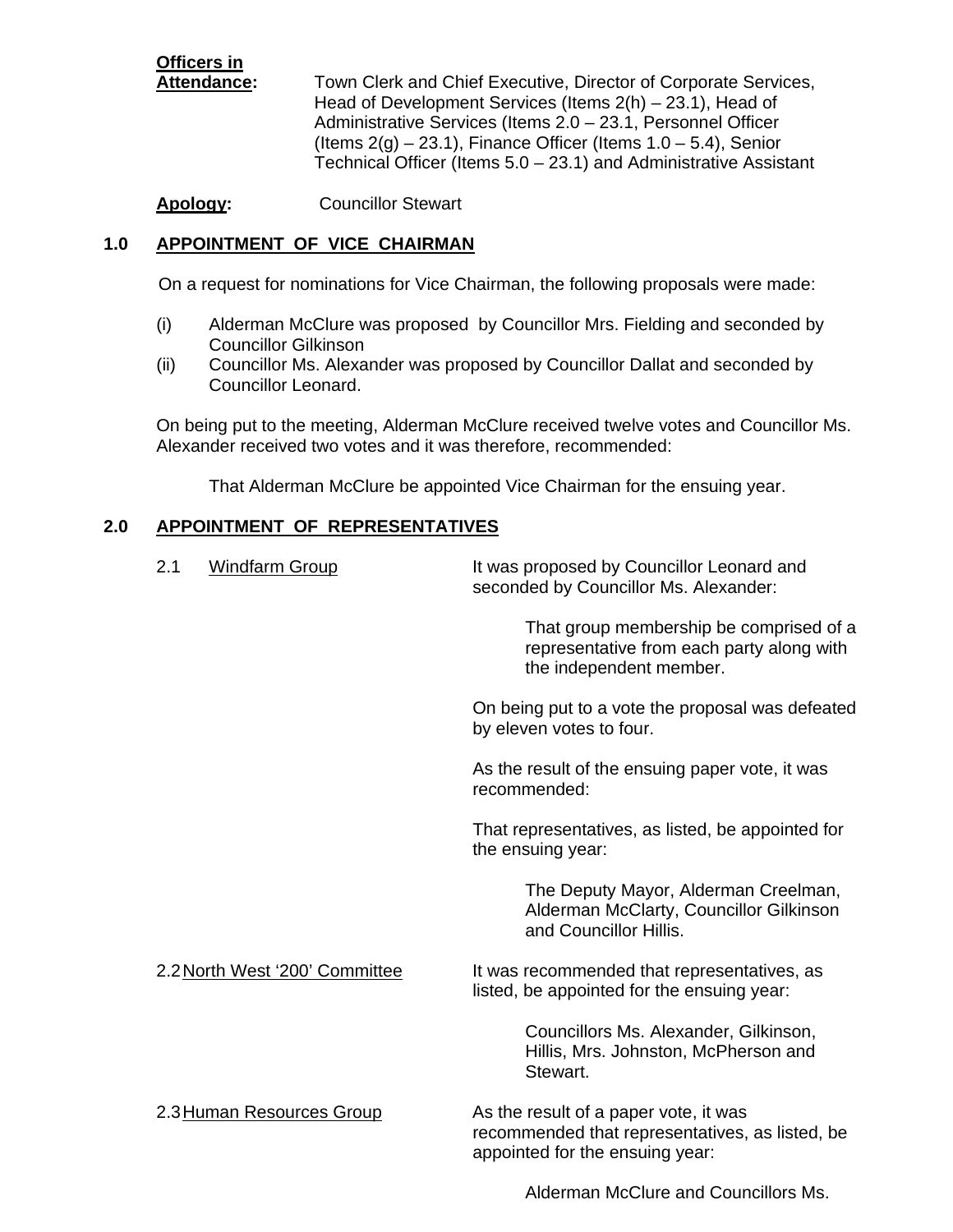| 2.4 | <b>Property Group</b>                      | It was recommended that representatives, as<br>listed, be appointed for the ensuing year:                                                                                                                                                                                                                                             |
|-----|--------------------------------------------|---------------------------------------------------------------------------------------------------------------------------------------------------------------------------------------------------------------------------------------------------------------------------------------------------------------------------------------|
|     |                                            | The Mayor, Alderman McClure and<br>Councillors Mrs. Johnston, King and<br>Leonard.                                                                                                                                                                                                                                                    |
| 2.5 | Zomba Group                                | The Town Clerk and Chief Executive read a letter<br>from Rev. Dr. Gordon, Chairman of the Zomba<br>Action Project (ZAP) thanking Council for its<br>vision in setting up ZAP, the Councillors involved<br>in the charity for their contribution and Councillors<br>and Council staff for their financial donations to<br>the Project. |
|     |                                            | During the discussion which followed it was<br>proposed by Councillor Leonard and seconded<br>by Councillor Dallat:                                                                                                                                                                                                                   |
|     |                                            | That a representative from each party,<br>along with the independent member, be<br>nominated to constitute the Zomba Group.                                                                                                                                                                                                           |
|     |                                            | On being put to a vote the proposal failed with<br>three votes for and thirteen votes against.                                                                                                                                                                                                                                        |
|     |                                            | As the result of a paper vote, it was then<br>recommended that representatives, as listed, be<br>appointed for the ensuing year:                                                                                                                                                                                                      |
|     |                                            | Alderman McClarty and Councillors Mrs.<br>Church, Cole, Dallat and King.                                                                                                                                                                                                                                                              |
| 2.6 | Northern Corridor Railways<br><b>Group</b> | Recommended:                                                                                                                                                                                                                                                                                                                          |
|     |                                            | That Alderman McClure and Councillor<br>Dallat be re-appointed for the ensuing<br>year.                                                                                                                                                                                                                                               |
| 2.7 | <b>CORE</b>                                | As the result of a vote, it was recommended:                                                                                                                                                                                                                                                                                          |
|     |                                            | That Alderman McClure be appointed for<br>the ensuing year.                                                                                                                                                                                                                                                                           |
| 2.8 | <b>Social Committee</b>                    | Recommended:                                                                                                                                                                                                                                                                                                                          |
|     |                                            | That the Deputy Mayor, Alderman<br>McClarty and Councillor Mrs. Fielding be<br>appointed for the ensuing year.                                                                                                                                                                                                                        |

Alexander, Barbour, Cole and McLaughlin.

## **3.0 BGE (NORTHERN IRELAND)**

The Chairman welcomed BGE representatives Messrs. Steve Yeager, Dave Kirwan,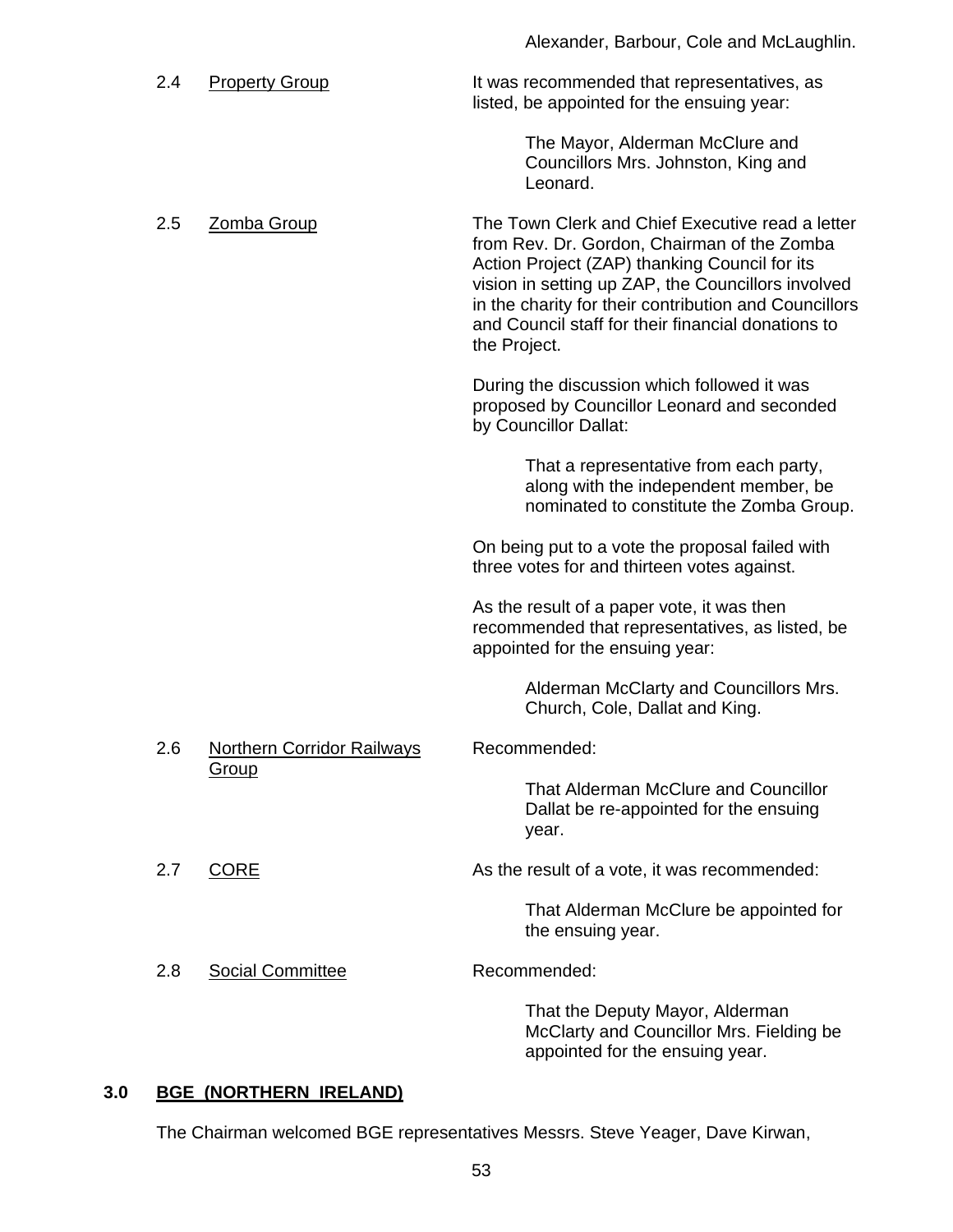Kevin McSherry, Joe McGowan and Eric Cosgrove, who were in attendance to update members on the distribution of natural gas to the Coleraine Borough Council area.

The representatives outlined developments including:

- Progress on distribution
- Network development philosophy
- Mainlaying techniques
- Expected benefits for Coleraine

 It was noted that a single point of contact for the development in Coleraine would be Mr. Eric Cosgrove who could be reached at telephone no. 028 90511288.

 During the ensuing discussion, Messrs. Yaeger, Kirwan and McSherry answered members' various questions and noted comments.

 The Chairman thanked the representatives for their interesting and informative presentation, following which they withdrew.

#### **4.0 IRELAND'S BEST KEPT TOWNS AWARD**

 At this point in the meeting the Deputy Mayor was invited to report on the results of the 'Ireland's Best Kept Towns' competition event held earlier in the day and she was delighted to announce that the winner of the 'Best Kept Small Town' category had been Portrush.

 Committee expressed their appreciation of this award and recognised the contribution of both Council employees and the local community in preparing the town for the competition.

#### **5.0 CORPORATE SERVICES REPORT**

The Report of the Director of Corporate Services was considered (previously supplied).

Matters arising:

| 5.1 | Two New Posts - Amenity Site<br><b>Attendants</b>           | Council is recommended to approve the<br>establishment of two additional Amenity Site<br>Attendant posts in the Technical Services<br>Department.                                               |
|-----|-------------------------------------------------------------|-------------------------------------------------------------------------------------------------------------------------------------------------------------------------------------------------|
| 5.2 | Role of Deputising for Town<br><b>Clerk/Chief Executive</b> | It was agreed that this item be discussed 'In<br>Committee' at the end of the meeting.                                                                                                          |
| 5.3 | Matters for Information                                     |                                                                                                                                                                                                 |
|     | Absenteeism Report<br>5.3.1<br>2003/04                      | Consideration was given to this report (previously<br>supplied) and members noted that a training<br>programme on the management of absenteeism<br>would be taking place in the autumn of 2005. |
|     | 5.3.2 Annual Accounts                                       | Members noted information on the preparation<br>of Council's Annual Report and Accounts for year<br>ending 31 <sup>st</sup> March, 2005 as contained in the                                     |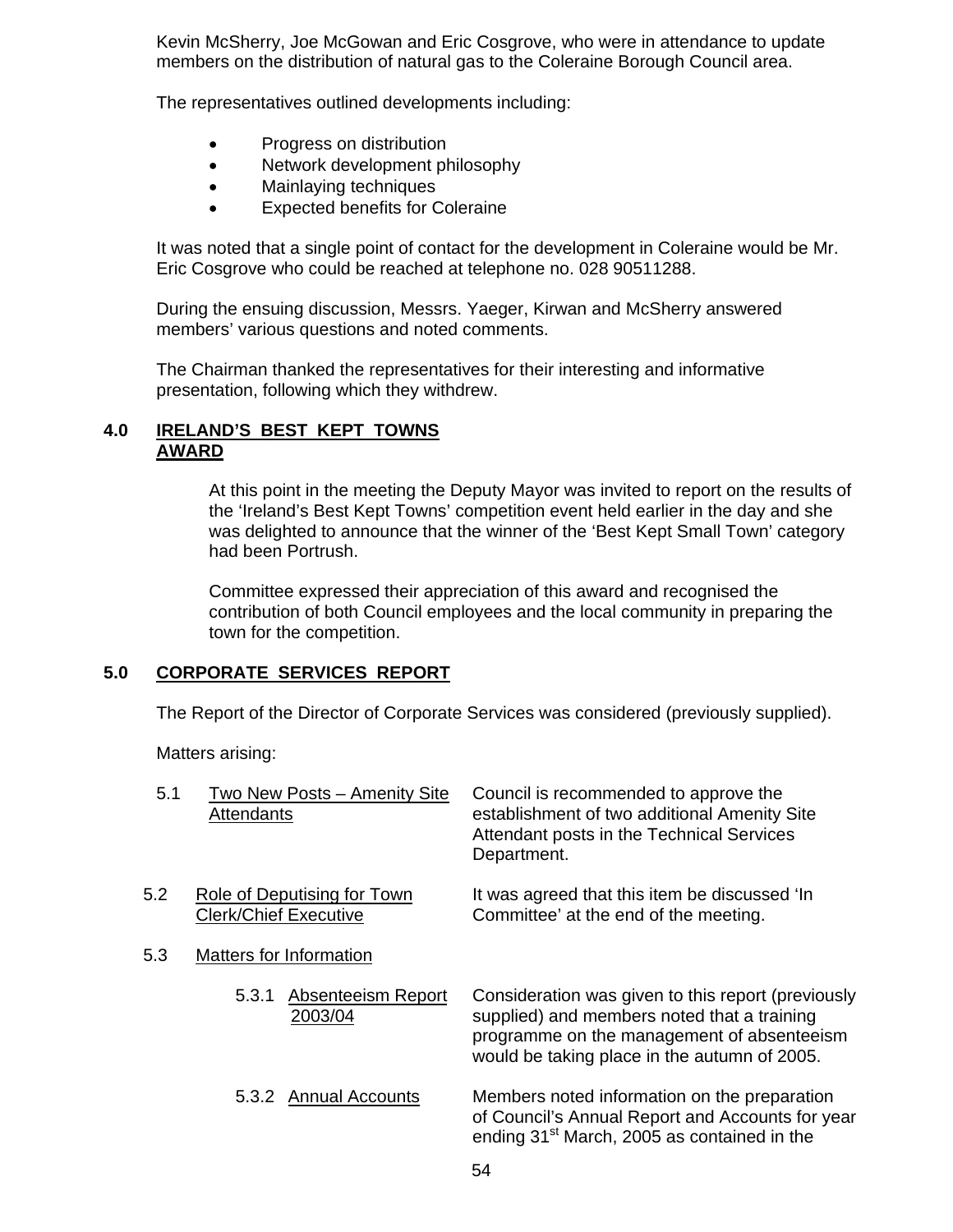report.

5.3.3 Accounts Committee noted that creditors' payments for April and May 2005, as per lists circulated, had been issued as follows:

|                              | April                         | May                        |
|------------------------------|-------------------------------|----------------------------|
| Revenue A/C<br>Capital A/C - | £1,106,879.50<br>£ 261,058.03 | £492,826.39<br>£ 97,361.42 |
| Petty Cash A/C-              | £ 357,965.80                  | £150,721.22                |

 Discussion ensued and it was proposed by Councillor Ms. Alexander and seconded by Councillor Leonard:

 That Council set up a Local Audit Committee to oversee Council spending.

 The Director of Corporate Services advised members that a comprehensive report on corporate governance, which would include issues relating to audit committees, would be brought to Committee in September 2005.

 In the light of this information it was proposed, as an amendment, by Councillor McPherson and seconded by Councillor Mrs. Johnston:

 That Council defer any decision on audit committee until after consideration of the report on corporate governance.

 On being put to the meeting the amendment was carried by fifteen votes to five.

 The Finance Officer agreed to provide a break down of landfill tax finance to Councillor Hillis.

5.3.4 New Appointments The following appointments had been made in accordance with the Local Government Staff Commission's Code of Procedures on Recruitment and Selection.

#### Chief Executive's Department

Public Relations Assistant: Ms. D. Ward

Technical Services Department

(Internal) Refuse Lorry Driver: Mr. J. P. Brolly

#### Leisure Services Department

Temporary Part-time Cleaner (1 year) –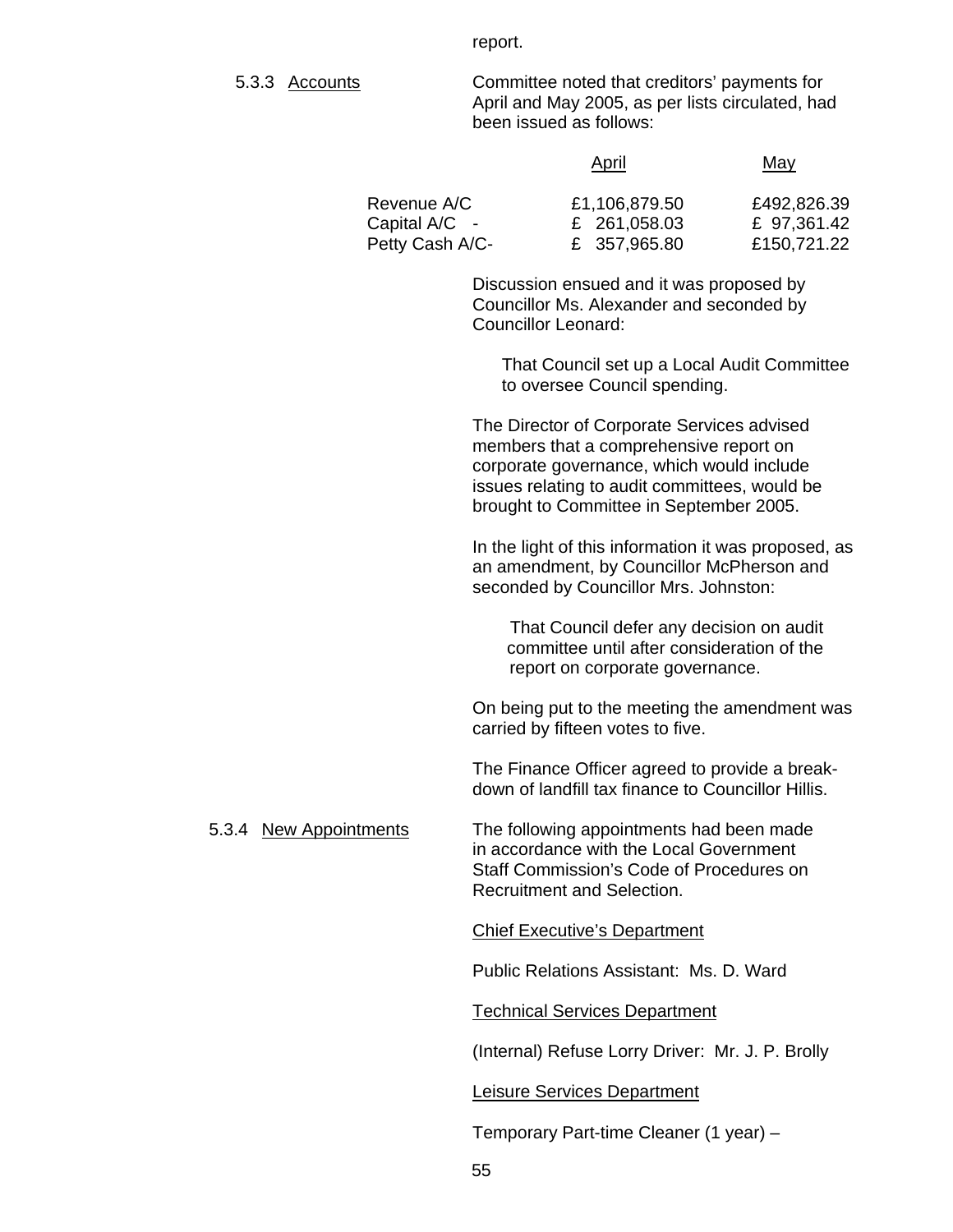## **6.0 DEVELOPMENT SERVICES REPORT**

The Report of the Head of Development Services was considered (previously supplied).

Matters arising:

| 6.1 | Causeway Coast & Glens Ltd.                         | Council is recommended to contribute £29,850 to<br>the Causeway Coast & Glens Ltd. for the current<br>financial year.                                                                     |
|-----|-----------------------------------------------------|-------------------------------------------------------------------------------------------------------------------------------------------------------------------------------------------|
| 6.2 | <b>Sperrins Tourism Ltd.</b>                        | Council is recommended to restate its<br>commitment to Sperrins Tourism Ltd. until 2007<br>and to contribute £3,500 for the current financial<br>year.                                    |
| 6.3 | <b>Export Links with Cyprus -</b><br>Autumn 2005    | Consideration was given to information on the<br>development of a proposed economic link with<br>Cyprus, as contained in the report.                                                      |
|     |                                                     | Recommended:                                                                                                                                                                              |
|     |                                                     | That Lestas Consulting be appointed<br>to carry out this work and invited to<br>proceed with the engagement of eight<br>local companies to participate in the trade<br>mission to Cyprus. |
|     |                                                     | Reference was made to the low response to<br>Council's call for tenders for this work and<br>members noted that Council's select list would be<br>updated in September 2005.              |
| 6.4 | Fern Festival 2005                                  | Council is recommended to contribute £1,500,<br>plus assistance in kind, to this festival.                                                                                                |
| 6.5 | <b>Intelligence and Cognitive</b><br><b>Science</b> | 16 <sup>th</sup> Irish Conference on Artificial Council is recommended to host a welcome<br>drinks reception for this conference.                                                         |
| 6.6 | For Information                                     | Committee noted information on the following<br>topics, as contained in the report:                                                                                                       |
|     |                                                     | European Parakart Championship 2005<br><b>CCTV Update</b><br>$\bullet$                                                                                                                    |

- Portrush Regeneration Initiative **Consultation**
- Response on Rural Development Policy

## **7.0 LAND AND PROPERTY**

The report of the Head of Administrative Services was considered (previously supplied).

7.1 Cloonavin Car Parking The Head of Administrative Services presented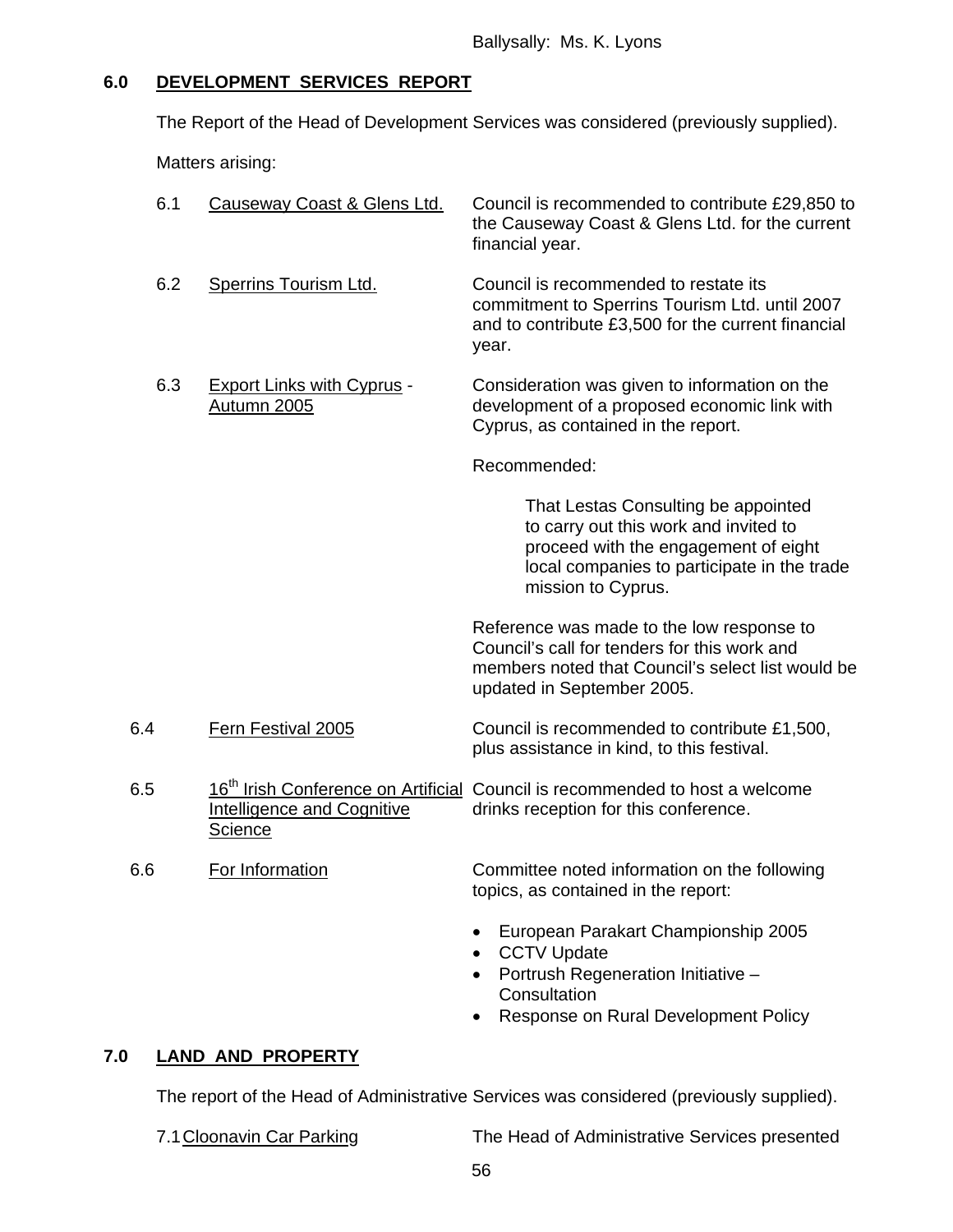|     |                                           | his proposals for control of car parking at<br>Cloonavin and the Marina car parks through the<br>use of barriers which could be lowered when<br>patterns of car parking activity necessitated the<br>need for such control.                                                                                     |
|-----|-------------------------------------------|-----------------------------------------------------------------------------------------------------------------------------------------------------------------------------------------------------------------------------------------------------------------------------------------------------------------|
|     |                                           | Discussion ensued during which it was proposed<br>by The Mayor and seconded by Councillor Ms.<br>Alexander:                                                                                                                                                                                                     |
|     |                                           | That Council seek to control car parking at<br>these areas through the use of signage<br>and clamping.                                                                                                                                                                                                          |
|     |                                           | In response to a request by members for updated<br>information on the option of clamping, the Head<br>of Administrative Services agreed to provide a<br>report to the July meeting of Council.                                                                                                                  |
|     |                                           | The Mayor and Councillor Ms. Alexander then<br>agreed to withdraw their proposal.                                                                                                                                                                                                                               |
| 7.2 | <b>Snappers Restaurant</b>                | A request had been received from the owners of<br>Snappers Restaurant, Messrs. Spence and<br>Smith, for Council to assign three leases held by<br>them to the new leaseholders of the restaurant,<br>ZIO Ltd. A seven year extension to the leases,<br>which were due to expire in 2018, was also<br>requested. |
|     |                                           | Recommended:                                                                                                                                                                                                                                                                                                    |
|     |                                           | That Council agree to re-assign the leases<br>but maintain the expiry dates at 2018.                                                                                                                                                                                                                            |
| 7.3 | <b>Coleraine Harbour</b><br>Commissioners | In response to a request from Coleraine Harbour<br>Commissioners for Council to agree to the sale of<br>a portion of its land at Cushowen, along with land<br>being sold by the Harbour Commissioners, it was<br>recommended:                                                                                   |
|     |                                           | That Council defer a decision and ask<br>for more information about the rationale of<br>including the 0.69 acres of Council land in<br>the package to be put on the marketplace.                                                                                                                                |
| 7.4 | <b>Ballyrashane Reservoir</b>             | It was proposed by Councillor Bradley, seconded<br>by Councillor Mrs. Johnston and recommended:                                                                                                                                                                                                                 |
|     |                                           | That Council agree to extend the lease on<br>this reservoir, held by The Riverview<br>Angling Club, for a further period of five<br>years until March 2011.                                                                                                                                                     |
| 7.5 | <b>Social Housing</b>                     | Committee noted information on this topic, as                                                                                                                                                                                                                                                                   |

57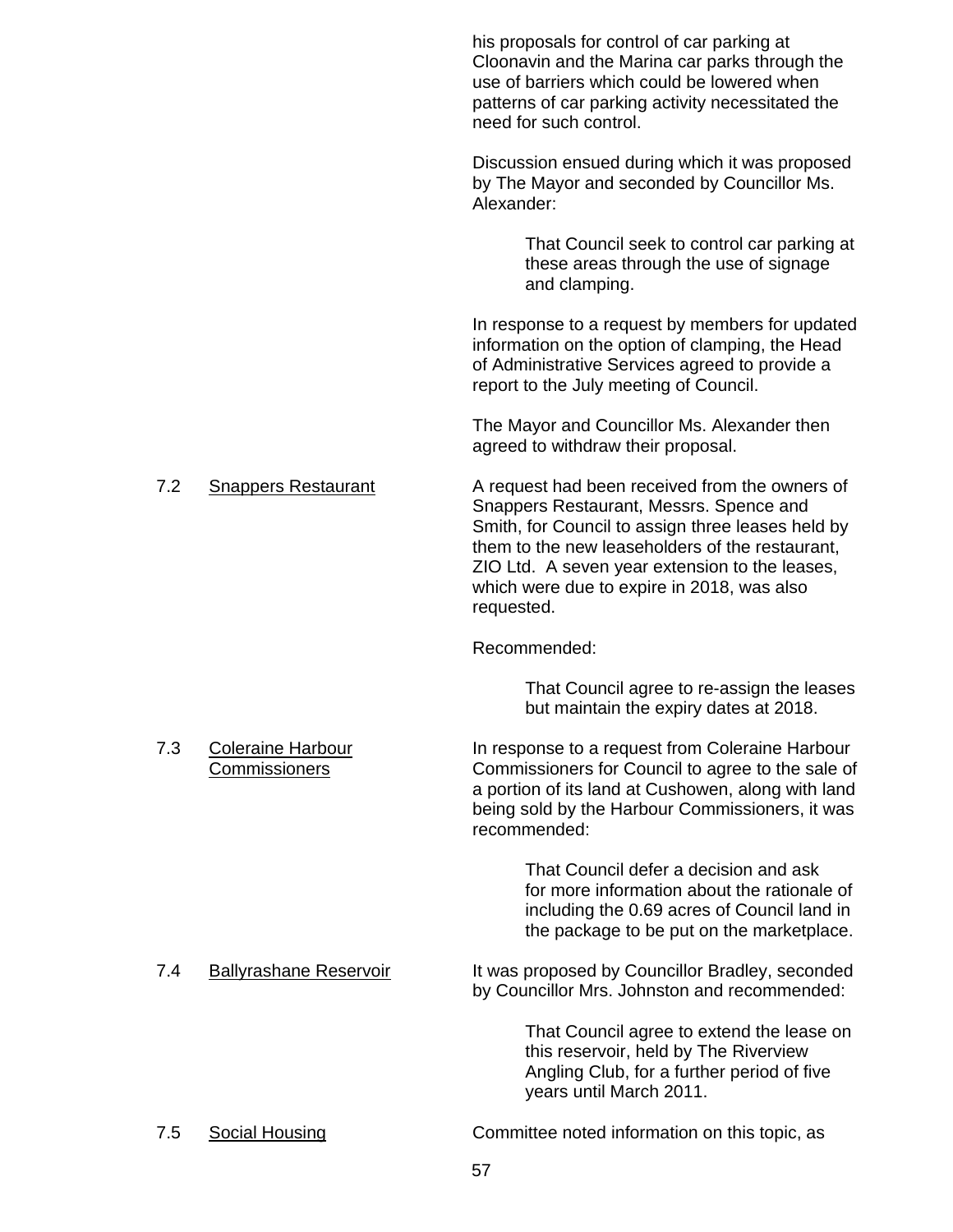contained in the report.

## **8.0 NOTICE OF MOTION**

The undernoted Notice of Motion was proposed by Councillor Dallat, seconded by the Deputy Mayor and unanimously adopted:

"This Council invites a representative of the Nexus Institute to address Council on its work helping people to survive sexual abuse in the Coleraine area."

### **9.0 RIVER BANN NAVIGATION ORDER (N.I.) 2002 - APPOINTMENT OF CHAIRMAN AND VICE CHAIRMAN FOR 2005/2006**

The Mayor paid tribute to Mr. Robert Anderson for his work as the former Chairman of Coleraine Harbour Commissioners and members asked to be associated with these remarks.

It was then recommended:

 That Council appoint Mr. Victor Hamill to serve as Chairman for the next twelve months to June 2006 and Mrs. Sharon Scott as Vice Chairman for the same period.

### **10.0 SELECT TENDER LIST - NEW WATER SPORTS CENTRE**

Mr. Jim McMurtry of Smyth and McMurtry, Council's appointed Architects, was introduced to the meeting.

Smyth and McMurtry had examined and assessed applications from seventeen companies which had applied for inclusion in Council's select list of contractors and had recommended that, of these, the following nine companies be included in the list and invited to tender for the new water sports centre:

- Higgins Construction (Garvagh) Ltd.
- JPM Contractors Ltd.
- J. Kennedy & Co. (Contractors) Ltd.
- Louerne Construction
- Martin & Hamilton Construction Ltd.
- R. J. McKelvey
- PRH Construction
- Hugh Taggart & Sons Ltd.
- Windyhill Developments Ltd.

Following a full discussion, it was proposed by Councillor Bradley, seconded by Councillor Hillis and recommended:

That Council accept the recommendations as listed.

#### **11.0 CONSULTATION LIST**

The following consultation paper had been received and was available for members who wished to consider making a response: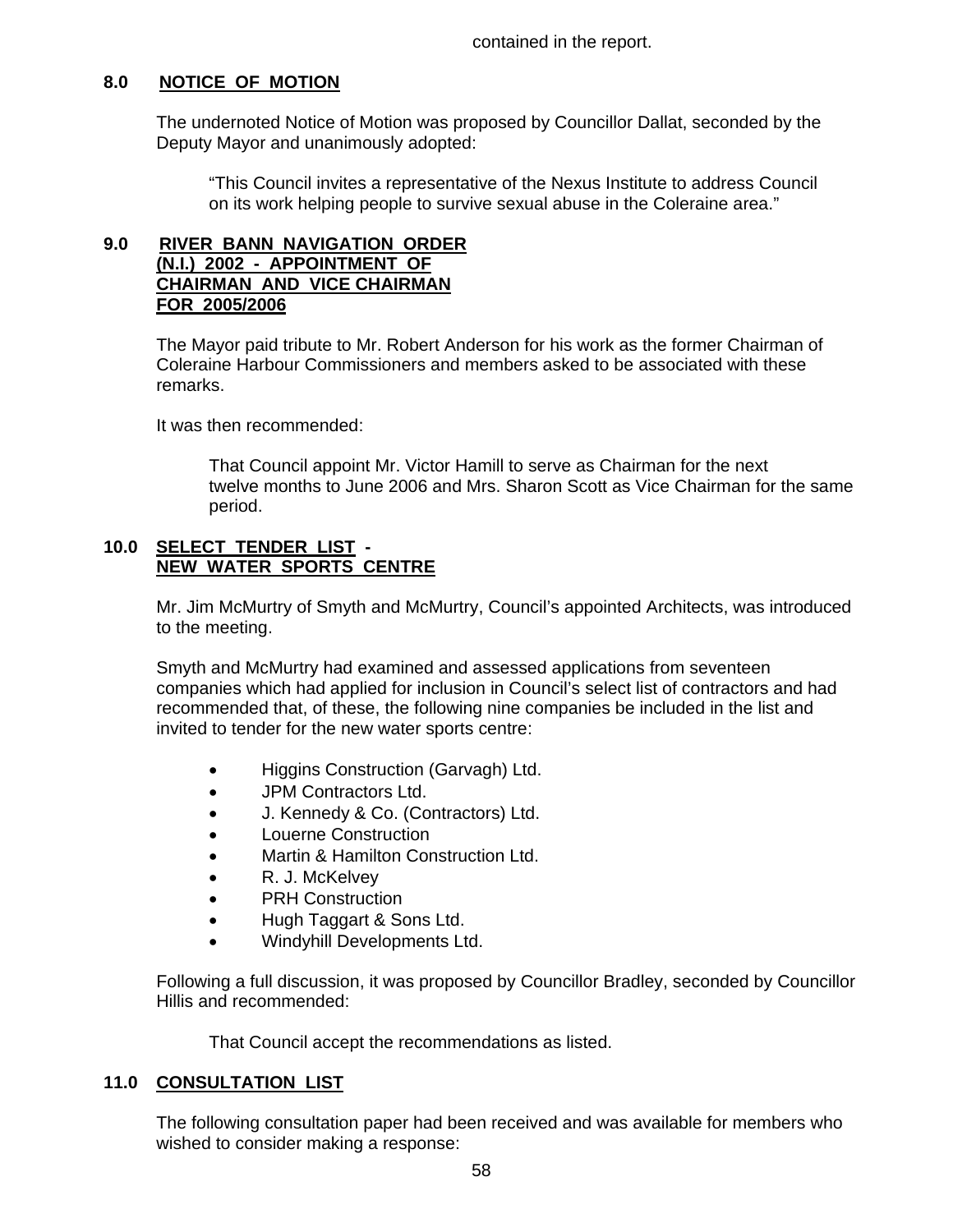(i) Department of Education - New Admissions Arrangements for Post-Primary Schools

Comments due by: 30<sup>th</sup> June, 2005

#### **12.0 LETTER FROM PRIVATE SECRETARY TO IAN PEARSON**

 Read letter from Private Secretary to Ian Pearson regarding Council's response to Consultation on Draft Investment Strategy for Northern Ireland (previously supplied).

Noted.

#### **13.0 GARVAGH LIBRARY**

 Read letter from the Director of Library and Corporate Services, NEELB to GADDA advising that Garvagh Library would remain open but kept under review for a period of six months, to allow development of community proposals to enhance usage and supplement funding.

The Town Clerk and Chief Executive advised that Council would endeavour to work with the Garvagh community over the summer period, to maximize the chances of keeping the library open.

#### **14.0 CIVIL PARTNERSHIPS**

Read letter from the Registrar General advising of the preparations being made for the introduction of same sex civil partnerships under the Civil Partnership Act 2004, which would be brought into force throughout the U.K. on  $5<sup>th</sup>$  December, 2005.

Noted.

#### **15.0 CARAVAN PARK REVIEW**

Read memo from the Director of Leisure Services advising that four tenders had been received from companies wishing to act as agents for Council in the leasing of its caravan parks at Juniper Hill and Carrick Dhu, viz:

- Lisney
- McAfee Commercial
- HLL Humberts Leisure
- O'Connor, Kennedy, Turtle

Following analysis and interview, HLL Humberts Leisure of Yorkshire had been appointed as Council's agents.

Noted.

## **16.0 FAMILIES ACTING FOR INNOCENT RELATIVES (FAIR)**

 Read letter from FAIR requesting an opportunity to address Council on the work of the organization.